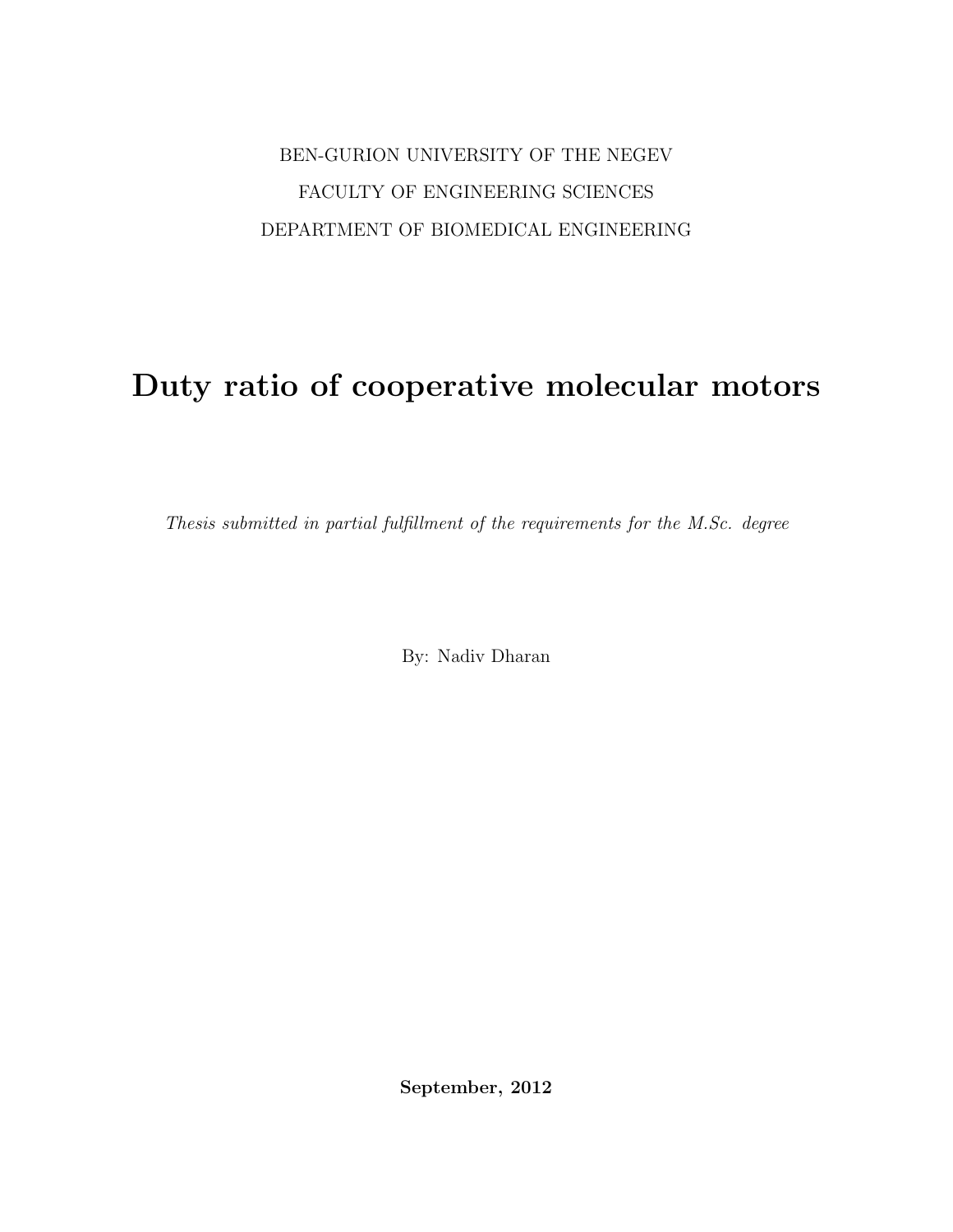September, 2012

## BEN-GURION UNIVERSITY OF THE NEGEV FACULTY OF ENGINEERING SCIENCES DEPARTMENT OF BIOMEDICAL ENGINEERING

## Duty ratio of cooperative molecular motors

Thesis submitted in partial fulfillment of the requirements for the M.Sc. degree

By: Nadiv Dharan

Supervised by: Prof. Oded Farago

| Date: |
|-------|
| Date: |
|       |

September, 2012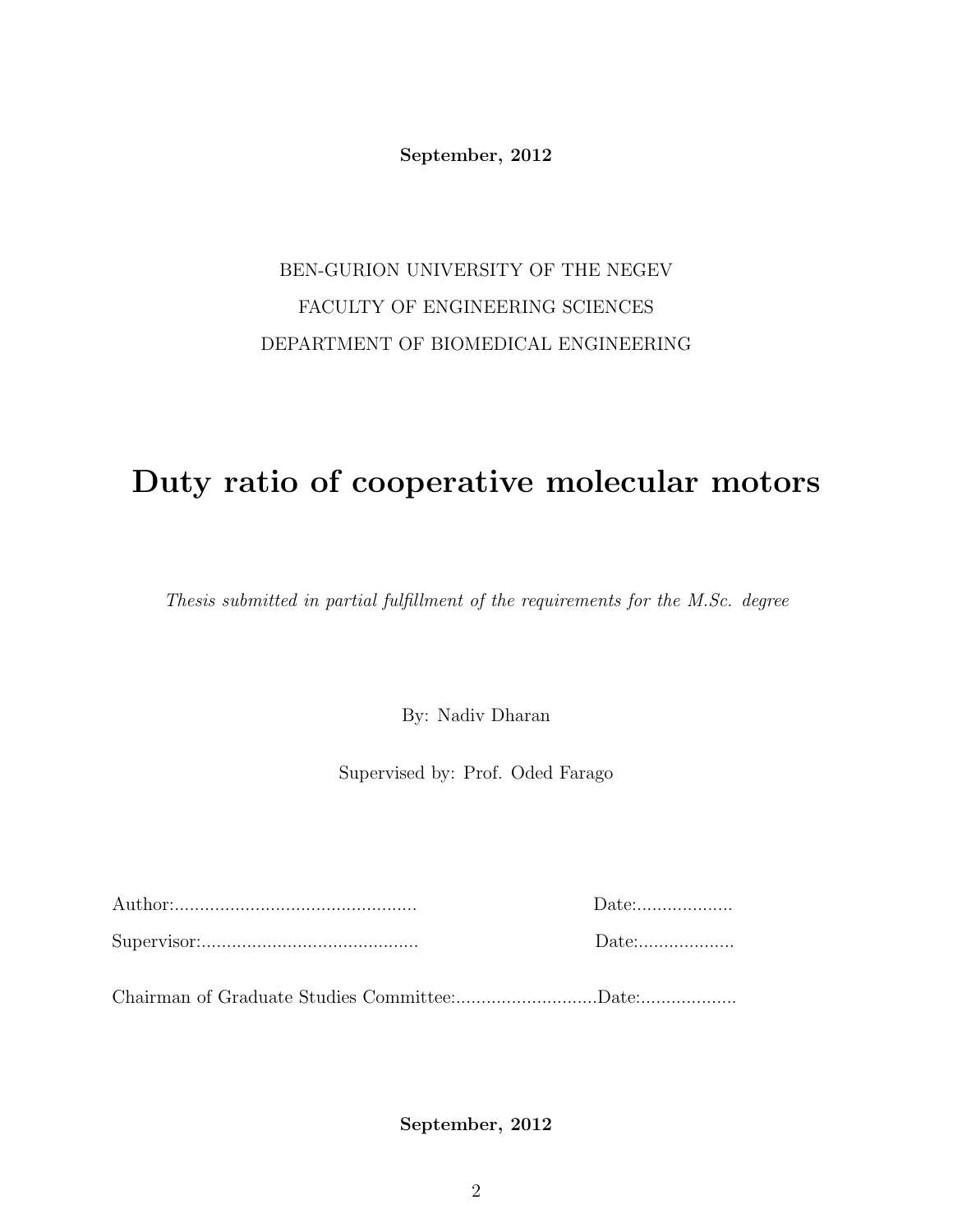#### Abstract

Motor proteins are specialized molecules that convert chemical energy into useful mechanical work and govern many important biological processes. They bind to actin filaments and microtubules and use them as tracks, on which they propagate in order to transport different types of cargo across the cell. Among these molecules we find myosin II motors that interact with elastic actin filaments. Myosin II are non processive motors that exhibit a low duty ratio, which means that in order to work effectively they need to cooperate with each other. The collective work of myosin II motors on elastic actin tracks suggests that these filaments may be subjected to significant tensile stresses. It has been found that the stress applied on the actin may induce an indirect crosstalk between the motors in order to diminish the elastic energy, which is expressed by changes in their binding / unbinding statistics. This type of indirect communication between motors via the elastic track, which has been termed the elasticity mediated crosstalk (EMC) effect, may significantly affect the motors' effective processivity. In this thesis, we use a statistical mechanical analysis and Monte Carlo computer simulations, to explore the magnitude and role of the EMC effect in two types of systems where the collective action of myosin II motors on actin filament is present: (i) gliding motility assays and (ii) muscle contraction. In motility assays, we find that the EMC effect has a small impact on the collective action of motors, and that the duty ratio of the motors remains effectively unchanged. In muscle contraction, where the actin filament is subjected to an external force opposing the action of the motors, we find that the EMC effect leads to a non uniform attachment probability along the actin track. Such duty ratio variations between motors may have a serious negative influence on the ability of the motors to perform effectively. Nevertheless, we find that this feature becomes significant only when the size of the system is larger than the size of the sarcomere (which is the basic contractile unit of the muscle cell). The EMC effect may, thus, serve as an explanation for the specific dimensions of the sarcomere, which are found to be essentially identical across different vertebrate species.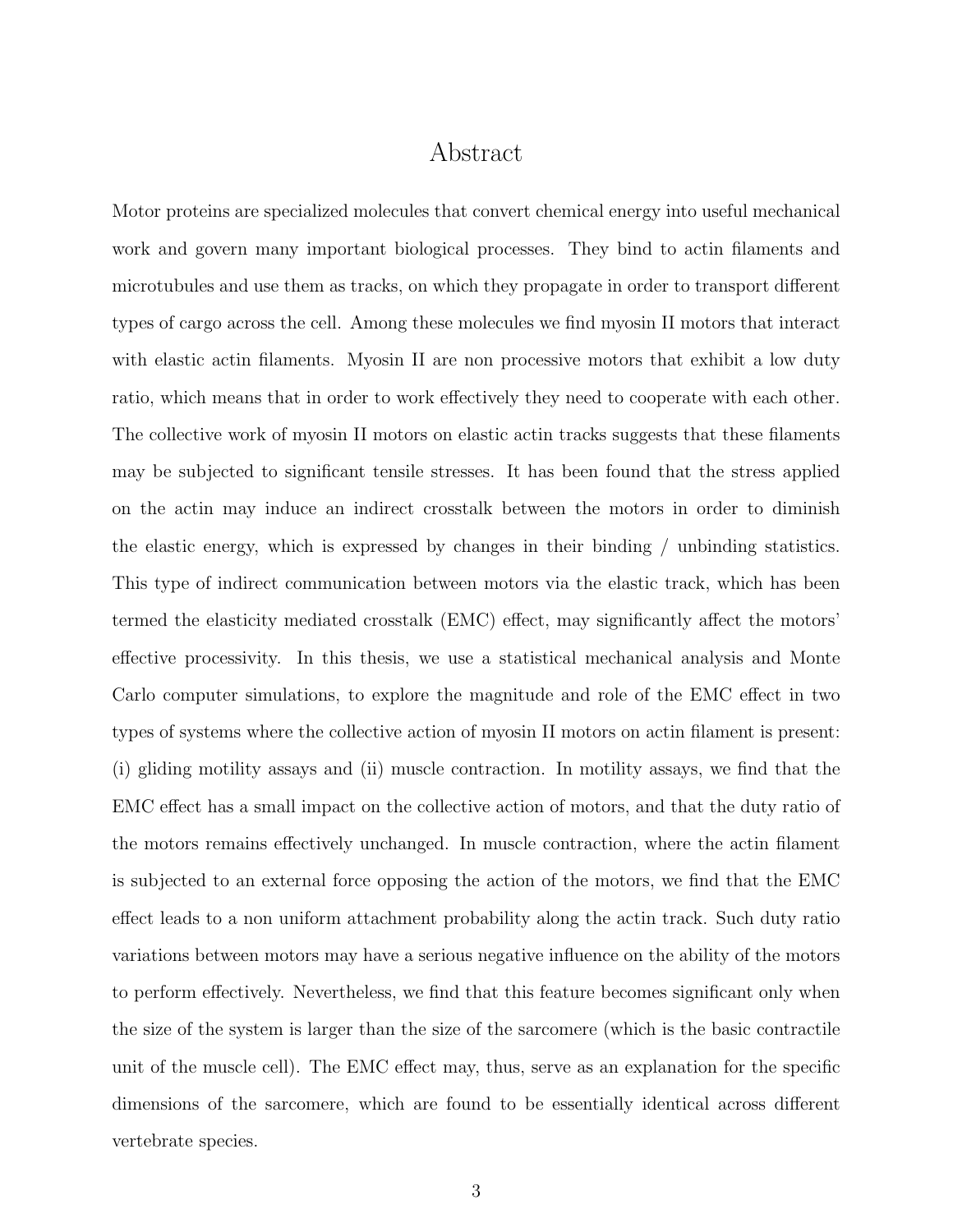## Acknowledgments

I wish to thank my supervisor, Prof. Oded Farago, for all the guidance, support and assistance throughout my thesis project.

A special thanks to my lab colleagues Noam Weil and Yotam Avital for all the assistance and useful discussions we had over the past two years.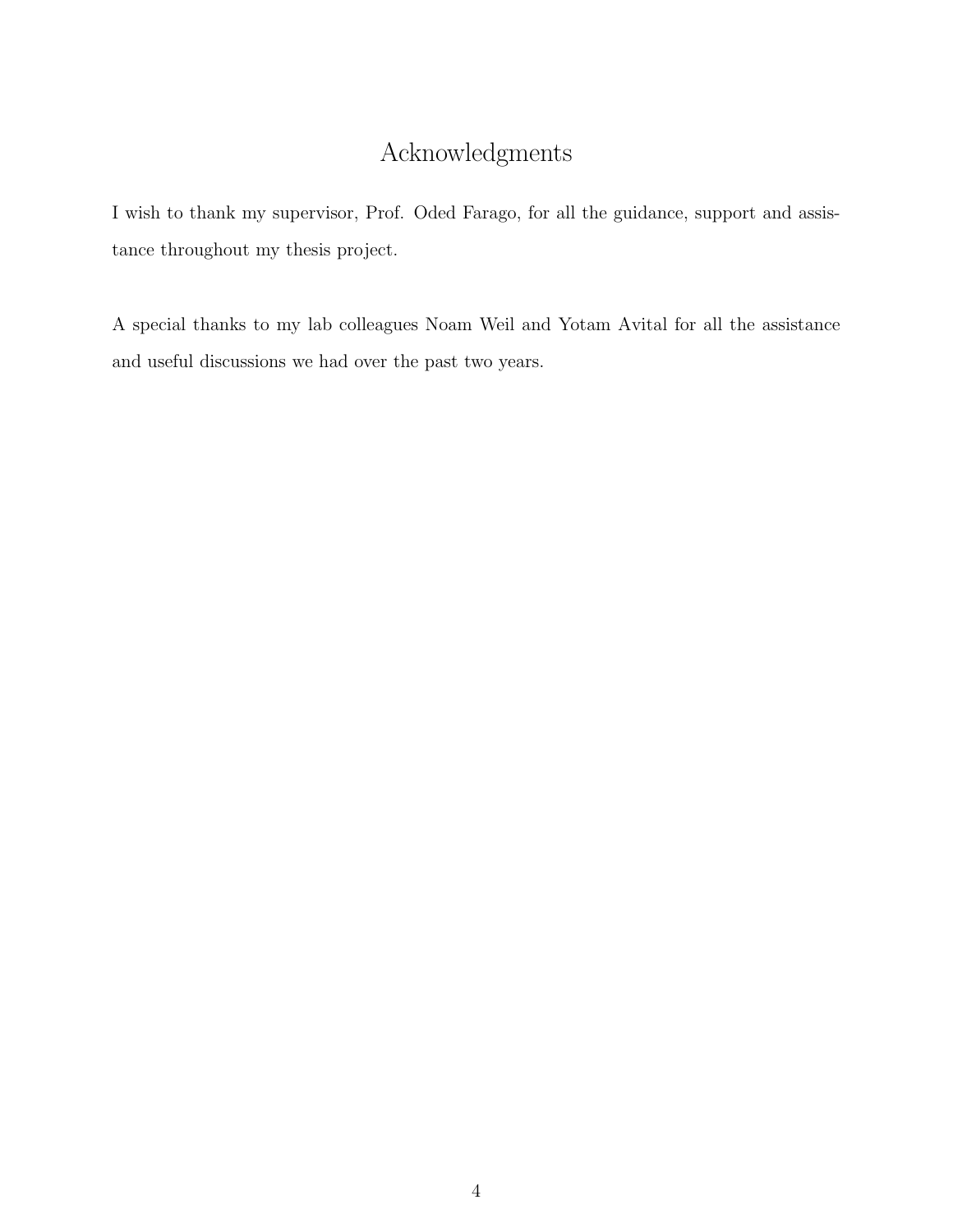# **Contents**

| 1              |     | Introduction                                                                                                       | 7              |
|----------------|-----|--------------------------------------------------------------------------------------------------------------------|----------------|
|                | 1.1 |                                                                                                                    | $\overline{7}$ |
|                | 1.2 |                                                                                                                    | 9              |
|                | 1.3 |                                                                                                                    | 11             |
|                |     | 1.3.1                                                                                                              | 12             |
|                |     | 1.3.2                                                                                                              | 13             |
|                | 1.4 |                                                                                                                    | 15             |
|                | 1.5 | The elasticity-mediated crosstalk (EMC) effect $\dots \dots \dots \dots \dots \dots \dots \dots \dots \dots \dots$ | 18             |
|                |     | 1.5.1                                                                                                              | 19             |
|                |     | 1.5.2                                                                                                              | 20             |
|                |     | 1.5.3                                                                                                              | 22             |
|                |     | 1.5.4                                                                                                              | 23             |
|                | 1.6 |                                                                                                                    | 24             |
| $\overline{2}$ |     | The EMC effect in gilding motility assays                                                                          | 26             |
|                | 2.1 |                                                                                                                    | 27             |
|                | 2.2 |                                                                                                                    | 31             |
|                | 2.3 |                                                                                                                    | 33             |
|                | 2.4 |                                                                                                                    | 34             |
| 3              |     | The EMC effect in muscle contraction                                                                               | 36             |
|                | 3.1 |                                                                                                                    | 37             |
|                | 3.2 |                                                                                                                    | 42             |
|                | 3.3 |                                                                                                                    | 44             |
|                | 3.4 |                                                                                                                    | 45             |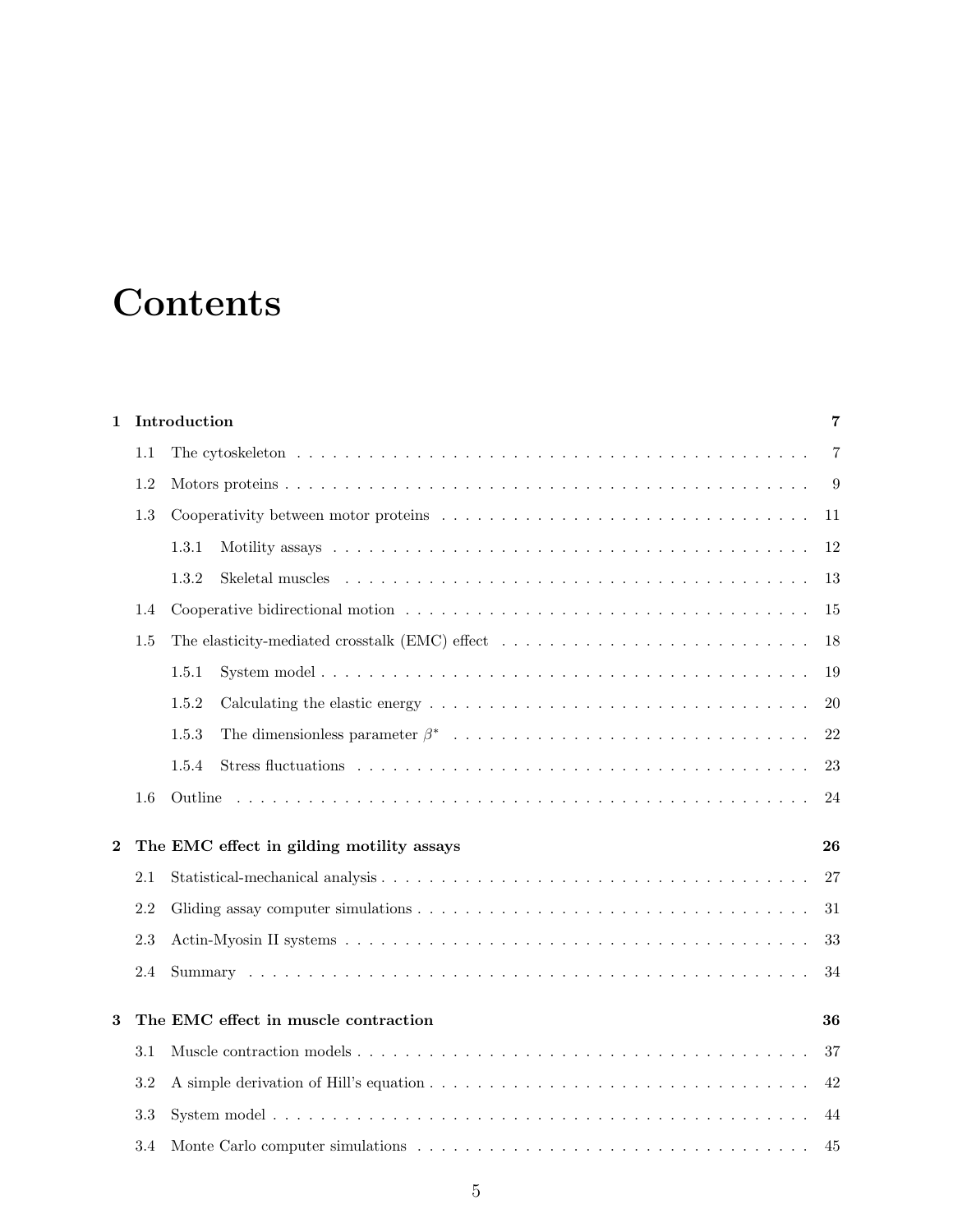|  | 3.4.1 A Polarized attachment probability due to the EMC effect 46 |  |
|--|-------------------------------------------------------------------|--|
|  |                                                                   |  |
|  |                                                                   |  |
|  |                                                                   |  |

#### 4 Discussion 52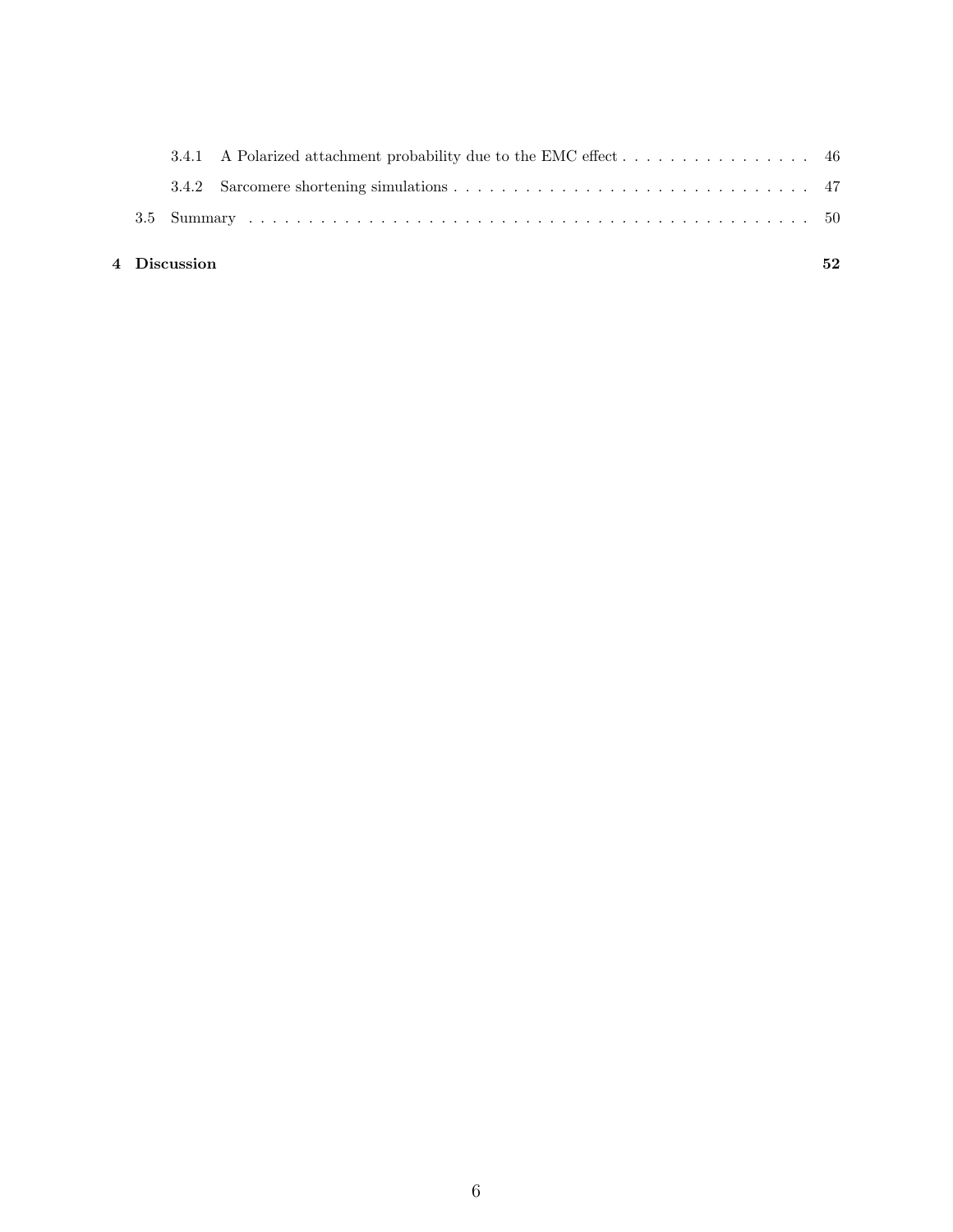# Chapter 1

# Introduction

## 1.1 The cytoskeleton

The cytoskeleton is a protein scaffold present in all biological cells, which serves as a supporting infrastructure that gives the cell its morphology and mechanical stability. The cytoskeleton (see Fig. 1.1) is a dynamic structure which has many important functions, such as cell shape maintenance, cellular locomotion and intracellular cargo transport [1].



Figure 1.1: The cytoskeleton of endothelial cells showing actin filaments (red), microtubules (green) and the nuclei (blue).

Three main protein filaments compose the cytoskeleton: microtubules, actin filaments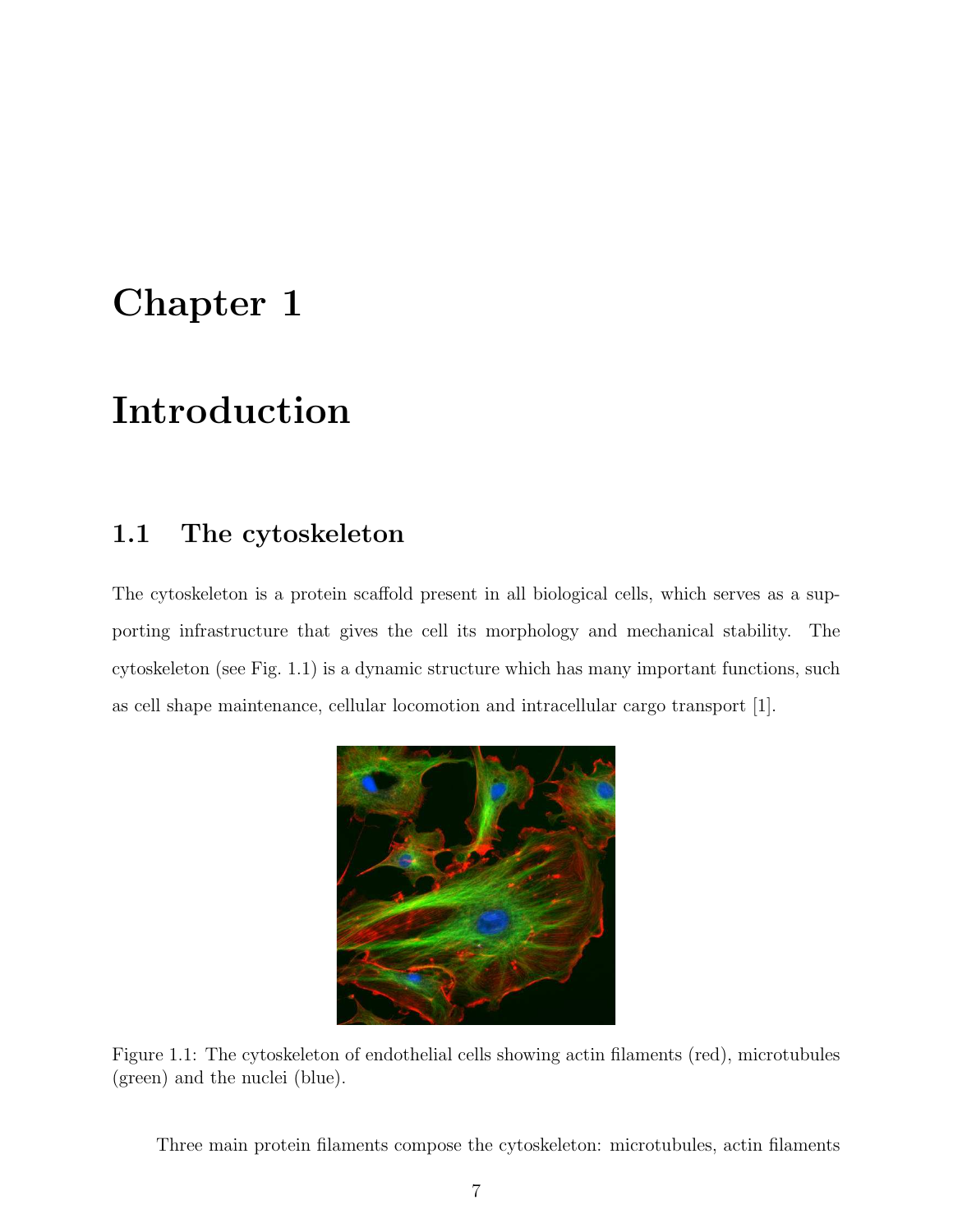and intermediate filaments (see Fig. 1.2). The thickest and most rigid filaments are microtubules, which are hollow, pipe-like filaments. The cylindrical structure of microtubules is made of 13 circularly arranged protofilaments, each made of successive units of  $\alpha$ - and  $\beta$ -tubulin dimers [2]. The successive assembly of tubulin dimers into microtubules defines its polarity, where the "plus" and "minus" ends are at the fast and slow growing ends of the filament respectively. The rigid microtubules provide the cell important mechanical support and have a key role in intracellular transport [3, 4], cell division [5] and other important cellular processes. Actin filaments, whose diameter is ∼ 7 nm, are the thinnest filaments of the cytoskeleton. Actin filaments are relatively flexible cable-like filaments, with a double helical structure repeating every ∼ 38 nm, composed of G-actin monomers. Actin filaments are also polar in nature, and they play a significant role in numerous cellular processes, including cell crawling [6] and cell division [7]. The third type of cytoskeletal filaments are intermediate filaments, which are a broad class of fibrous crossed-linked proteins with diameter of ∼ 10 nm. The presence and composition of intermediate filaments varies between cells of different tissues. Different intermediate filaments include cytoplasmic proteins, such as vimentin and keratin, and nuclear proteins, such as lamins. Like actin filaments, intermediate filaments are relatively flexible rope-like structures. Intermediate filaments do not have a primary role in cellular processes, but rather provide the cell its physical strength and serve as an anchoring scaffold for the nucleus and other organelles [8].

While rigid microtubules function as compression resisting filaments to maintain the cell's structure, the flexible intermediate and actin filaments do so by functioning as tension bearing elements. Other than providing physical support and maintaining the cell's shape and structure, the polar microtubules and actin filaments also serve as tracks for the propagation of motor proteins.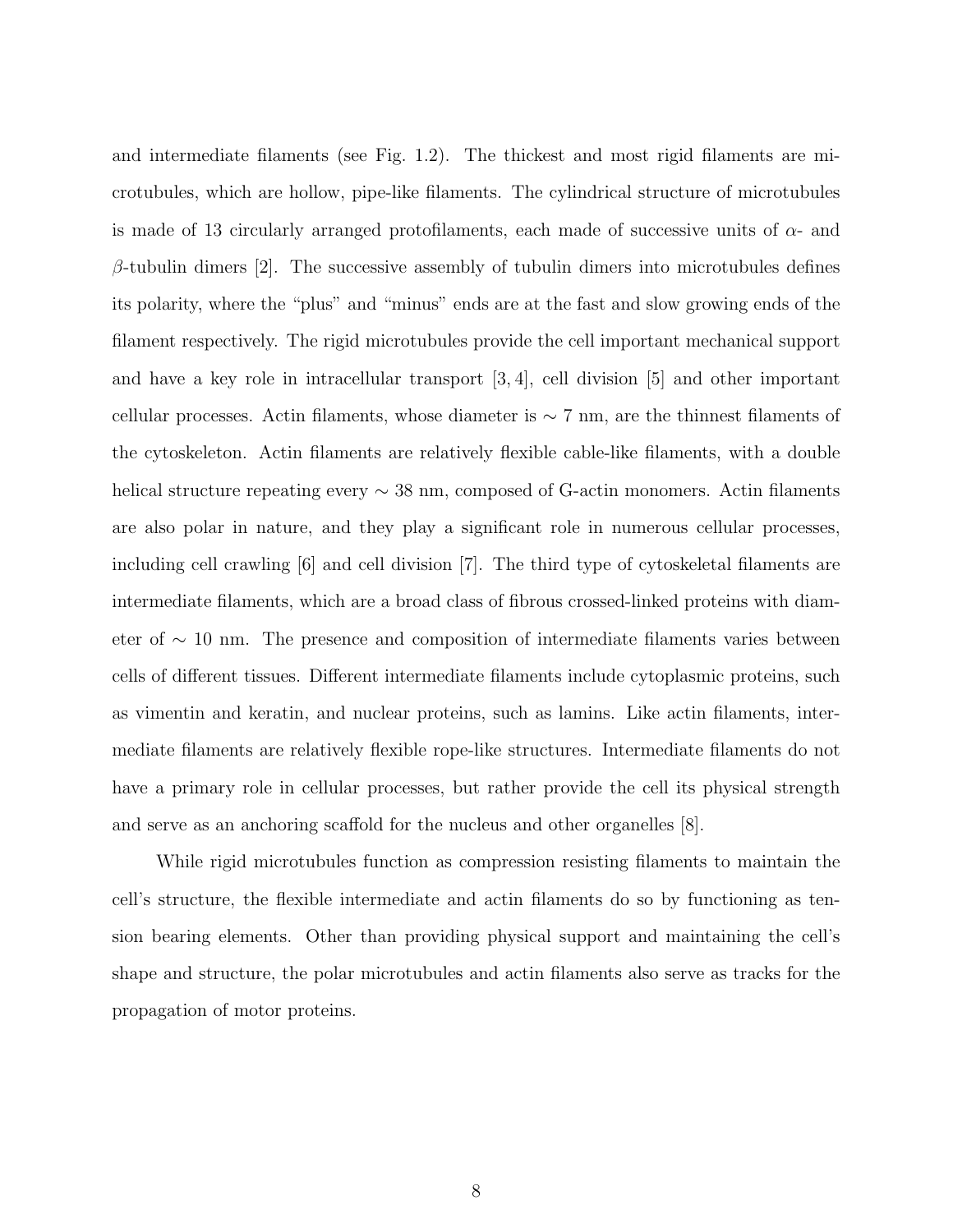

Figure 1.2: The biological cell has three main cytoskeletal filaments: (A) Microtubules are composed of tubulin dimers that form a hollow cylindrical structure with diameter  $\sim 25$  nm. (B) Actin filaments have a double stranded structure composed of G-actin monomers. (C) Intermediate filaments are made of tetramer subunits arranged in an anti-parallel fashion, which makes intermediate filaments non-polar.

#### 1.2 Motors proteins

Motor proteins are specialized molecules that possess the ability to convert chemical energy, derived from adenosine triphosphate (ATP) hydrolysis, into useful mechanical work [9]. The biological cell utilizes the action of these nano machines to transport vesicles, organelles and other kinds of cargo across the cell. This type of active transport is achieved by the propagation of the motors along microtubule and actin filament tracks within the cell.

Motor proteins can be divided into different classes, characterized by the filament with which they interact and the preferred direction of motion along the filament. They also vary in their degree of processivity, which is determined by the duty ratio, i.e. the fraction of time out of the entire ATP hydrolysis cycle in which a motor remains bound to the filament. For example, kinesin motors "walk" along microtubules, while myosin motors interact with actin filaments. Most kinesins and myosins move towards the plus end of the microtubules and actin filaments, respectively [27]. In contrast, Ncd motors (kinesin-related microtubule motors) and myosin VI (which propagate along actin filaments) move towards the minus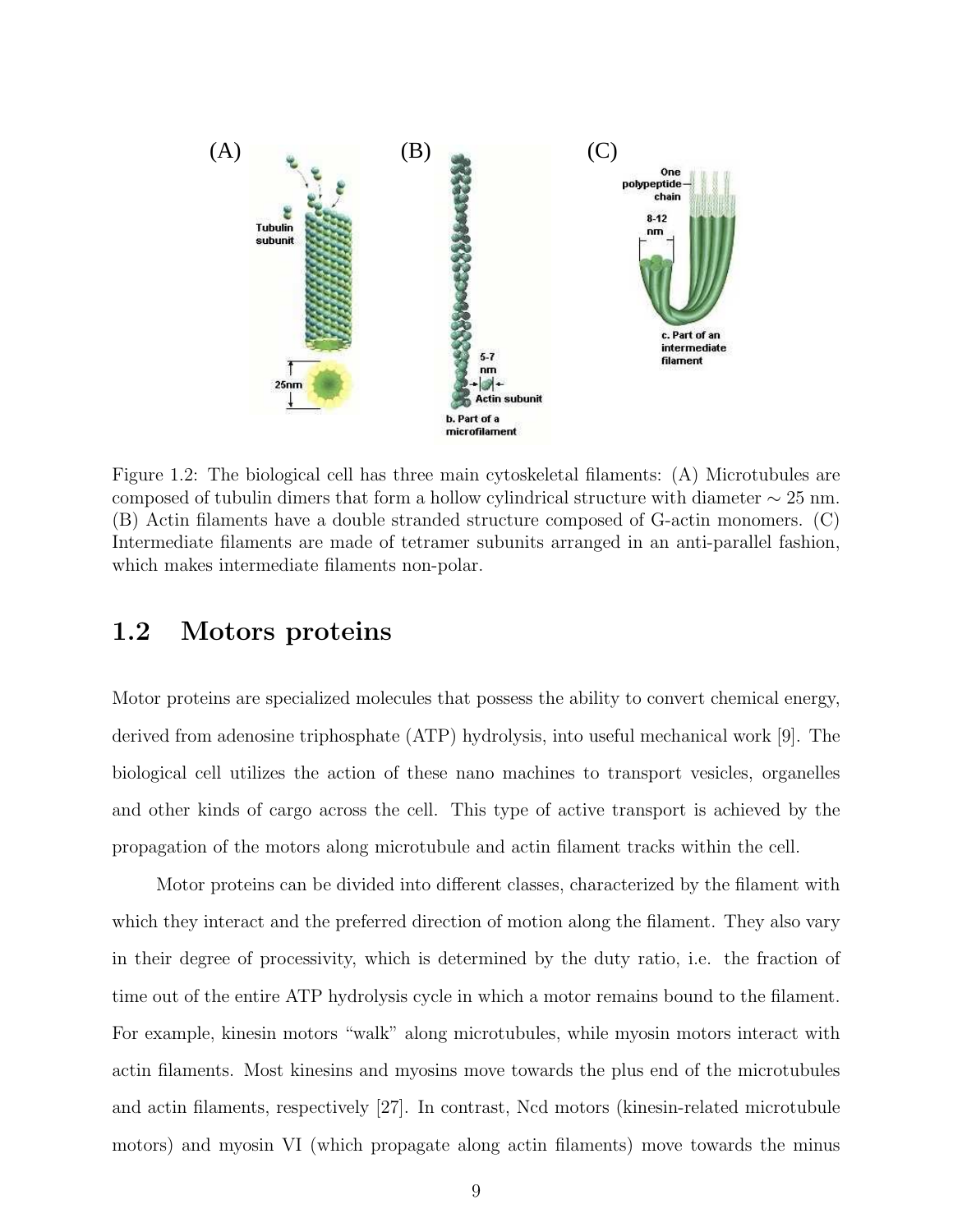end of their associated filament tracks [11,12]. Finally, while processive motors like kinesins can cover long distances along microtubules without detaching from the track [13], nonprocessive motors with a low duty ratio, like most myosin family motors, take only single steps along the actin filament before disconnection occurs [14].

One abundant non-processive motor protein is myosin II, which plays a significant role in a diversity of cellular processes. The low duty ratio of myosin II implies that these motors have a rather poor performance as individuals (unlike kinesins) and, hence, they need to work in cooperation with each other in order to produce substantial motion. The structure of myosin II consists of three major parts [see Fig.  $1.3(A)$ ]: (i) a head domain, which binds to binding sites located on the actin filament. This part is responsible for ATP hydrolysis, which triggers a conformational change that causes the motor head to rotate; (ii) a neck domain, which serves as a lever arm that amplifies the motion of the rotating head; (iii) a tail domain, which can attach cargo and organelles for transport.



Figure 1.3: (A) Schematics of a myosin II molecule, which consists of three main regions: a head domain with an ATP hydrolysis site; a neck region that acts as a lever arm for the rotating head; a tail domain which binds cargo. (B) Myosin II molecules pack together to form thick filaments from which motor heads project. A single thick filament may consist of several hundreds of myosin II molecules.

In vertebrate striated muscles myosin II molecules pack together into bipolar myosin filaments with the tails forming a roughly cylindrical filament backbone and the myosin heads arranged in a quasi-helical array on the filament surface [see Fig. 1.3(B)].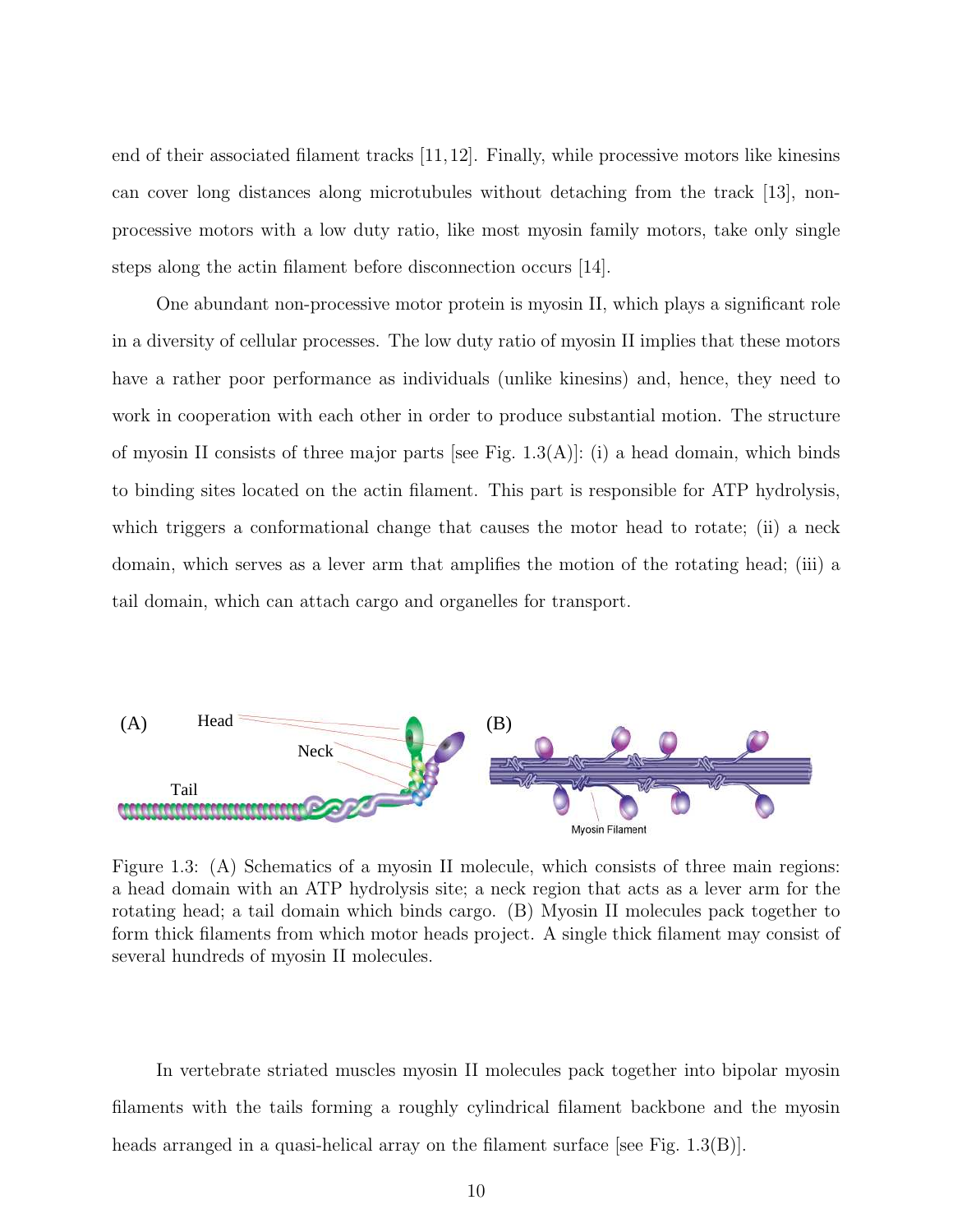## 1.3 Cooperativity between motor proteins

The collective action of motor proteins is implicated in various important cellular processes. During mitosis, for instance, interactions between kinesins motors and microtubules (which comprise the mitotic spindle) are involved in the segregation of chromosomes into two distinct part of the cell, defining the future daughter cells [15]. Moreover, in cytokinesis (the process of cell division) actin filaments arrange themselves along the cell's circumference to form the contractile ring (see Fig. 1.4). The action of myosin II motors causes the actin filaments to slide past each other, resulting in the contraction of the ring, which leads to the division of the cell into the two daughter cells [7].



Figure 1.4: (A) A fluorescent image of the mitotic spindle showing microtubules (green), chromosomes (blue) and centrosomes (red) during the metaphase stage of cell division. (B) Following the segregation of the genetic material into opposite parts of the cell (left), the contractile ring shrinks due to the action of myosin II motors on actin filaments (right), dividing the cell into two.

Cooperative work of myosin motors is also found in the adaptation of mechanically activated transduction channels in stereocilia of hair cells in the inner ear (see Fig. 1.5). In response to an auditory stimulus, transduction channels open and generate an influx of  $\text{Ca}^{2+}$ into the stereocilia (which are composed of parallel cross-linked actin filaments). In turn,  $Ca^{2+}$  causes myosin 1-c motors to dissociate from the actin, which reduces the channel's tension and leads to its closure. When  $Ca^{2+}$  influx ceases, myosin 1-c motors climb back up the actin filaments to restore the resting tension and the native sensitivity of the hair bundle. This mechanism allows hair cells to adapt to prolonged stimuli while remaining sensitive to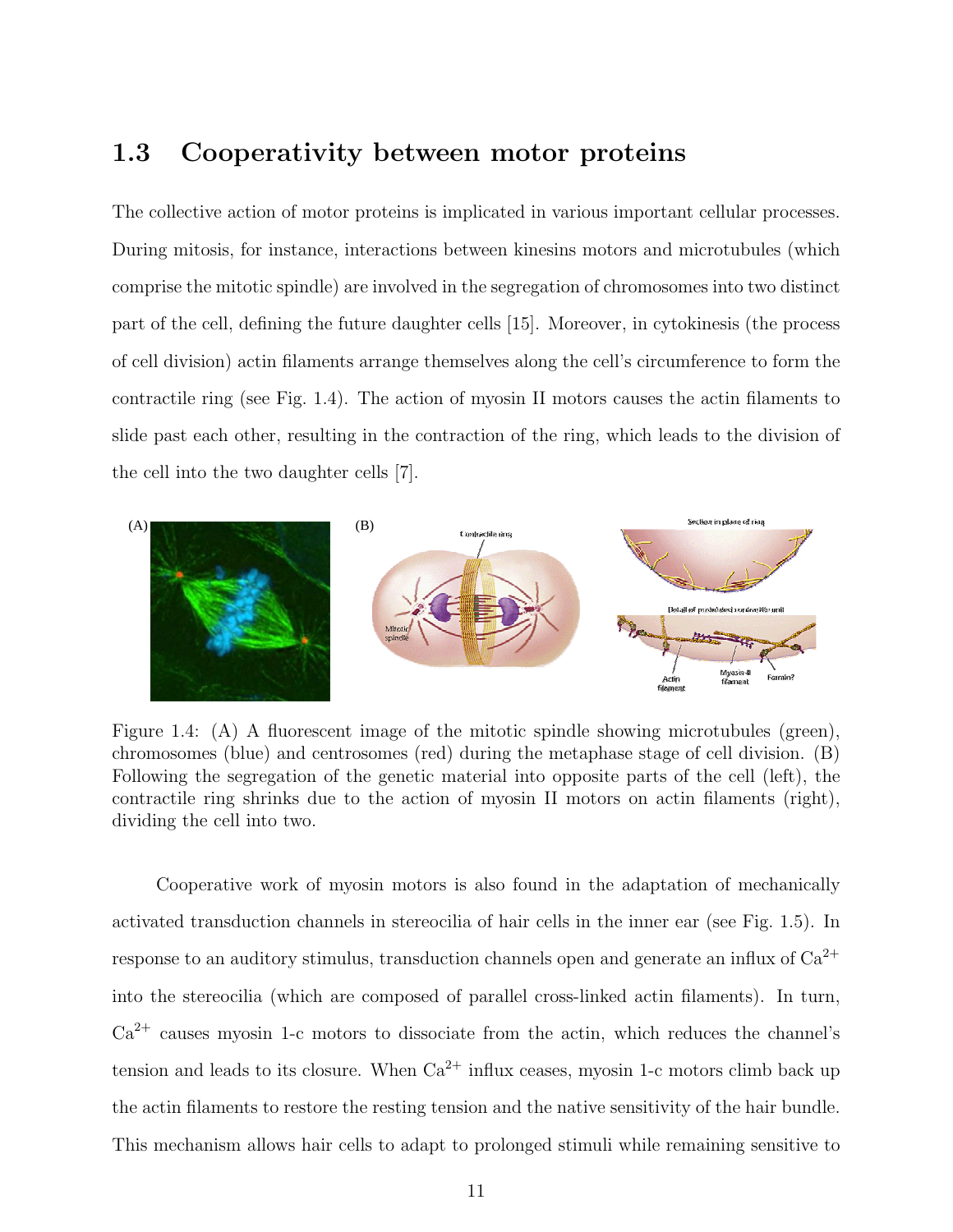new ones [16].

Cooperativity between myosin II motors can also be found in muscle contraction and in vitro motility assays. These two cases are further discussed below.



Figure 1.5: (A) The cochlea of the inner ear has a spiral structure consisting of three fluid filled chambers. (B) Cross section of the cochlea showing the hair cells that lie on top of the basilar membrane. (C) Stereocilia of hair cells arranged in rows of increasing height are deflected due to the movement of the basilar membrane, increasing tip link tension. (D) Increased tension within the tip links, connecting stereocilia, opens transduction channels. The action of myosin 1-c on actin filament restores the resting tension for new stimuli.

#### 1.3.1 Motility assays

In vitro motility assays constitute a very useful experimental technique for studying motor dynamics in reconstituted model systems. The two main geometries used in motility assays are the bead assay and the gilding assay. In the former, the filament tracks are fixed to a coverslip, and motors are adsorbed to micro-sized beads, which are suspended in a solution with the presence of ATP. The beads first diffuse until they encounter a filament track, allowing the motors to attach to the track and propagate along it. In gliding motility assays the filaments glide over a surface covered by immobilized yet active motors (see Fig. 1.6). In both cases, either the beads (in the bead assay) or the filaments (in the gilding assay) are flouroscently labeled, and the motion is detected and analyzed by means of video microscopy. Tracking the motion of the bead or the filament provides important information, such as motor directionality, filament gliding velocities, and motor proteins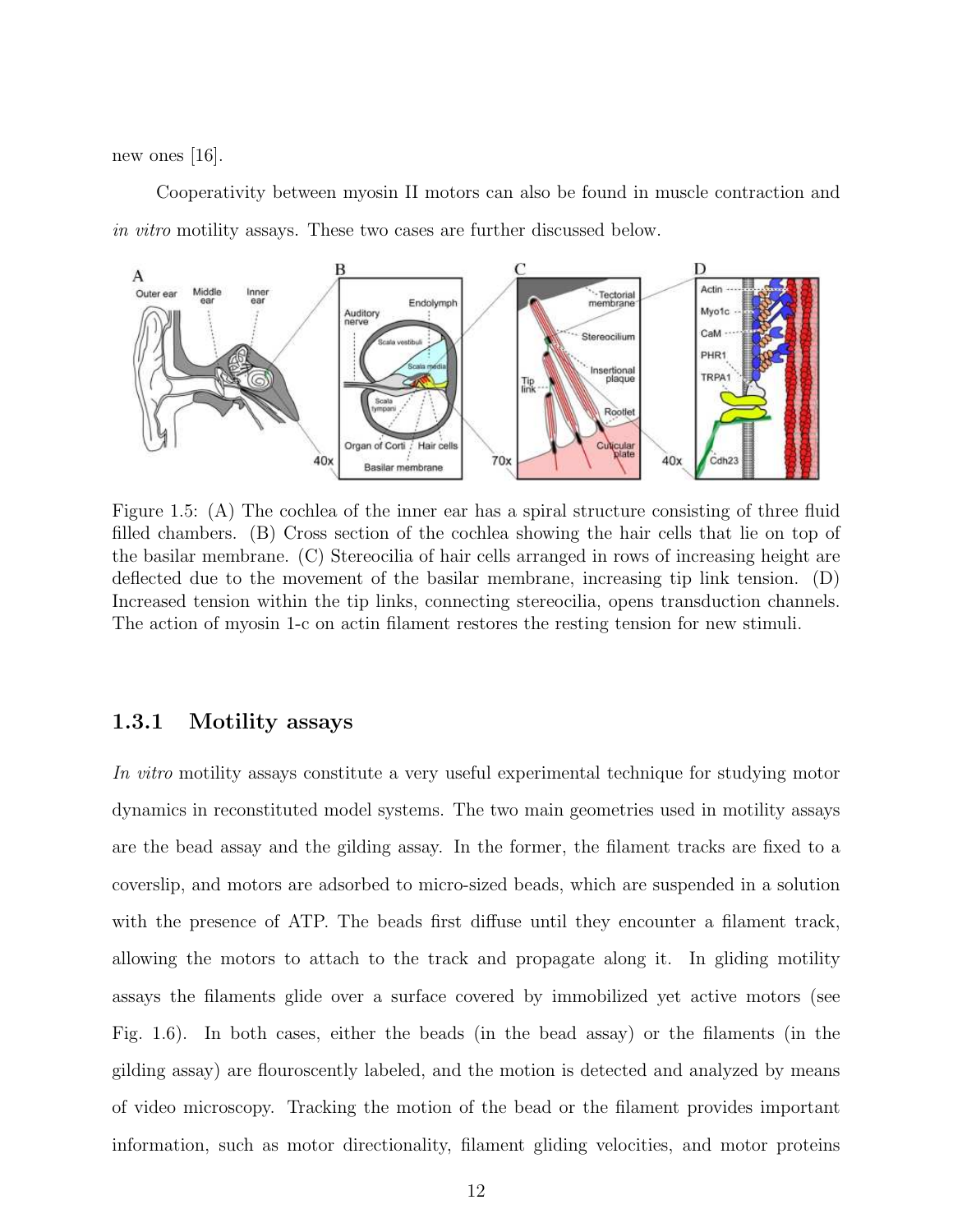

Figure 1.6: Schematic of a gliding motility assay, in which a flouroscently labeled actin filament lies on a bed of immobilized, yet active, myosin II motors. The filament's motion due to motor forces is recorded and analyzed to extract different data.

kinetic parameters. Motility assays, thus, offer an important and powerful experimental tool for understanding the nature and dynamics of motor proteins under controlled conditions.

#### 1.3.2 Skeletal muscles

One of the more fascinating examples for the cooperative action of myosin II motors is their role in skeletal muscle contraction. Skeletal muscles are organized in a hierarchical fashion, in which the basic contractile unit is the sarcomere. Repeating units of sarcomeres comprise the myofibril which, in turn, lie parallel to other myofibrils to compose the multi-nucleated cylindrical muscle cell [also referred as a muscle fiber, or a myocyte (see Fig. 1.7)]. The sarcomere itself is composed of two types of filaments, actin (thin) and myosin (thick), in an arrangement that allows them to slide past each other [see Fig.  $1.8(A)$ ]. The thick filament consists of about 300 myosin II molecules, and is surrounded by 12 actin filaments, 6 around each half  $[see Fig. 1.8(B)].$  The motors heads project out of the thick myosin filament every 14.3 nm, and the angular difference between adjacent motor heads is  $40^{\circ}$  [17]. The thin filaments in each half sarcomere lie parallel to each other, and their orientation is opposite to the thin filaments on the other half sarcomere, so that the plus ends of all thin filaments are found at the ends of the sarcomere (i.e., the Z-line). While thin actin filaments are anchored at the Z-line, thick myosin filaments are crosslinked at the M-line, which is located at the center of the sarcomere [see Fig.  $1.8(A)$ ].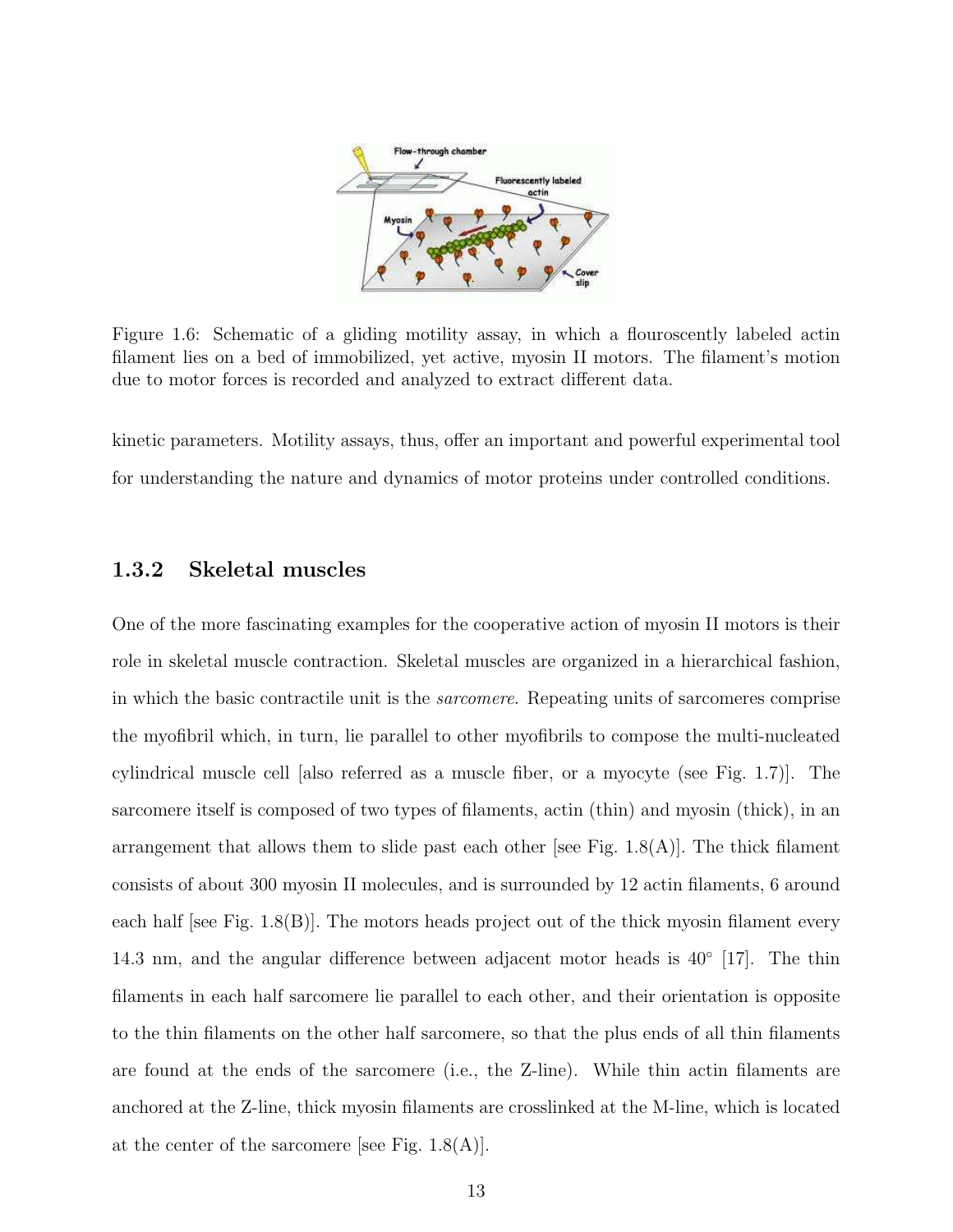

Figure 1.7: The skeletal muscle consists of bundles of fascicles made of muscle fibers, each composed of myofibrils, which are made of repeating units of sarcomeres.

When the muscle is at rest the actin filament is covered by tropomyosin, making the binding sites unavailable for the attachment of motors. Upon nervous stimulation,  $Ca^{2+}$ ions flow into the muscle cell and unlock the actin-covering tropomyosin, which results in the exposure of binding sites to the attachment of myosin II motors. Once attached to a binding site, ATP hydrolysis causes the motor head to rotate and pull the actin filament towards the M-line. The resulting sliding of thin filaments past thick filaments leads to the shortening of the sarcomere and muscle contraction.



Figure 1.8: (A) The sarcomere is made of thin actin and thick myosin II filaments that slide past each other, causing the sarcomere to shorten. Actin filaments are anchored at the Z-line at both ends of the sarcomere, while myosin filaments are connected at the M-line, which is located in the center of the sarcomere. (B) Various cross-section views along the sarcomere, showing the spatial arrangement of thin and thick filaments.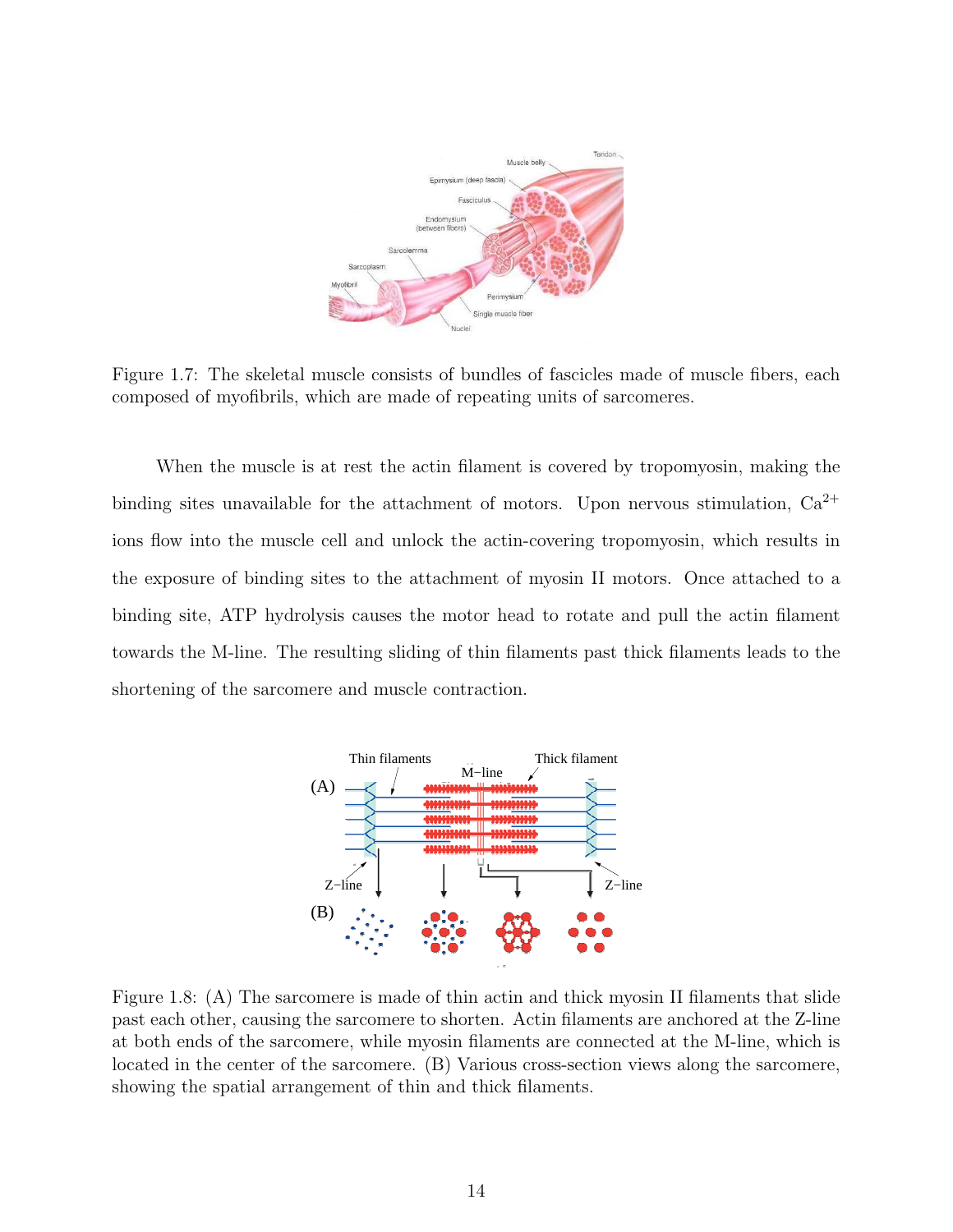#### 1.4 Cooperative bidirectional motion

One of the more interesting outcomes of the cooperative action of molecular motors is their ability to induce bidirectional ("back and forth") motion. This dynamical pattern emerges when filaments (or other objects such as liposomes and organelles) are subjected to the action of two groups of motors that engage in a "tug-of-war" (TOW) contest, exerting forces in opposite directions. The "victory" of the motor party that exerts the larger force determines the instantaneous direction of motion. If the two opposite forces are nearly similar, the balance of forces may shift between the two motor parties as a result of stochastic binding and unbinding events of motors to the filament track. Bidirectional motion is not restricted to cases where two classes of motors apply forces in opposite directions, but may also occur when a single group of motors interacts with a filament with mixed polarities. In a recent gliding motility, actin filaments were severed into smaller fragments and then randomly fused together to form globally a-polar actin with alternating polarities [18]. The actin filament exhibited bidirectional movement as depicted in Fig.  $1.9(A)$ . The velocity histogram of the actin shown in Fig. 1.9(B) clearly exhibits a bimodal distribution centered around zero. Fig. 1.9(C) plots a histogram of the time duration of unidirectional intervals of motion. The histogram is fitted to an exponential distribution  $p(t) = (1/\tau_{\text{rev}}) \exp(-t/\tau_{\text{rev}})$ , from which the typical reversal time  $\tau_{\text{rev}}$  between unidirectional intervals of motion was extracted. The measured reversal times were found to be macroscopically large,  $\tau_{\rm rev} \sim 3 - 10$  seconds [see Fig. 1.9(D)], which is two order of magnitude larger than the ATP-ase cycle time [9]. This observation has indicated that some cooperativity is involved in the dynamics.

One of the earlier models for cooperative bidirectional motion has been presented in 1995 by Jülicher and Prost [19] (see also later versions in [20, 21]). The model has been inspired by several ratchet models for single motor proteins [22–24], in which a motor is viewed as a particle moving in a two state system: In the attached state it experiences a periodic asymmetric potential, while in the detached state it moves freely (see Fig. 1.10). Julicher and Prost extended this model for collective motor dynamics by connecting the motors to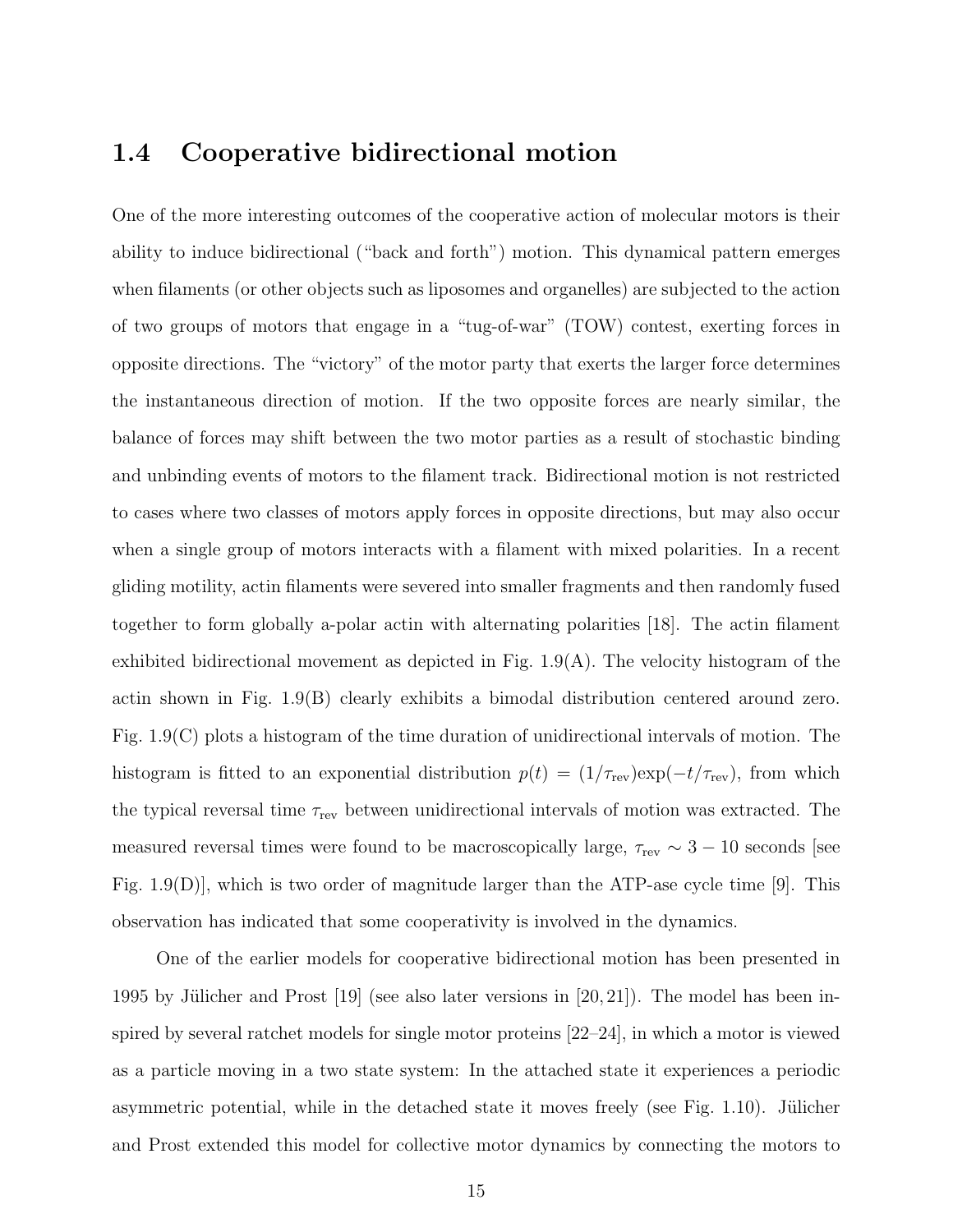

Figure 1.9: (A) The position of the a-polar actin filament with alternating polarities (top). The filament's instantaneous direction of motion (bottom). Bar size is  $5 \mu$ m. (B) Velocity histogram of the actin filament with alternating polarities, exhibiting a bimodal distribution centered around zero. (C) Distribution of reversal times of a single filament with alternating polarities. The distribution is fitted by a single exponential decay function with a characteristic reversal time  $\tau_{\text{rev}}$ . (D) The characteristic reversal time  $\tau_{\text{rev}}$  of 19 different bundles as a function of the number of motors N.

a rigid rod that enforces the particles to move together. The fact that the system is not in thermodynamic equilibrium (due to constant ATP consumption by the motors) is introduced via the assumption that the attachment and detachment rates ( $\omega_1$  and  $\omega_2$ , respectively) do not satisfy conditions of detailed balance -  $w_1(x)/w_2(x) \neq \exp[-\Delta U(x)/k_BT]$ . Specifically, in ref. [21] the authors assumed that

$$
\frac{w_1(x)}{w_2(x)} = \exp\left(\frac{-\Delta U(x)}{k_B T}\right) + \Omega \Theta(x),\tag{1.1}
$$

where the function  $\Theta(x)$  and the amplitude  $\Omega$  characterize the non-equilibrium (ATP-driven)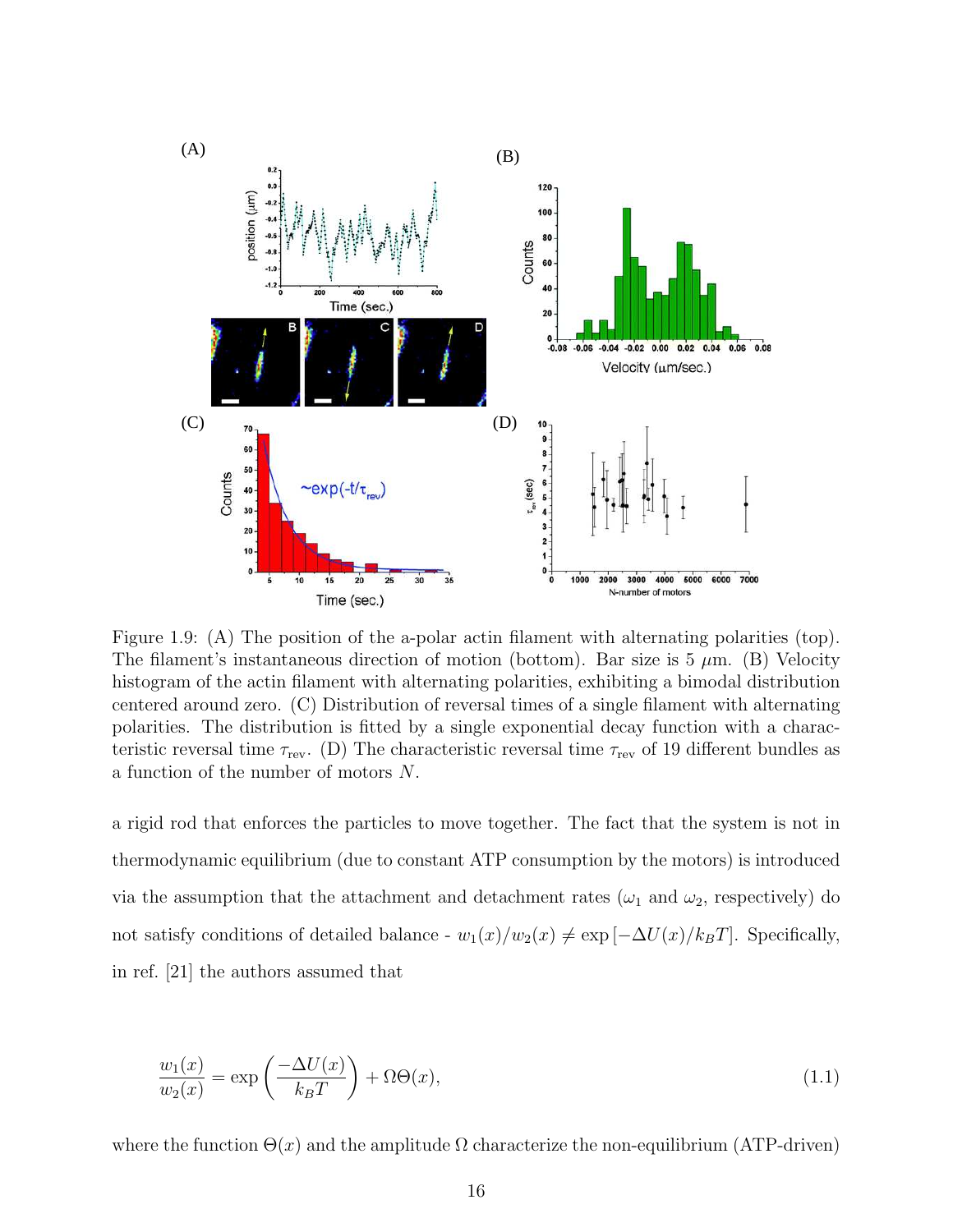

Figure 1.10: Schematics representation of the ratchet model for collective motor dynamics introduced by Jülicher and Prost.  $(A)$  The motors are connected to a rigid rod at fixed spacing q. In the attached state, the motors interact with an asymmetric potential  $W_1$ with period l. The detached state is represented by a uniform potential  $W_2$ . (B) The motors attachment rate  $w_2$  (detachment rate  $w_1$ ) is localized around the potential maxima (minima).

transitions. Bidirectional motion was observed when  $\Theta(x)$  is defined such as that detachments occur around the minima of the potential wells, while attachments take place around the potential maxima. For  $\Omega < \Omega_c$  (i.e., near thermal equilibrium) the system rapidly oscillates between left and right movement. Above a critical value  $\Omega_c$ , the motion becomes bidirectional with reversal times that diverge exponentially with the number of motors  $N^1$ . This is reminiscent of a para-ferro magnetic transition at zero external field, where below the critical temperature the up-down symmetry is spontaneously broken, with a "flip" probability that diminishes exponentially with the system size.

The experimental results reported in [18] challenged the prediction regarding the exponential growth of  $\tau_{rev}$  with N. It was found that the characteristic reversal times of the bidirectional motion in this motility assay were macroscopically large, but practically independent of the number of motors [see Fig.  $1.9(D)$ ]. This observation implies that the motors interact (crosstalk) with each other - a feature that was absent in earlier theoretical studies. Crosstalk between motors may arise from direct interactions between motors that lead to correlations between their attachment states. Another possibility is that the motors

<sup>&</sup>lt;sup>1</sup>The critical value  $\Omega_c$  depends on the form of the ratchet potential. For the asymmetric saw-tooth potential used in ref. [21] the authors found  $\Omega_c \simeq 0.009\omega_2$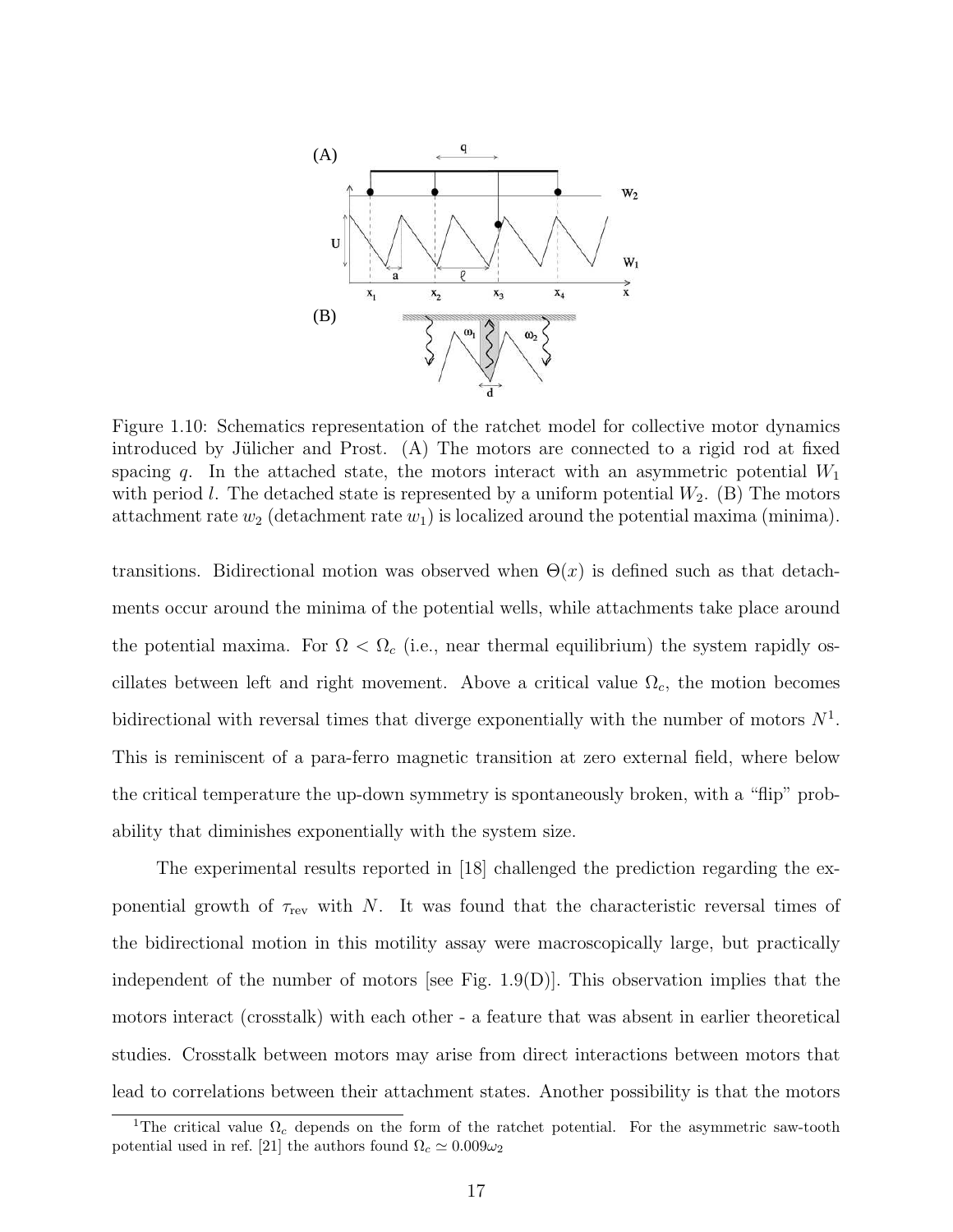indirectly influence each other. This latter scenario is discussed below.

#### 1.5 The elasticity-mediated crosstalk (EMC) effect

A recent theoretical model for bidirectional motion which incorporated the filament's compliance showed that indirect interaction between motors can be mediated by the elasticity of the actin filament. According to this model, binding and unbinding events of motors change the elastic energy stored within the elastic filament, thus altering the transition rates of motors between states. During bidirectional motion, the elastic filament is subjected to a tug-of-war between motors that exert opposite forces, which creates large stress fluctuations along the elastic filament. In order to relieve the tension within the actin and reduce these stress fluctuations, the attachment and detachment rates of the motors are modified. This type of crosstalk between motors, in which they indirectly communicate with each other through the elastic filament, has been termed the elasticity-mediated crosstalk (EMC) effect. Mathematically, the EMC effect can be understood by considering Eq. 1.1 and noticing that in the equilibrium term, the energy change includes two contributions,

$$
\Delta U = \sum_{i=1}^{N} \Delta U_i^{\text{motor}} + \Delta E^{\text{el}}.\tag{1.2}
$$

The first term in Eq. 1.2 is the change in the energy of the motor whose state is varied. The second term  $\Delta E^{\text{el}}$  is the change in the elastic energy, occurring due to the change in the force that the motor exerts on the filament. The elasticity term is a collective term because the elastic energy depends on the states of all the motors (see section 1.5.2 below). It can be treated as an equilibrium degree of freedom since mechanical equilibrium is established on time scales that are several orders of magnitude smaller than the ATP-ase cycle.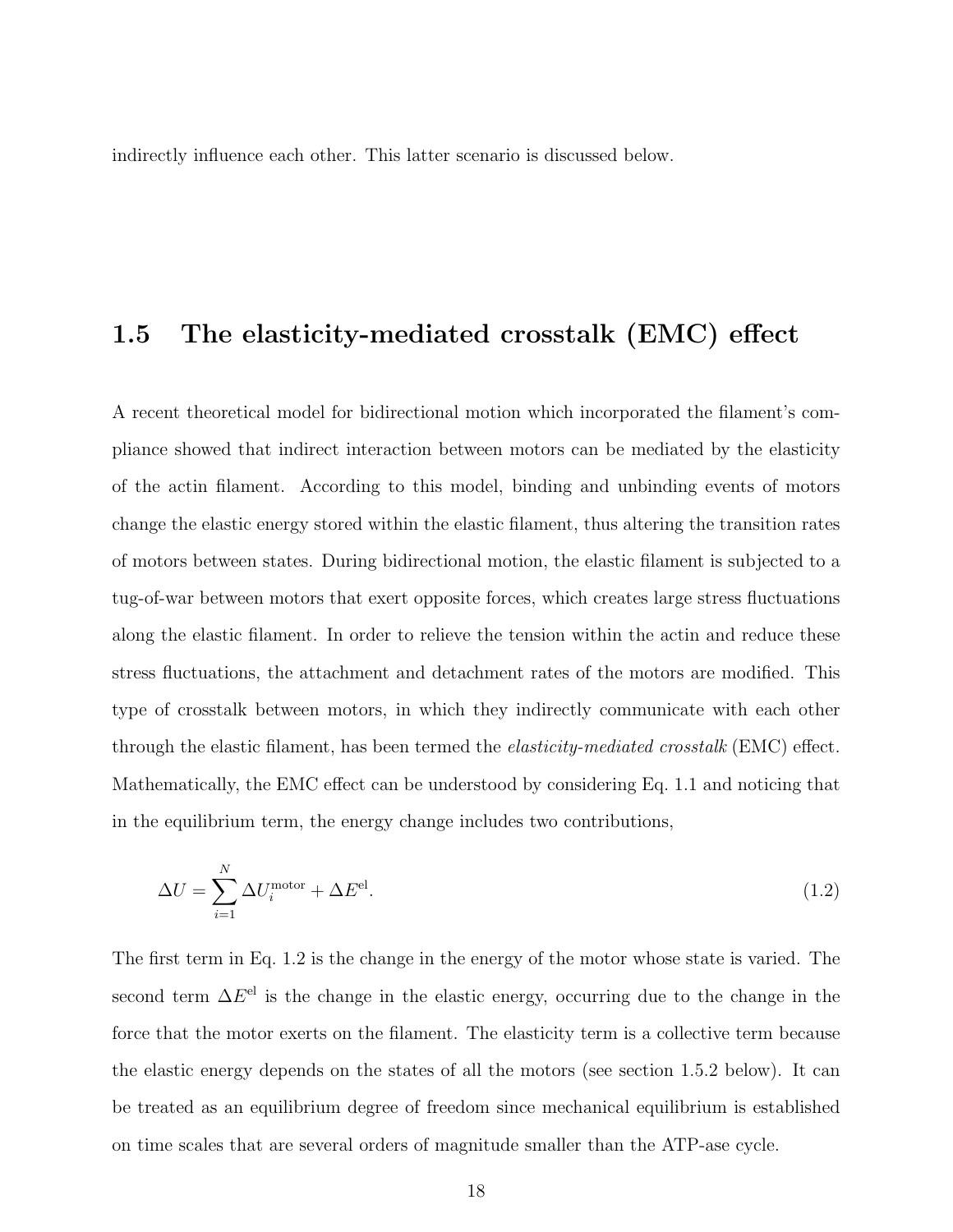#### 1.5.1 System model

In order to quantify the EMC effect, we propose the following model: The actin filament is represented as a chain of N nodes connected by  $N-1$  identical elastic springs with spring constant  $k_s$  (see Fig. 1.11). In the chain's reference frame the *i*-th node is located at  $x_i = (i-1)\Delta l$ , and, for brevity, we set  $\Delta l = 1$ . Each node, which represents a binding site for the myosin II motors, can be in one of two states - detached or attached. In the detached state there is no interaction between the node and a motor, and the node experiences no force. In the attached state, the motor exerts a force of magnitude  $f_0$  on the node, in a direction that depends on the local polarity of the filament <sup>1</sup>.



Figure 1.11: A schematics of our system model: The elastic actin track is represented by a chain of N nodes connected by identical springs with spring constant  $k_s$ . The nodes can attach to and detach from myosin II motors. An attached node experiences a force of magnitude  $f_0$  in a directions that depends on the local polarity, while a detached one experiences no force.

The probability of a motor to be in the attached state will be denoted by  $r$ , which is the duty ratio of a single motor. It is important to note that our model uses fixed values for r and  $f_0$ . Actually, the values of r and  $f_0$  depend on several parameters, most importantly the instantaneous relative position of the motor head to its binding site. Our model utilizes a simplified picture, in which the temporal and spatial variations in the duty ratio between motors (which arise due to the motion of the actin filament and the incommensurability between the motors and the binding sites) are neglected. A possible way to include variations between motors is to assume that these values are chosen from certain distributions, which are centered around r and  $f_0$ . However, for a large number of working motors N and large

<sup>1</sup>Depending on the setup, the number of motors may be larger than the number of nodes (see, e.g., our schematic Fig. 1.11). However, each node can be attached to no more than one motor and, therefore, the excess motors (which, at a given instance, are spatially hindered from binding to one of the sites) have no impact on the chain. Thus, we will assume that the number of motors is also  $N$ , effectively ignoring the motors that cannot connect to the nodes.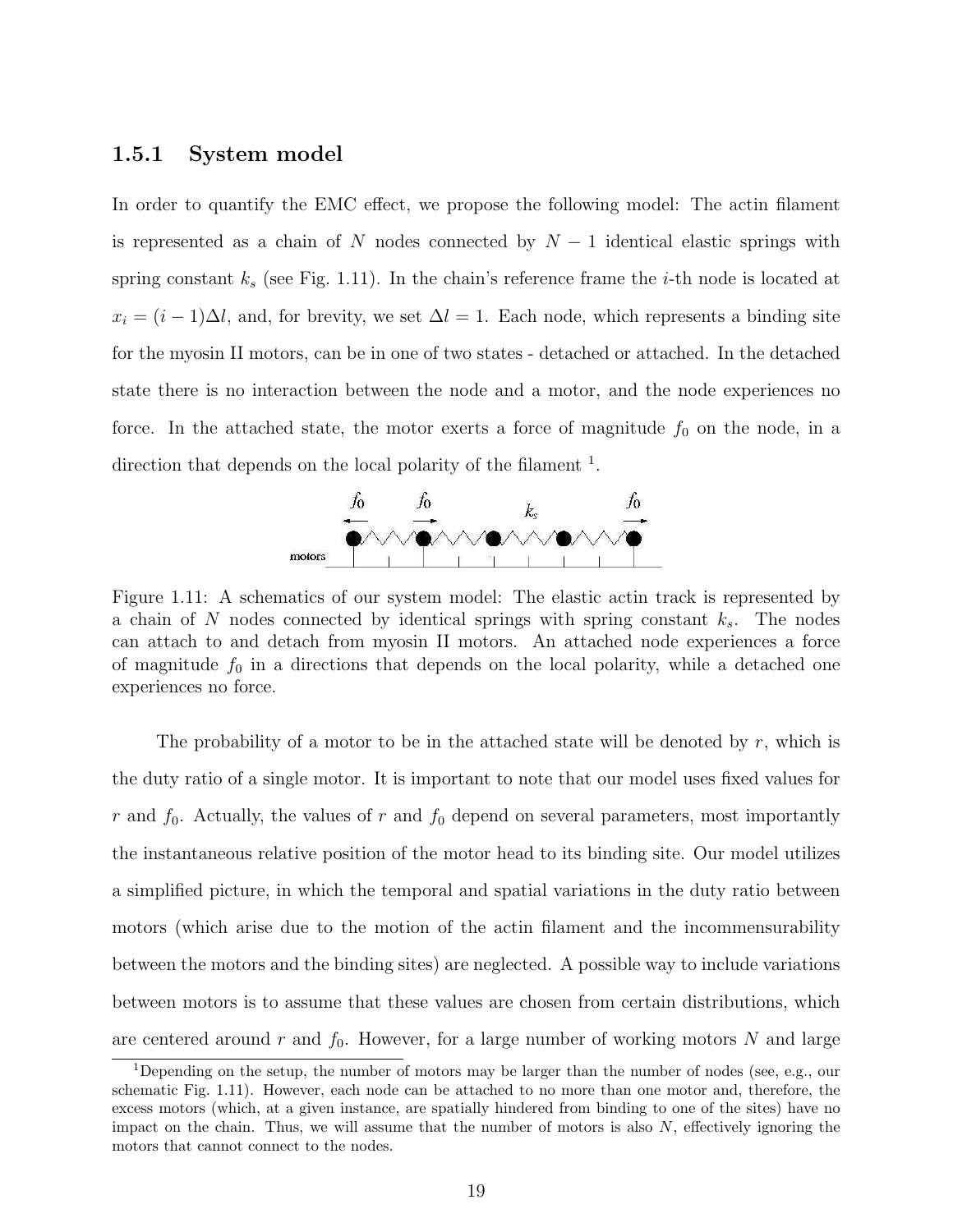times, these variations are expected to average out, thus not altering our results. This is analogous to the diffusion problem of a particle, whose step size (per unit time) is drawn from a symmetric Gaussian distribution. One can reproduce the same diffusive behavior using a different model with steps of fixed size that are made with equal probability in opposite directions.

Different configurations of the system are defined according to which nodes are connected to motors and which are not. The statistical weight of a configuration with  $n$  "attached" motors is given by

$$
w = r^n (1 - r)^{N - n} \exp\left(-\frac{E^{\text{el}}}{k_B T}\right),\tag{1.3}
$$

where T is the temperature and  $k_B$  is the Boltzmann constant. By averaging over all possible configurations, one can find the *effective* duty ratio of the *i*-th motor  $\langle r(i) \rangle$ , and the *mean* effective duty ratio  $\langle r \rangle = \sum_{i=1}^{N} \langle r(i) \rangle / N$ .

#### 1.5.2 Calculating the elastic energy

Three types of forces are exerted on the chain's nodes: (i) the motor forces  $f_i^{\text{motor}}$ , (ii) the spring forces  $F_i$ , and (iii) friction drag forces  $f_i^{\text{drag}}$  $i_i^{\text{drag}}$ . Because the motion is highly overdamped, the total instantaneous force on each node vanishes. Thus, for the  $i$ -th mass the equation of motion reads

$$
f_i^{\text{motor}} - f_i^{\text{drag}} + F_i - F_{i-1} = 0,\tag{1.4}
$$

with  $F_0 = F_N = 0$ . The drag force includes two contributions - one is due to motor friction (MF),  $f_i^{\text{MF}}$ , and the other is due to friction with the surrounding viscous medium,  $f_i^{\text{viscous}}$ . The motor friction forces act only on the particles which are connected to the motors.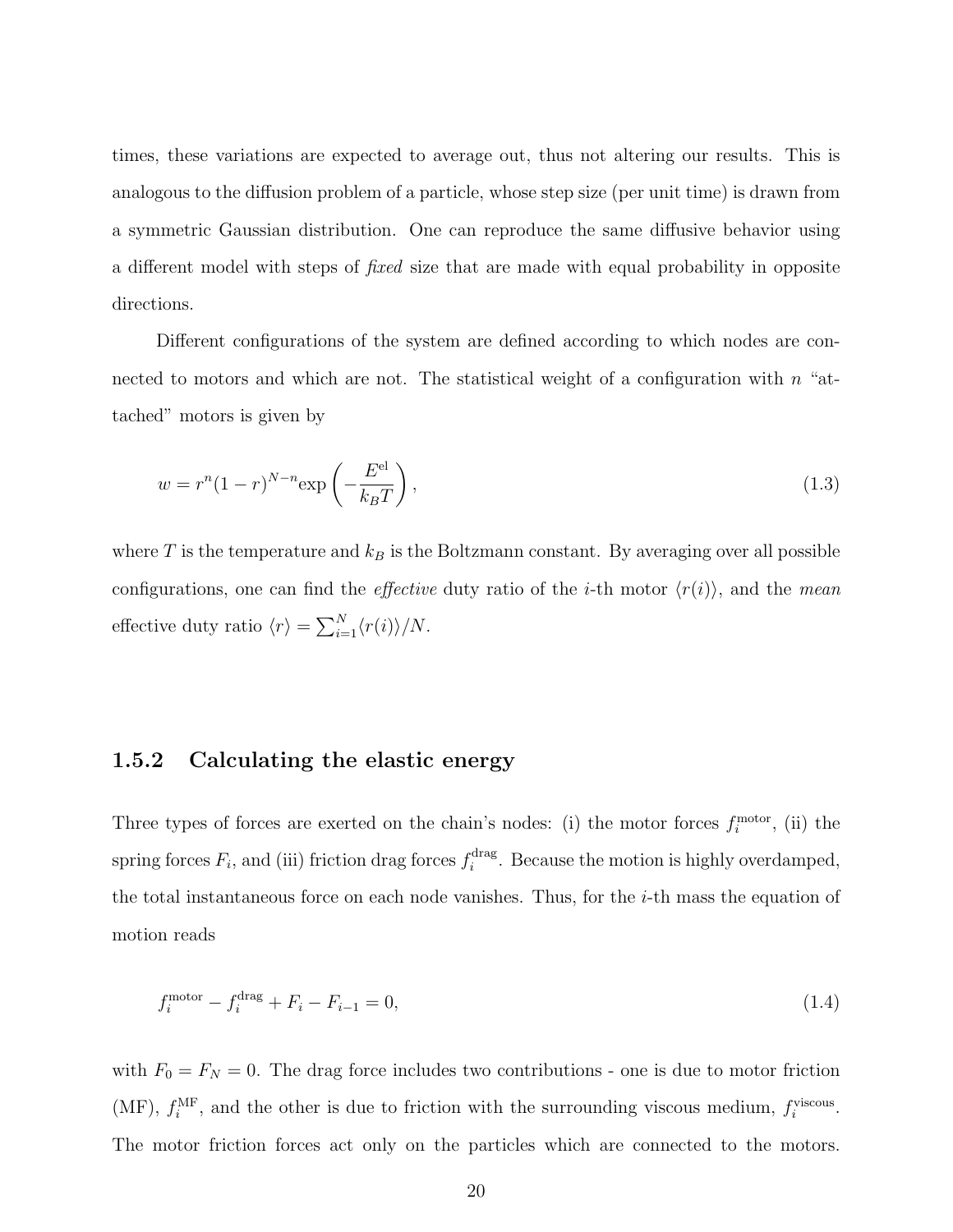Therefore, by redefining the motor forces  $f_i = f_i^{\text{motor}} - f_i^{\text{MF}}$ , we can rewrite Eq. 1.4 as

$$
f_i - f_i^{\text{viscous}} + F_i - F_{i-1} = 0,\tag{1.5}
$$

where  $f_i = f_0$  or  $f_i = 0$  if the *i*-th motor is attached or detached respectively. For the chain's center of mass (CoM), the equation of motion reads

$$
F^{\text{CoM}} = \sum_{i=1}^{N} f_i - \sum_{i=1}^{N} f_i^{\text{viscous}} = 0.
$$
 (1.6)

Assuming that the viscous drag force is distributed uniformly along the chain (i.e., it is equal for all nodes) and, therefore, Eq. 1.6 gives

$$
f_i^{\text{viscous}} = \frac{\sum_{i=1}^{N} f_i}{N} = \bar{f}.\tag{1.7}
$$

Using this last result, Eq. 1.5 reads

$$
F_i - F_{i-1} = -f_i^*,\tag{1.8}
$$

where  $f_i^* = f_i - \bar{f}$  is the excess force. Since  $F_0 = 0$ , we find that  $F_1 = -f_1^*$ . Then,  $F_2 = F_1 - f_2^* = -f_1^* - f_2^*$ ; and, in general,

$$
F_i = -\sum_{j=1}^{i} f_j^*.
$$
\n(1.9)

The elastic energy of the elastic chain, which is the sum of energies of all the springs, is given by

$$
E^{\text{el}} = \sum_{i=1}^{N-1} F_i^2 / 2k_s. \tag{1.10}
$$

If the motion is only partially overdamped (including in the limit of zero friction), all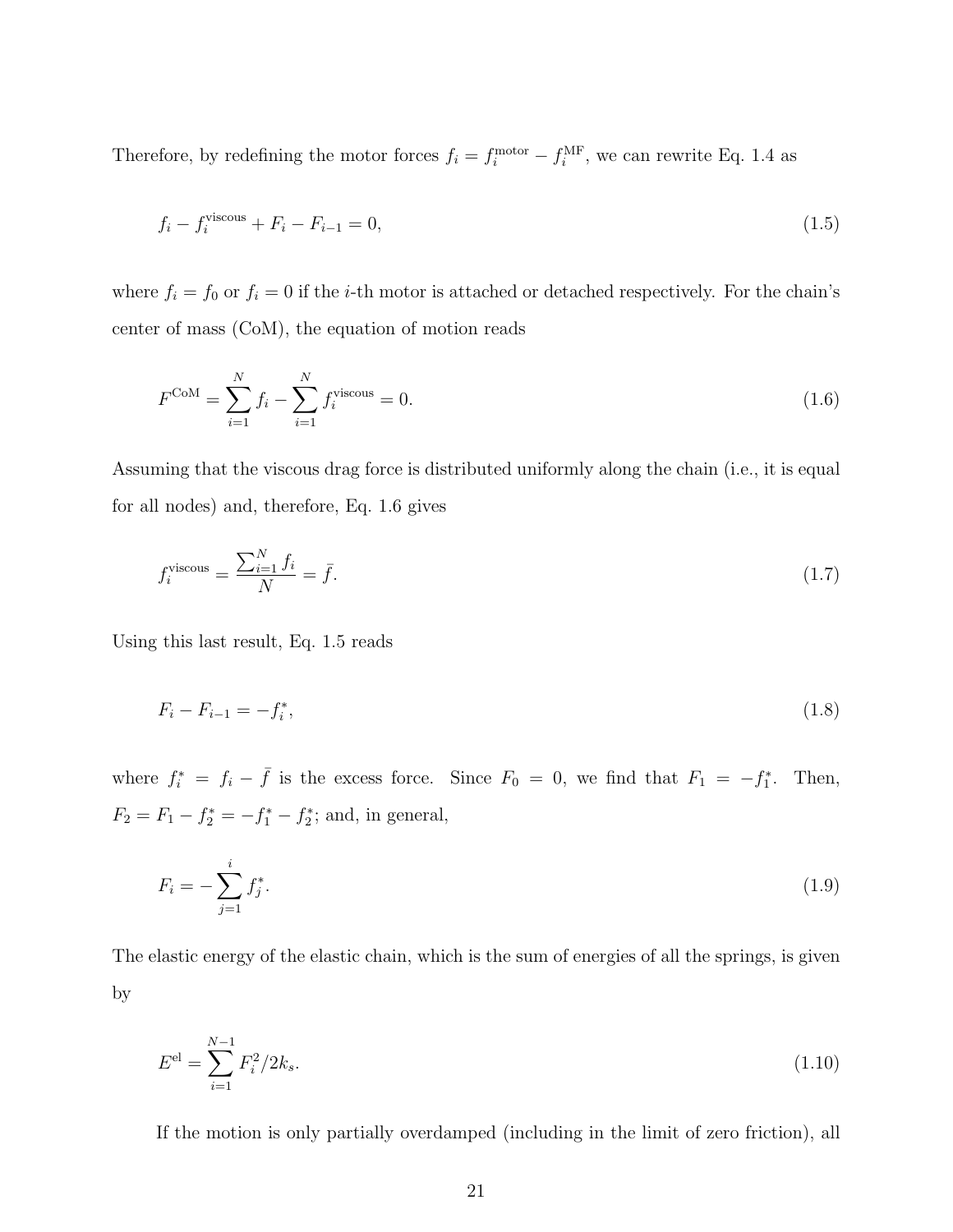the nodes move together at the same acceleration. One can repeat the above calculation and show that Eq. 1.9 remains valid.

## 1.5.3 The dimensionless parameter  $\beta^*$

Substituting Eq. 1.10 into Eq. 1.3 yields

$$
w = r^{n}(1-r)^{N-n} \exp\left(-\beta^* \sum_{i=1}^{N-1} \widetilde{F}_i^2\right),
$$
\n(1.11)

where  $F_i$  is the reduced force exerted on the *i*-th spring (in units of  $f_0$ ), and the dimensionless parameter

$$
\beta^* = \frac{f_0^2}{2k_s k_B T} \tag{1.12}
$$

is the ratio between the typical elastic energy of a spring  $f_0^2/2k_s$  and the thermal energy  $k_B T$ . Eq. 1.12 relates the dimensionless parameter  $\beta^*$  to three physical parameters of the system: the temperature  $T$ , the typical force exerted by a motor  $f_0$ , and the effective spring constant of the actin filament segment between two binding sites of the motors,  $k_s$ . The latter parameter can be further expressed as

$$
k_s = \frac{YA}{l},\tag{1.13}
$$

where Y is Young's modulus of the actin,  $A$  is the cross-sectional area of an actin filament and  $l$  is the distance between binding sites. For myosin II motors, forces in the range of  $f_0 = 5 - 10$  pN have been measured experimentally [25, 26]. The actin-cross sectional area (including the tropomyosin wrapped around the actin helix) is  $A = 23$  nm<sup>2</sup>, and the Young's modulus of the actin-tropomyosin filament is  $Y = 2.8 \text{ GPa} [27, 28]$ .

The value of l is somewhat more difficult to assess. One possibility is that  $l \approx 5.5$  nm, which is simply the size of the G-actin monomers, each of which includes one binding site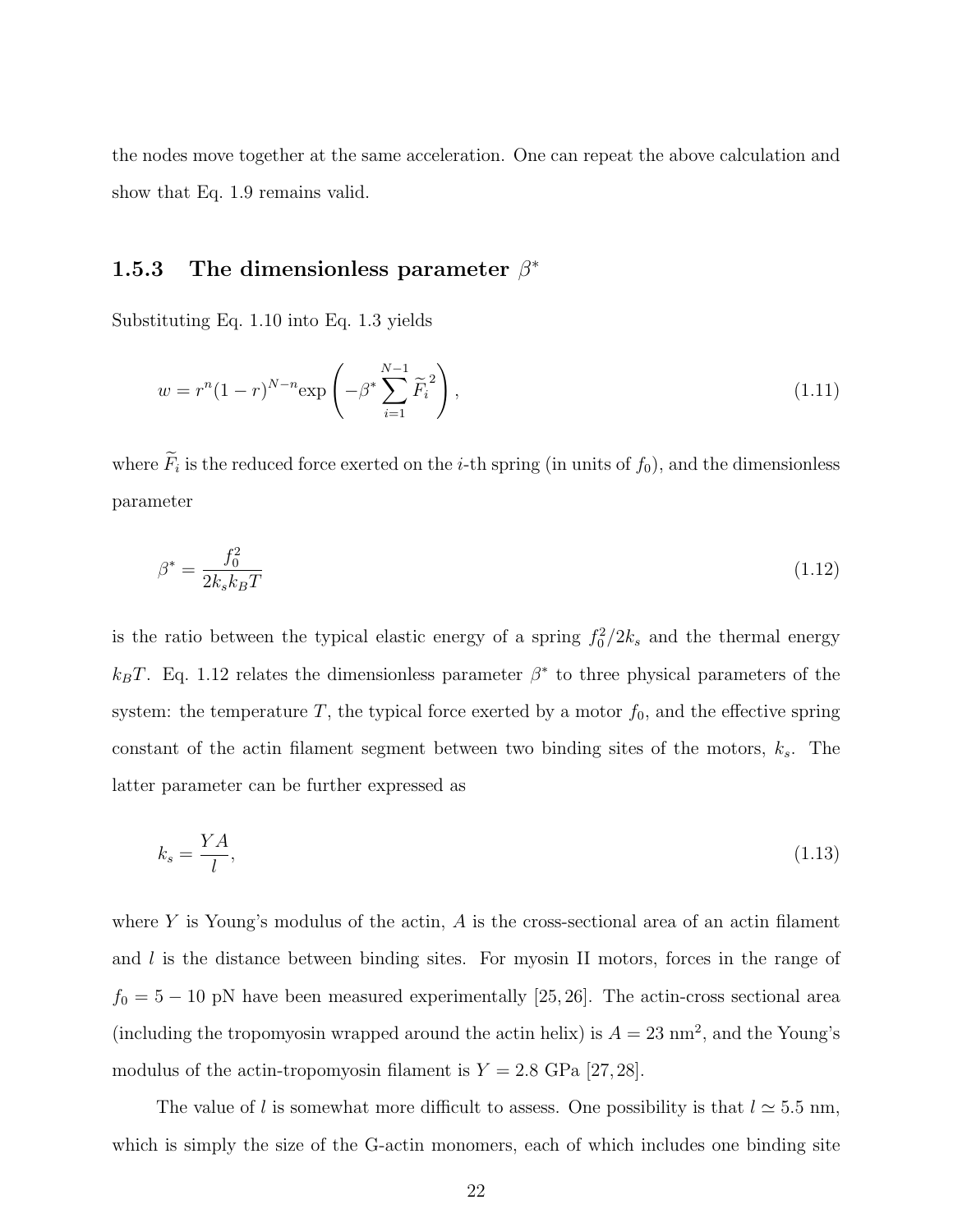for myosin motors [29]. Another possible value is related to the double helical structure of F-actin and the fact that it completes half a wist about every 7 monomers, i.e. every  $\simeq 38.5$ nm [30]. Since the binding sites follow a twisted spatial path along the double helix, many of them remain spatially unavailable to the motors in motility assays, where the motors are located underneath the F-actin. Thus, in gliding motility assays the distance between the binding sites along the line of contact with the bed of motors is  $l \approx 38.5$  nm. Two other choices for l, which are more relevant to skeletal muscles, arise from the spatial arrangement of thin and thick filaments in the sarcomere, where an average of three thick myosin filaments surround each thin actin filament. Along the thick filament, the separation between collinear motor heads is  $\simeq 43$  nm [31–33]. On the other hand, the half pitch of the thin actin filament is  $\simeq$  38.5 nm. The last two structural attributes of thick and thin filaments lead to two other possible values for the effective distance between nodes -  $l\,=\,43/3\,\simeq\,14.3\,$  nm ,<br>and  $l = 38.5/3 \approx 12.6$  nm. Using the above mentioned values of the system parameters, we find that  $\beta^*$  lies within the range of  $2.5 \times 10^{-4} \lesssim \beta^* \lesssim 7 \times 10^{-3}$ .

#### 1.5.4 Stress fluctuations

According to Eq. 1.10, the elastic energy of a given spring  $i$  is directly related to the sum of excess forces actin on all the nodes located on one side of the specific spring. Generally speaking, the elastic energy of the springs becomes larger when the force fluctuations are larger. In the motility assay described in ref. [18], featuring actin filaments with alternating polarities, the motors exert forces in opposite directions along the filament, which implies that the force fluctuations can be quite large [see Fig.  $1.12(B)$ ]. This is not the case in conventional motility assays, where the forces act in the same directions, leading to smaller force fluctuations [see Fig.  $1.12(A)$ ]. Using a scaling argument based on the statistics of random walks, the authors of ref. [18] show that the elastic energy of a bipolar actin track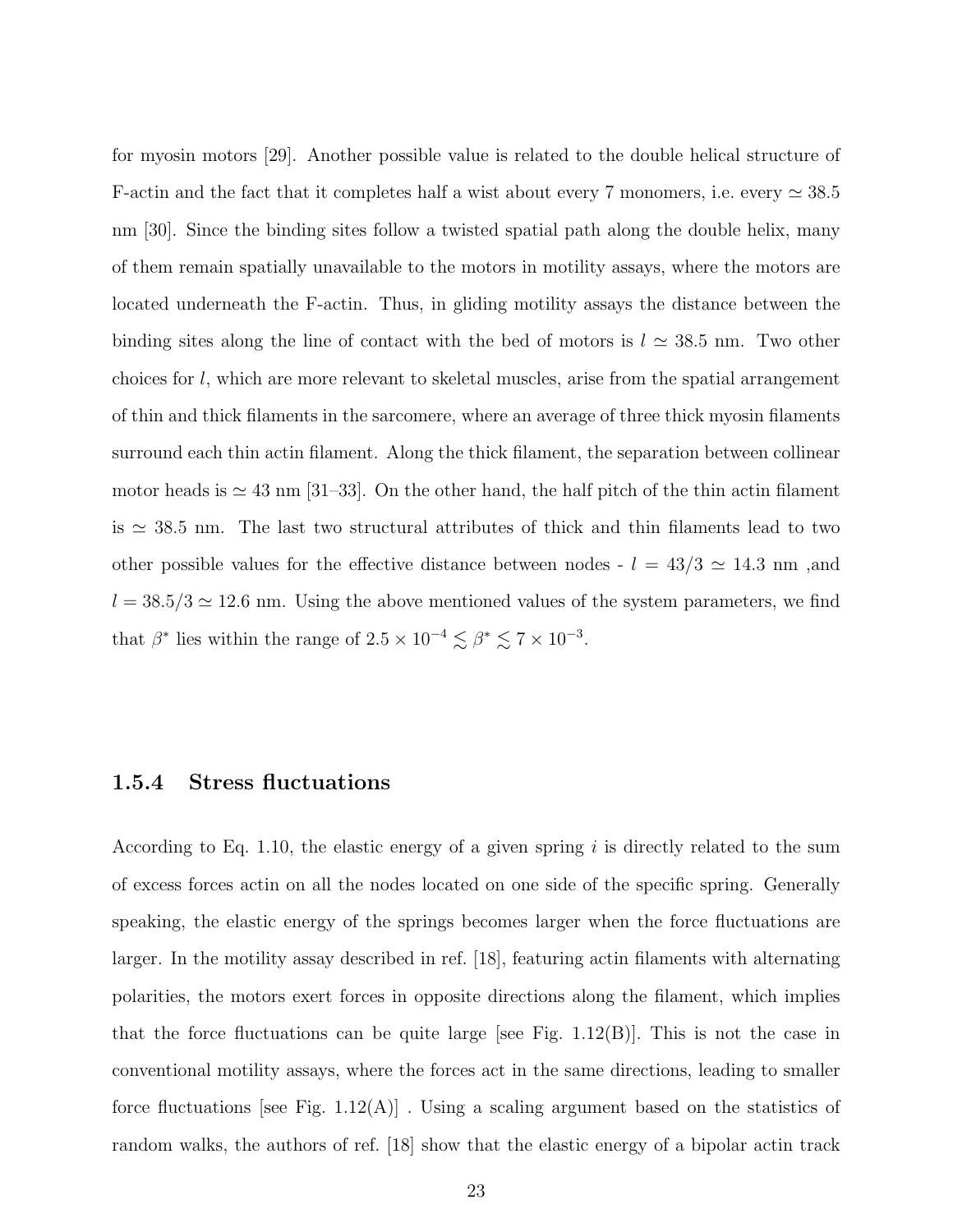with N nodes and n attached motors scales as  $<sup>1</sup>$ </sup>

$$
\frac{E^{\text{el}}}{k_B T} \propto N n. \tag{1.14}
$$

Thus, the detachment of a single motor  $(n \to n - 1)$  leads, on average, to an energy gain of

$$
\frac{\Delta E^{\text{el}}}{k_B T} = -\alpha N,\tag{1.15}
$$

where  $\alpha$  is some dimensionless parameter (that is closely related to the dimensionless parameter  $\beta^*$  described above). Eq. 1.15 implies that if N is large, the elastic energy released due to the detachment of even a single motor can be large, which is the reason why the EMC effect is significant in tug-of-war situations. The authors of ref. [18] have incorporated the EMC effect into their model by introducing an additional detachment rate that depends on the elastic energy:  $w_3 = w_3^0 \exp(-\Delta E^{\text{el}}/k_B T) = w_3^0 \exp(-\alpha N)$ . This additional detachment rate eliminates the exponential dependence of the bidirectional motion reversal time,  $\tau_{\text{rev}}$ , on the system size  $N$ , which was predicted by earlier theoretical studies.



Figure 1.12: (A) In a conventional motility assays, the motors exert forces in the same direction and the springs are barely stretched. (B) In contrast, when the motors exert forces in opposite directions, the springs are more stretched, and have a much larger elastic energy.

## 1.6 Outline

In bidirectional motion, the origin of the EMC effect are large stress fluctuations along the actin filament due to opposite motor forces. Overall, the EMC effect reduces the attachment probabilities of motor, making each motor effectively less processive. In chapter 2 of this

<sup>&</sup>lt;sup>1</sup>In chapter 2 we show that, in contrast, in a conventional motility assay with polar filaments the elastic energy scales only as  $E^{el}/k_BT \propto \sqrt{Nn}$ .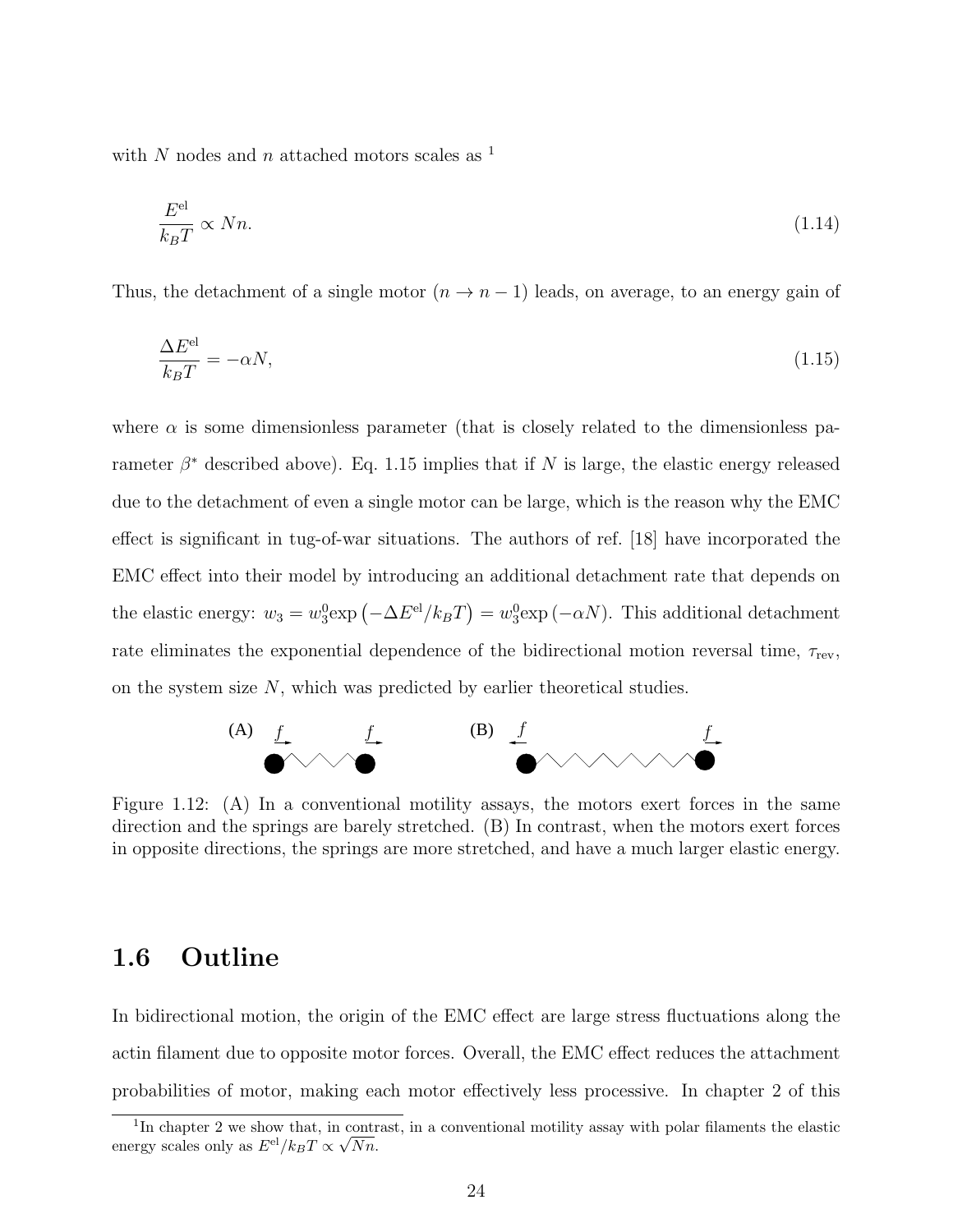thesis we investigate the role of the EMC in the more common case of gliding motility assays, where polar actin filaments move directionally under the action of unidirectional forces. We present a statistical-mechanical analysis and derive an analytical expression for the effective duty ratio of myosin II motors in gliding motility assays. We also conduct Monte Carlo (MC) computer simulations to verify our model. We show that, in contrast to the case of bidirectional motion (where the attachment probability is greatly influenced by the EMC effect), in gliding motility assays the EMC effect has a much weaker impact, and the effective attachment probability of myosin II motors,  $\langle r \rangle$ , is only slightly smaller than their duty ratio, r.

In chapter 3 we investigate the role of the EMC effect in muscle contraction. We first present a simple derivation of Hill's equation for muscle contraction, based on Newton's first law and the experimental data in ref. [34] . We conduct MC simulation to show that the EMC effect leads to a non-uniform attachment probability along the actin filament. We argue that while these non-uniformities may impair myosin II to cooperate efficiently, this effect becomes significant only when the size of the system exceeds that of the sarcomere in skeletal muscles. This observation may serve as an explanation for the remarkable similarities in the size of sarcomeres across different vertebrate species. In chapter 4 we summarize our research and discuss future possible extensions.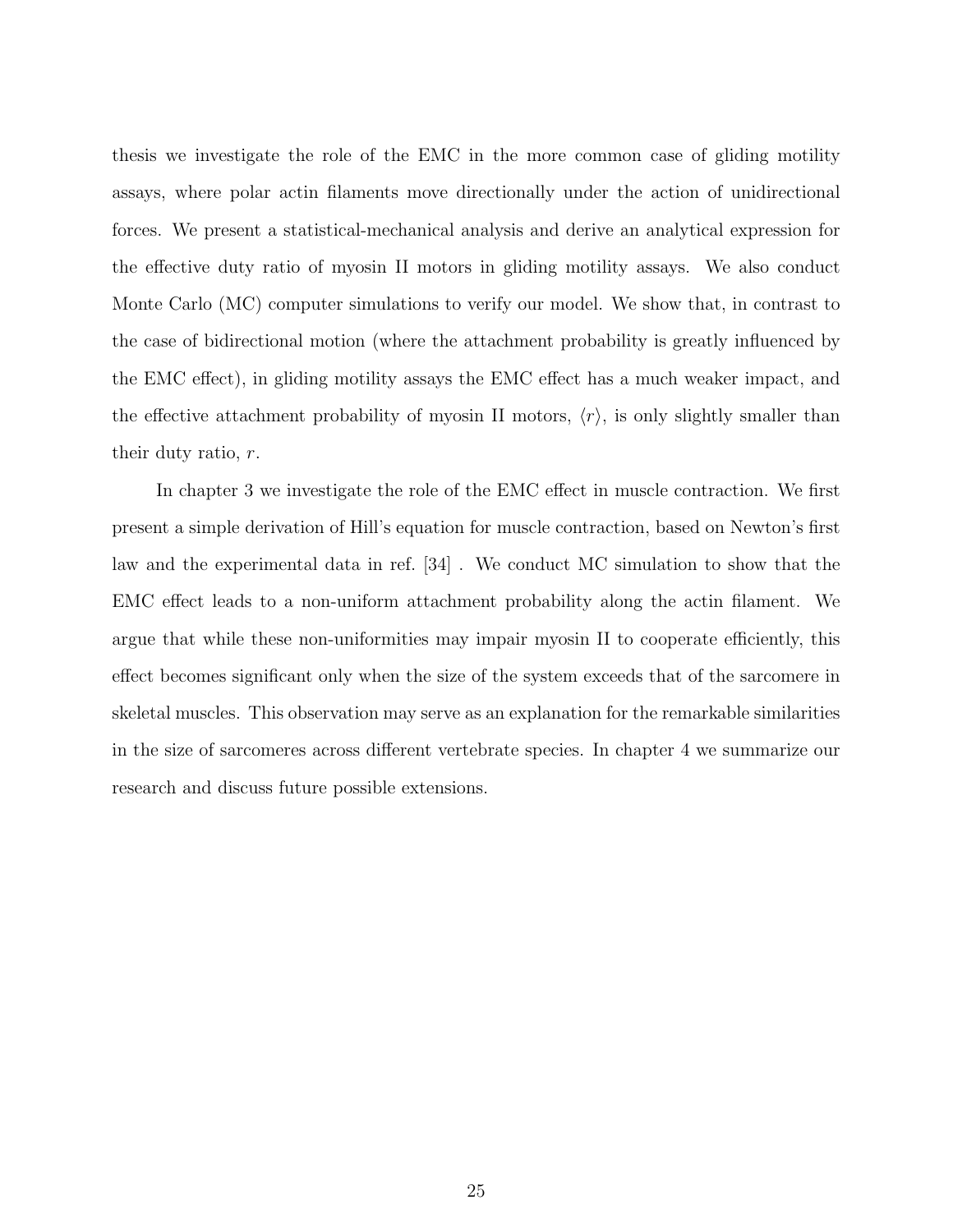## Chapter 2

# The EMC effect in gilding motility assays

For the actin filament with alternating polarities, the EMC is a cooperative effect that reduces the degree of cooperativity between motors by decreasing their duty ratio (i.e., their attachment probability). As discussed above, much of the strength of this effect is related to the large stress fluctuations that develop in the elastic filament due to the opposite forces applied by the antagonistic motors. Conversely, in conventional motility assays a single group of motors exert forces in the same direction, leading to much smaller stress fluctuations along the elastic actin track. Thus, one can expect the EMC effect to have only a minor impact on the effective attachment probability of the motors. In this chapter we investigate the importance of the EMC effect in conventional motility assays. In section 2.1 we calculate the effective (mean) attachment probability of the motors,  $\langle r \rangle$ , as a function of the "bare" attachment probability r and the dimensionless parameter  $\beta^*$  (see section 1.5). Our analytical predictions are compared to Monte Carlo simulations in section 2.2. In section 2.3 we discuss the model parameter values characteristic for actomyosin motility assays. Specifically, we show that  $\beta^* \ll 1$ , which implies that the EMC effect indeed plays only a minor role in such systems. We summarize and discuss our results in section 2.4.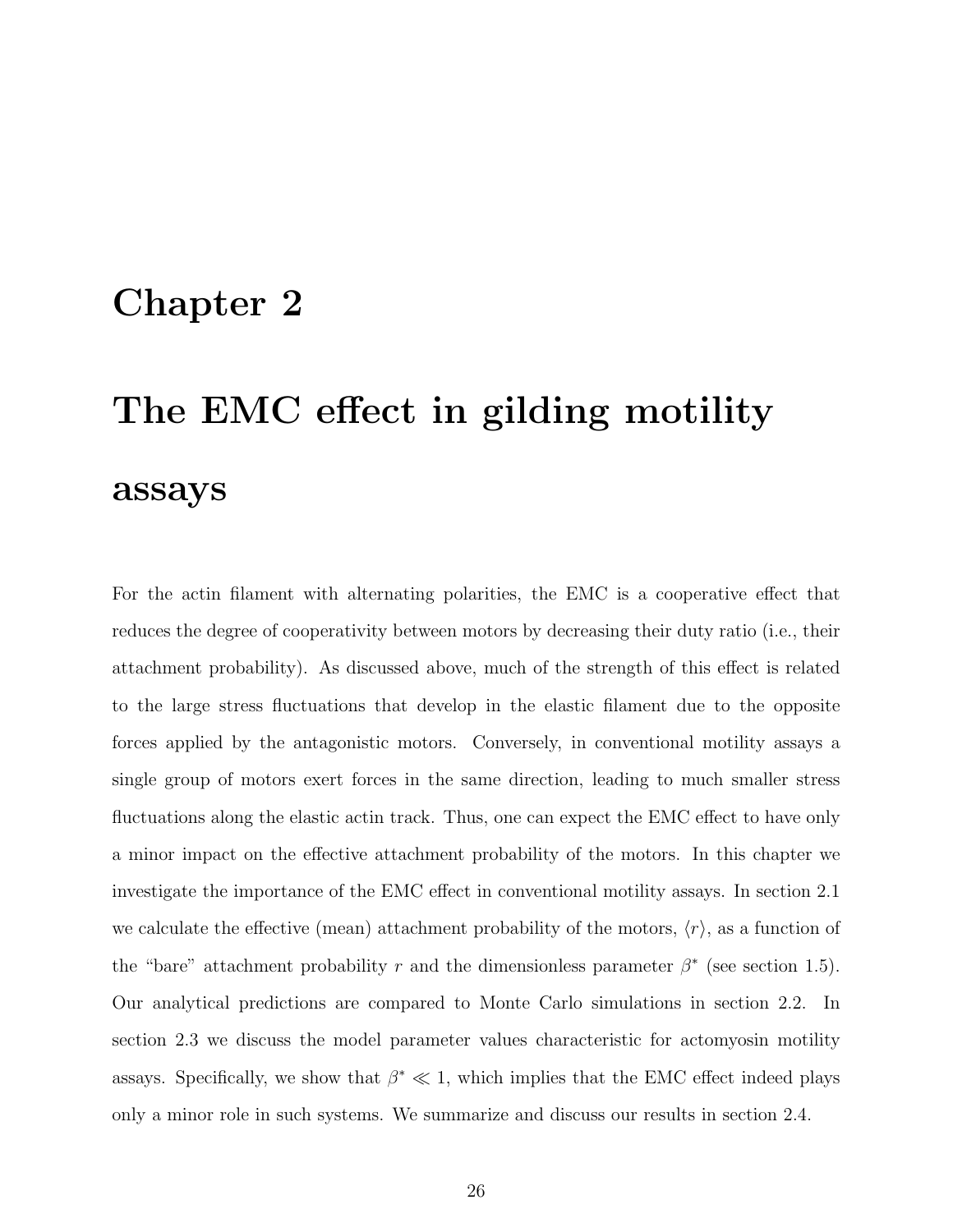#### 2.1 Statistical-mechanical analysis

To analyze the role of the EMC effect in conventional gliding motility assays, we use the model depicted in section 1.5.1. To properly examine the case of motility assays, we assume that the chain of nodes represents a polar filament ,i.e., all the motors exert forces in the same direction. As it is more convenient to analyze this problem using continuous function, we introduce the function  $h(x)$  which, for  $x_i < x < x_{i+1}$ , has slope  $+1$  if the monomer at  $x_i$ is connected to a motor, and a slope 0, otherwise. Thus,  $h(x)$  gives the total force applied on the chain up to the point x (in units of  $f_0$ ), with  $h(x = 0) = 0$  and  $h(x = N) = n$ , where  $n$  is the number of nodes connected to motors in a given configuration. The solid line in Fig. 2.1 shows the function  $h(x)$  corresponding to the attachment configuration of five nodes depicted in Fig. 1.11. To calculate the elastic energy of a configuration, we introduce the function  $g(x) = h(x) - (n/N)x$ , which is depicted by the dashes line in Fig. 2.1 and gives the total excess force accumulated up to x (in units of  $f_0$ ). From Eq. 1.10 we find that the



Figure 2.1: The function  $h(x)$  and  $q(x)$  which correspond to the attachment configuration depicted in Fig. 1.11, with all attached motors exerting forces in the same direction.

elastic energy can then be expressed as: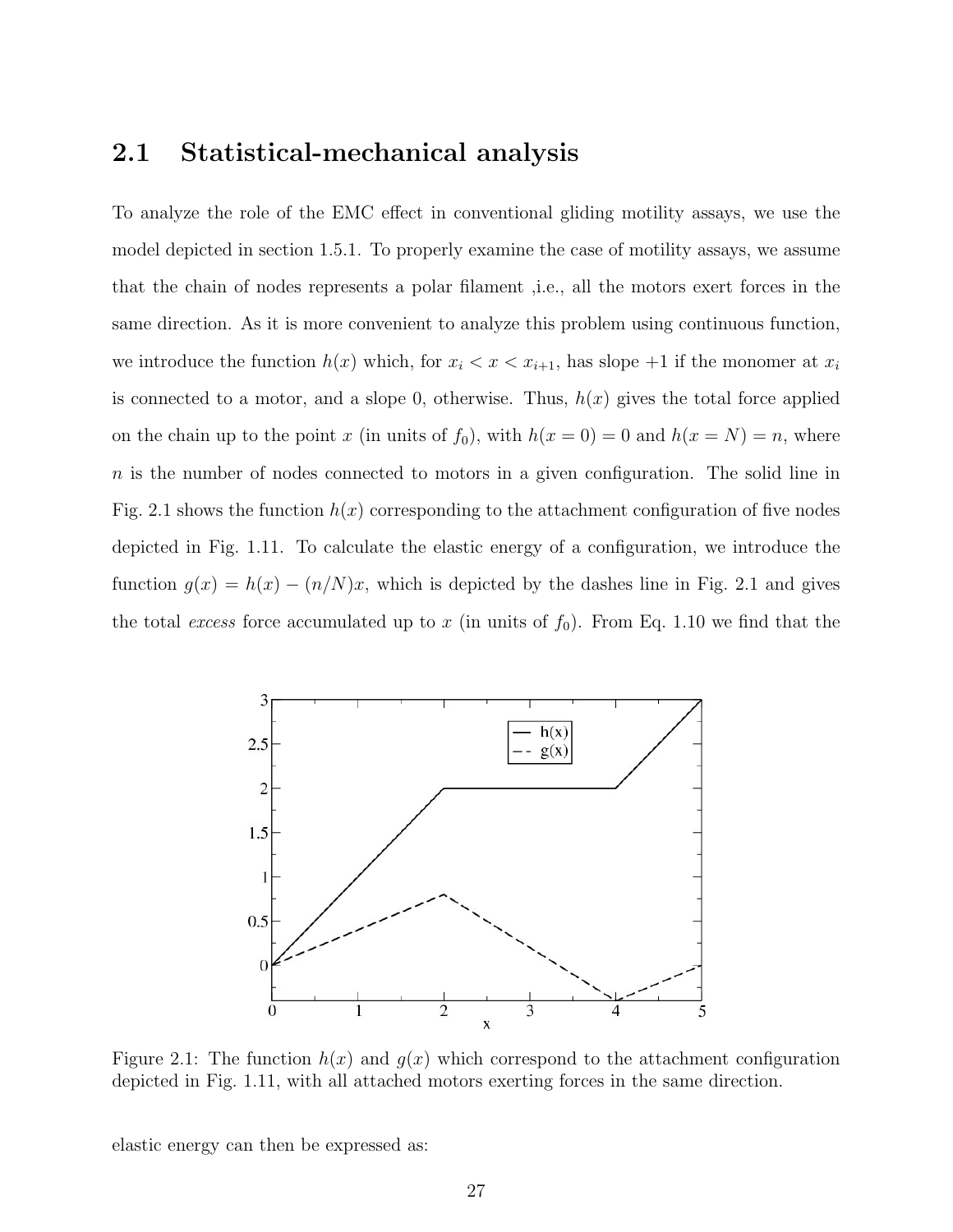$$
\frac{E_j^{el}}{k_b T} = \beta^* \sum_{i=1}^N g^2(x_i) \simeq \beta^* \int_0^N g^2(x) dx, \tag{2.1}
$$

To determine the mean number of connected motors, one needs to calculate the partition function

$$
Z = \sum_{n=0}^{N} r^n (1-r)^{N-n} z_n,
$$
\n(2.2)

where r is the "bare" attachment probability of a single motor (i.e., its duty ratio) and  $z_n$  is the partition function of all the configurations with exactly  $n$  connected motors. The function  $z_n$  can be calculated by tracing over all the functions  $g(x)$  corresponding to configurations with  $n$  connected motors. Mathematically, the condition that exactly  $n$  motors are connected can be expressed through the following constraint on the function  $h(x)$ .

$$
\lim_{\alpha \to \infty} \int_0^N \left| \frac{dh}{dx} \right|^\alpha dx = n. \tag{2.3}
$$

To allow an analytical solution, we approximate this constraint by setting  $\alpha = 2$ , in which case Eq. 2.3 can be expressed in terms of  $g(x) = h(x) - (n/N)x$  as

$$
\int_0^N \left(\frac{dg}{dx}\right)^2 dx = N\frac{n}{N} \left(1 - \frac{n}{N}\right) \tag{2.4}
$$

With Eq. 2.4, the partition function  $z_n$  is given by

$$
z_n = B(n, N) \int \mathcal{D}\left[g(x)\right] \exp\left(-\beta^* \int_0^N g^2(x) dx\right) \delta\left[\int_0^N \left(\frac{dg}{dx}\right)^2 dx - N\frac{n}{N} \left(1 - \frac{n}{N}\right)\right] \tag{2.5}
$$

where  $\delta$  is Dirac's delta-function, and  $\mathcal{D}[g(x)]$  denotes a trace over all possible realizations of the function  $g(x)$ . The function  $B(n, N)$  is introduced in Eq. 2.5 in order to compensate for the error introduced by the approximated constraint Eq. 2.4. We will determine this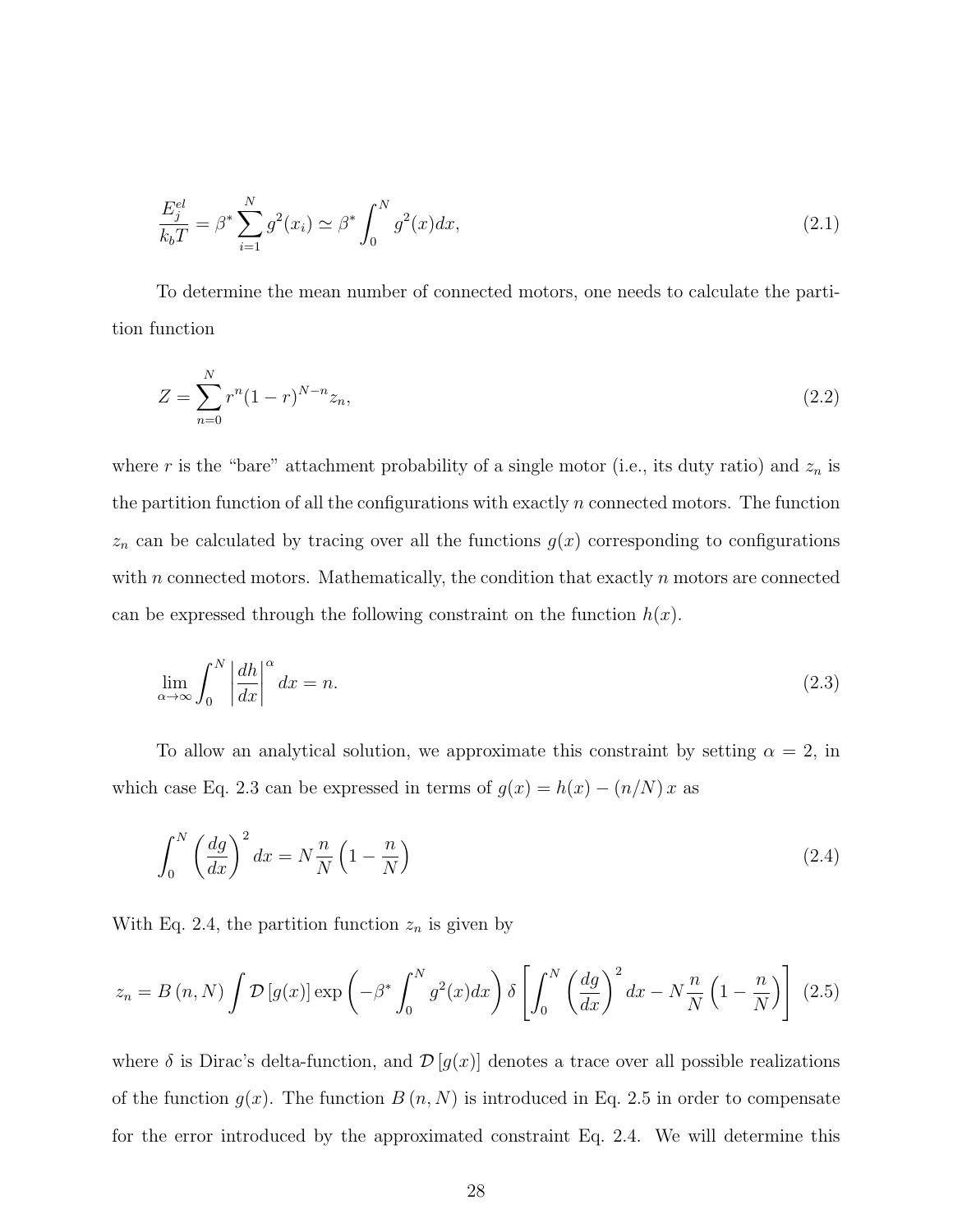function through the requirement that for  $\beta^* = 0$ , i.e. in the absence of elastic crosstalk between the motors,

$$
z_n|_{\beta^*=0} = \binom{N}{n} = \frac{N!}{n!(N-n)!},\tag{2.6}
$$

which is simply the number of ways to choose  $n$  out of  $N$  monomers.

In order to calculate the partition function  $z_n$ , we use the Fourier space representation of  $\delta(x)$ ,

$$
\delta(x-a) = \frac{1}{2\pi i} \int_{-i\infty}^{i\infty} e^{w(x-a)} dw,
$$
\n(2.7)

and the Fourier series of  $g(x)$ ,

$$
g(x) = \sum_{k=-N/2}^{N/2-1} g_k e^{i\frac{2\pi}{N}kx}.
$$
\n(2.8)

Substituting Eqs. 2.7 and 2.8 into eq. 2.5 yields:

$$
z_n = B(n, N) \frac{1}{2\pi i} \int_{-i\infty}^{i\infty} dw \int \mathcal{D}\left[g_k\right] \exp\left[wN\frac{n}{N}\left(1 - \frac{n}{N}\right)\right] \times \exp\left[-\sum_k g_k^2 \left(\frac{8\pi^2}{N}k^2w + 2N\beta^*\right)\right]
$$
\n(2.9)

.

Tracing over  $g_k$  can be readily performed, giving

$$
z_n = B(n, N) \frac{1}{2\pi i} \int_{-i\infty}^{i\infty} dw \exp\left[wN\frac{n}{N}\left(1 - \frac{n}{N}\right)\right] \left\{ \prod_{k=0}^{N/2} \frac{\pi}{2N\beta^* + 8\pi^2 k^2 w/N} \right\}.
$$
 (2.10)

The integral over  $w$  can be evaluated using the method of steepest descent, which yields:

$$
z_n \simeq B\left(n, N\right) e^{G(w_0)},\tag{2.11}
$$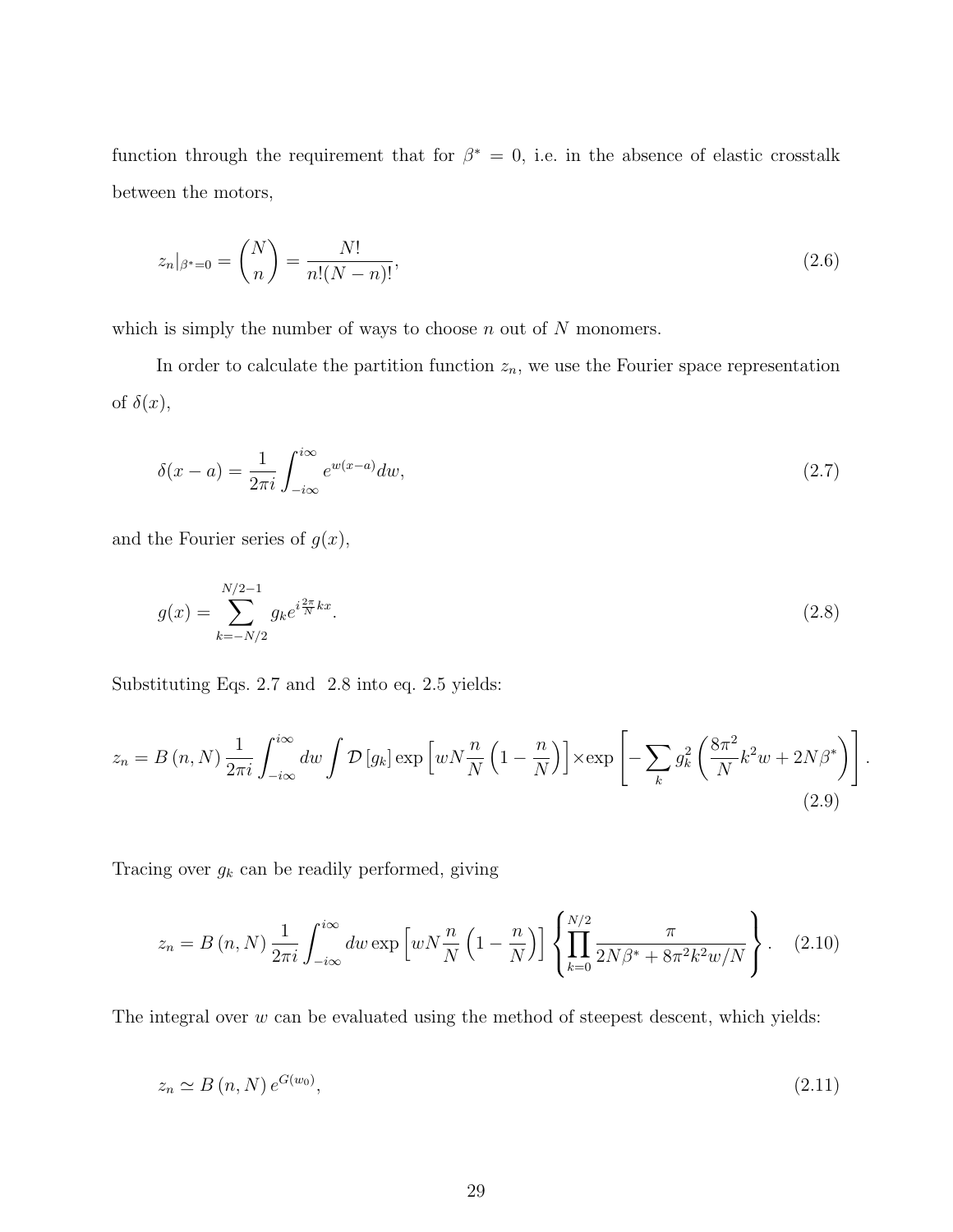where,

$$
G(w) = n \left( 1 - \frac{n}{N} \right) w - \sum_{k=0}^{N/2} \ln \left[ \frac{1}{\pi} \left( \frac{8\pi^2}{N} k^2 w + 2N\beta^* \right) \right]
$$
\n
$$
\simeq N \left\{ w \frac{n}{N} \left( 1 - \frac{n}{N} \right) - \frac{1}{2} \ln \left[ \frac{2e^{-2}N}{\pi} \left( \pi^2 w + \beta^* \right) \right] - \sqrt{\frac{\beta^*}{\pi^2 w}} \tan^{-1} \left( \sqrt{\frac{\pi^2 w}{\beta^*}} \right) \right\},
$$
\n(2.12)

and  $w_0$  satisfying

$$
\left. \frac{dG}{dw} \right|_{w_0} = \frac{n}{N} \left( 1 - \frac{n}{N} \right) - \frac{1}{2w_0} + \frac{1}{2} \sqrt{\frac{\beta^*}{\pi^2 w_0^3}} \tan^{-1} \left( \sqrt{\frac{\pi^2 w_0}{\beta^*}} \right) = 0. \tag{2.13}
$$

For  $\beta^* \ll 1$ , one gets

$$
w_0 \simeq \frac{N}{2n} \left( \frac{N}{N-n} \right) - \sqrt{\frac{N}{8n} \left( \frac{N}{N-n} \right) \beta^*}. \tag{2.14}
$$

From Eqs. 2.6, 2.11, 2.12, and 2.14, one finds that

$$
B(n,N) = {N \choose n} e^{-G(w_0)} = {N \choose n} \left(\frac{\pi}{e^3}\right)^{(N/2)} \left(\frac{N^3}{n(N-n)}\right)^{N/2}.
$$
 (2.15)

Inserting Eq. 2.14 into Eq. 2.12, and expanding  $G(w_0)$  in powers of  $\sqrt{\beta^*}$ , yields

$$
G(w_0) \simeq G(w_0)|_{\beta^*=0} - \sqrt{\frac{n(N-n)}{2}\beta^*}.
$$
\n(2.16)

Finally, for  $\beta^* \ll 1$ , the partition function  $z_n$  is obtained by substituting Eqs. 2.15 and 2.16 into Eq. 2.11, which gives:

$$
z_n \simeq \binom{N}{n} \exp\left(-\sqrt{\frac{n(N-n)}{2}\beta^*}\right). \tag{2.17}
$$

In order to calculate the partition function  $Z$ , one needs to substitute Eq. 2.17 into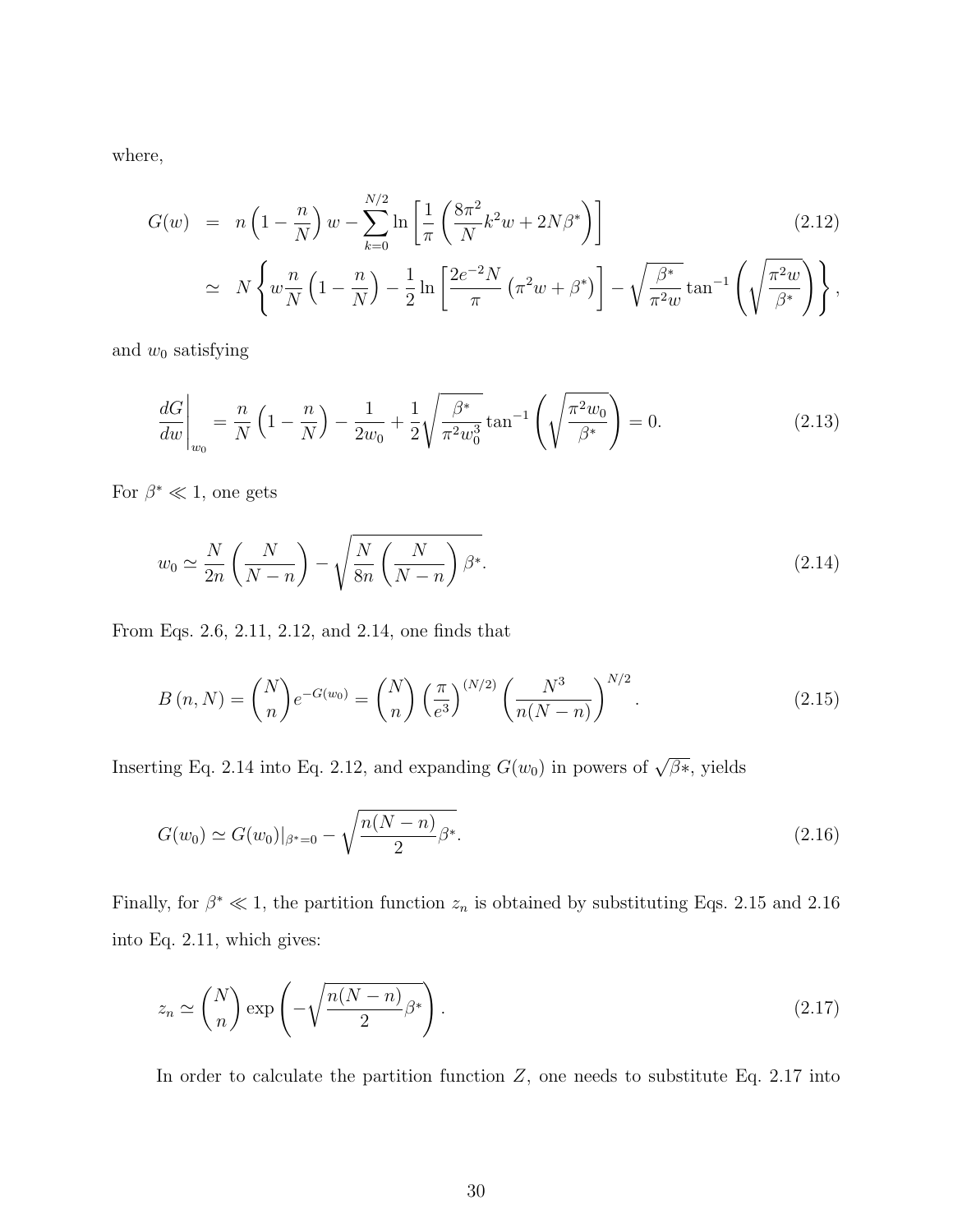Eq. 2.2, which gives:

$$
Z = \sum_{n=0}^{N} {N \choose n} r^n (1-r)^{N-n} \exp\left(-\sqrt{\frac{n(N-n)}{2} \beta^*}\right).
$$
 (2.18)

In the thermodynamic limit  $(N \gg 1)$ , the sum in Eq. 2.18 is dominated by one term which corresponds to the mean number of attached motors  $\langle n \rangle$ . This term is given by

$$
\langle n \rangle = N \left[ r - (1 - 2r) \sqrt{\frac{r(1-r)}{8} \beta^*} \right]. \tag{2.19}
$$

From Eq. 2.19 we identify the effective attachment probability as

$$
\langle r \rangle \equiv \frac{\langle n \rangle}{N} = r - (1 - 2r) \sqrt{\frac{r(1 - r)}{8} \beta^*}.
$$
\n(2.20)

Notice that the second term on the right hand side of Eq. 2.20 is anti-symmetric around  $r = 1/2$ , and that for  $r < 1/2$   $(r > 1/2)$ , the effective attachment probability  $\langle r \rangle$ is smaller (larger) than r. This observation is directly related to the fact the elasticitymediated crosstalk effect is driven by the tendency to reduce the force fluctuations along the elastic filament. For  $r < 1/2$   $(r > 1/2)$  the force fluctuations are reduced by the detachment (attachment) of motors, which brings the system closer to the limiting case  $r = 0$  ( $r = 1$ ) where the force fluctuations vanish.

#### 2.2 Gliding assay computer simulations

To test the validity and range of applicability of Eq. 2.20, we conducted Monte Carlo (MC) simulations of elastic chains of  $N = 1000$  monomers with  $r = 0.05$ , which is the typical duty ratio of myosin II motors [26]. Systems corresponding to different values of  $\beta^*$ were simulated using the parallel tempering method. The simulations include two types of elementary moves (which are attempted with equal probability) - one in which the state (con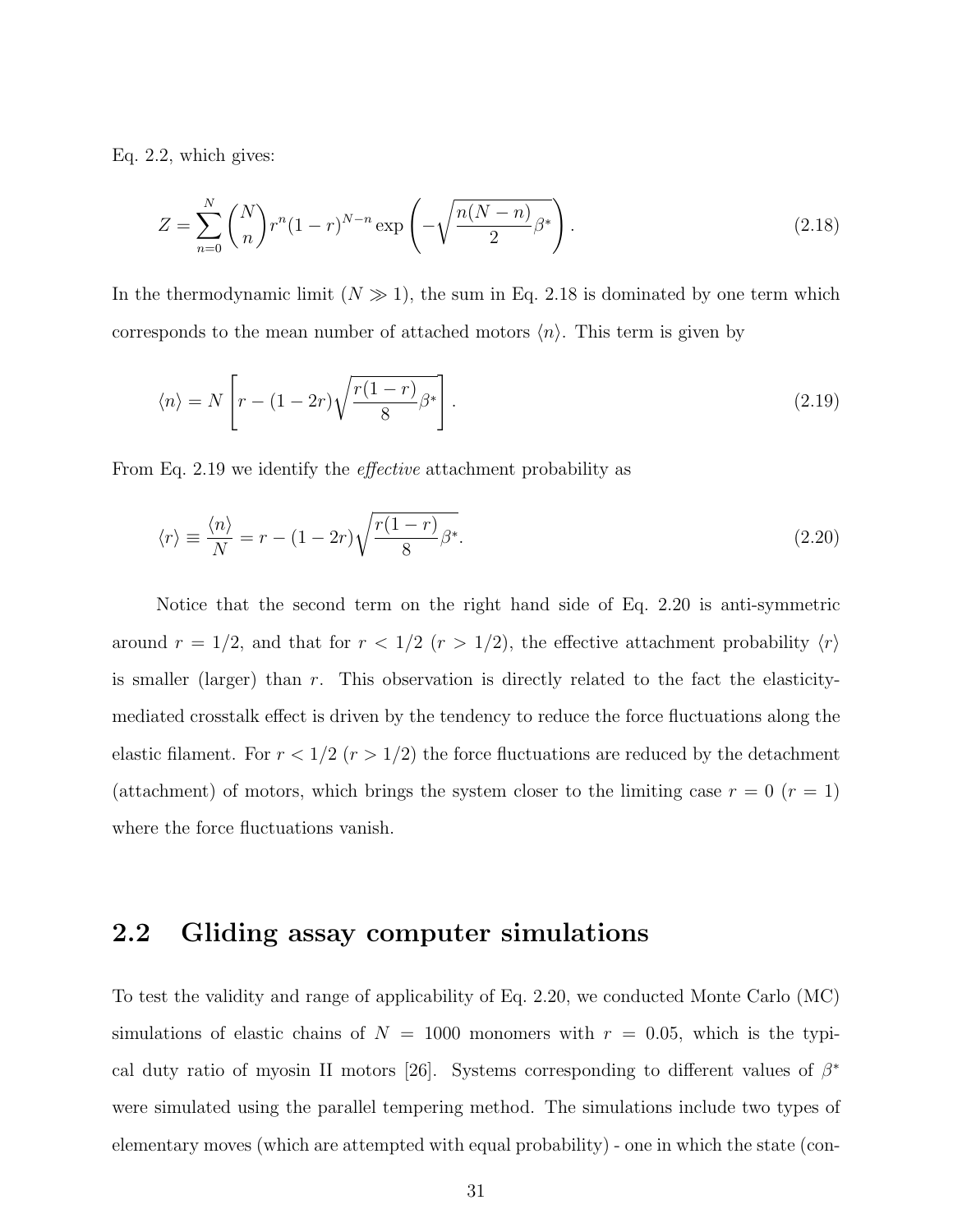nected/disconnected) of a randomly chosen node changes, and the other in which two randomly chosen nodes with opposite states change their states simultaneously. For each move attempt, the model energy of the chain  $E^{\text{el}}$  is recalculated, and the move is accepted/rejected according to the conventional Metropolis criterion with the statistical weights given by Eq. 1.3. As discussed in section 1.5, we treat the elastic energy of the actin  $E<sup>el</sup>$  as an equilibrium degree of freedom since the mechanical response of the filament to changes in the attachment states of motors is extremely rapid and occurs on time scales which are far shorter than the typical attachment time of motors. The assumption that the actin filament is at mechanical equilibrium is also made in theoretical studies of intracellular cargo transport [35] and muscle contraction [36].



Figure 2.2: The effective attachment probability as a function of the dimensionless parameter  $\beta^*$ . The circles denote he results of the MC simulations, while the solid line depicts the analytical approximation for  $\beta^* \ll 1$ , Eq. 2.20.

Our MC results are summarized in Fig. 2.2. For  $\beta^* < 0.2$ , we find an excellent agreement between our computational results and Eq. 2.20 (which has been derived for  $\beta^* \ll 1$ ). Notice that Eq. 2.20 does not include *any* fitting parameters. For larger values of  $\beta^*$ , Eq. 2.20 overestimates the decrease in  $\langle r \rangle$ .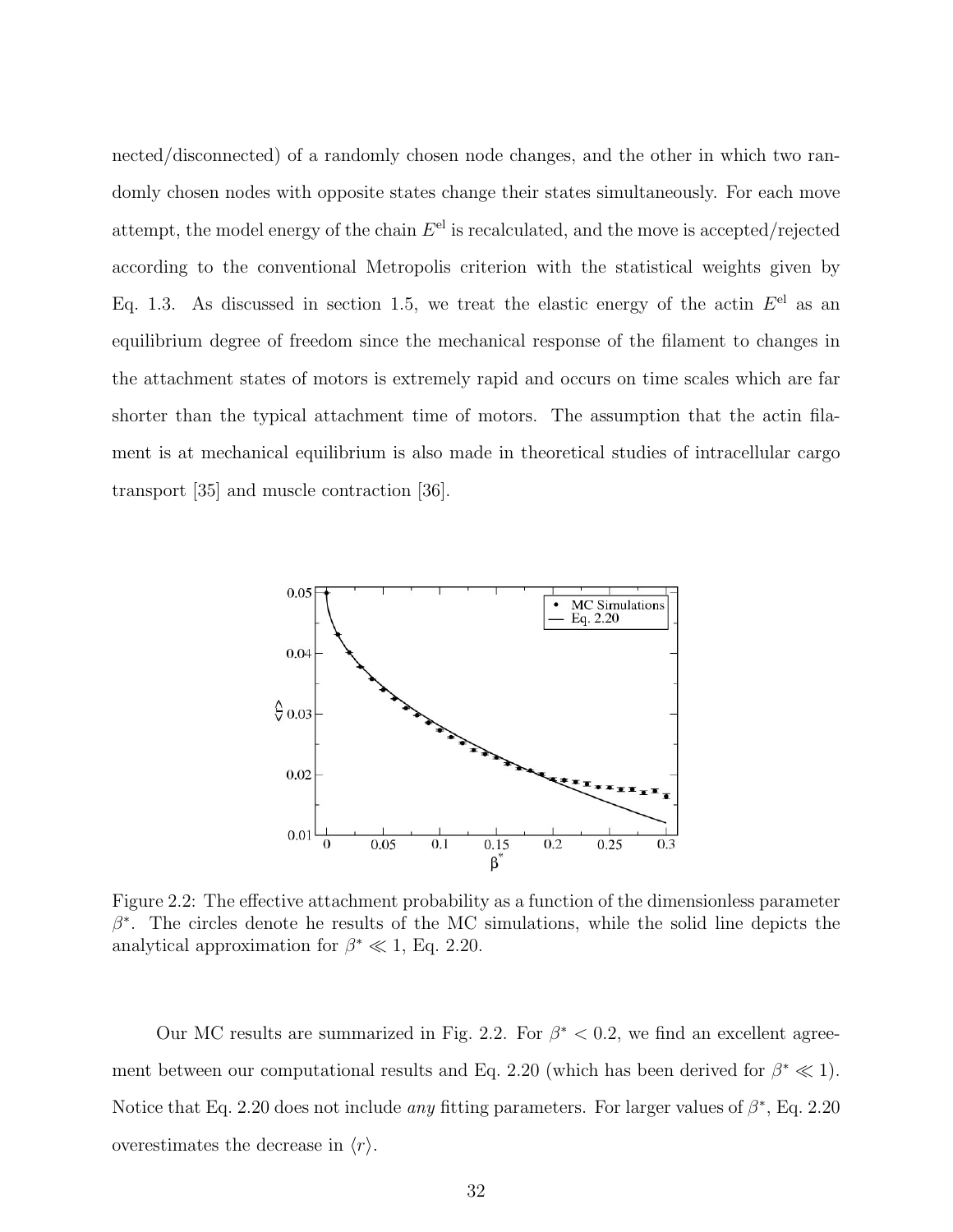#### 2.3 Actin-Myosin II systems

For the duty ratio r, the range of experimental values is scattered and varies from  $r =$  $0.01 - 0.02$  [9] to  $r = 0.05$  [26]. The uncertainty may be partially related to the EMC effect discussed here. It also stems from the fact that  $r$  also depends on the distance and orientation of the motor head (both in space and time) with respect to the associated binding site. These may vary between the motors which, hence, should have different attachment probabilities  $<sup>1</sup>$ .</sup> Setting the duty ratio of myosin II to  $r = 0.05$  (as used in the MC simulations) we find that for the range of  $\beta^*$  estimated in section 1.5.3, the *effective* duty ratio is slightly lower than r and lies within the range of  $\langle r \rangle = 0.97r$  (for  $\beta^* = 2.5 \times 10^{-4}$ ) and  $\langle r \rangle = 0.88r$  (for  $\beta^* = 7 \times 10^{-3}$ ). Using a lower estimate for the duty ratio  $r = 0.02$  [9], we find that the effective duty ratio drops to  $0.80r \lesssim \langle r \rangle \lesssim 0.96r$  for the same range of  $\beta^*$ .

As stated earlier, the cooperative action of myosin motors "compensates" for the nonprocessive character of the individual motors. The mean force generated by a group of N motors is  $\langle F \rangle = N\langle r \rangle f_0$ . Which force  $f_0$  maximizes the effective force per motor  $f_{\text{eff}} = \langle F \rangle/N$ and, hence, the force production of the collectively working motors? From Eq. 1.12 and 2.20 we find that the maximum value of  $f_{\text{eff}}$  is achieved when the force of the individual motors is

$$
f_0^{\max} = \frac{2r}{1 - 2r} \sqrt{\frac{k_s k_B T}{r(1 - r)}}
$$
\n(2.21)

Setting the values of the system parameters as above  $(Y = 2.8 \text{ GPa}, A = 23 \text{ nm}^2, l = 38 \text{ nm})$ and taking  $r = 0.02$  as the duty ratio of a single motor, we find that  $f_0^{\text{max}} \simeq 25 \text{ pN}$ , for which  $f_{\text{eff}} \simeq 0.25 \text{ pN}$ . For forces in the range of  $f_0 \simeq 5 - 10 \text{ pN}$ , which are typically measured for myosin II motors [26], the effective mean force per motor is  $f_{\text{eff}} \simeq 0.1 - 0.15 \text{ pN}$ , which is about half of the optimal effective force  $f_{\text{eff}}(f_0^{\text{max}})$ . We, thus, conclude that myosin II

<sup>&</sup>lt;sup>1</sup>In our statistical-mechanical analysis,  $r$  represents the typical duty ratio of individual myosin II motors, which are all assumed to have the same  $r$ . It is possible that accounting for the variations in  $r$  in the model will result in a slight increase in the magnitude of the elasticity crosstalk effect.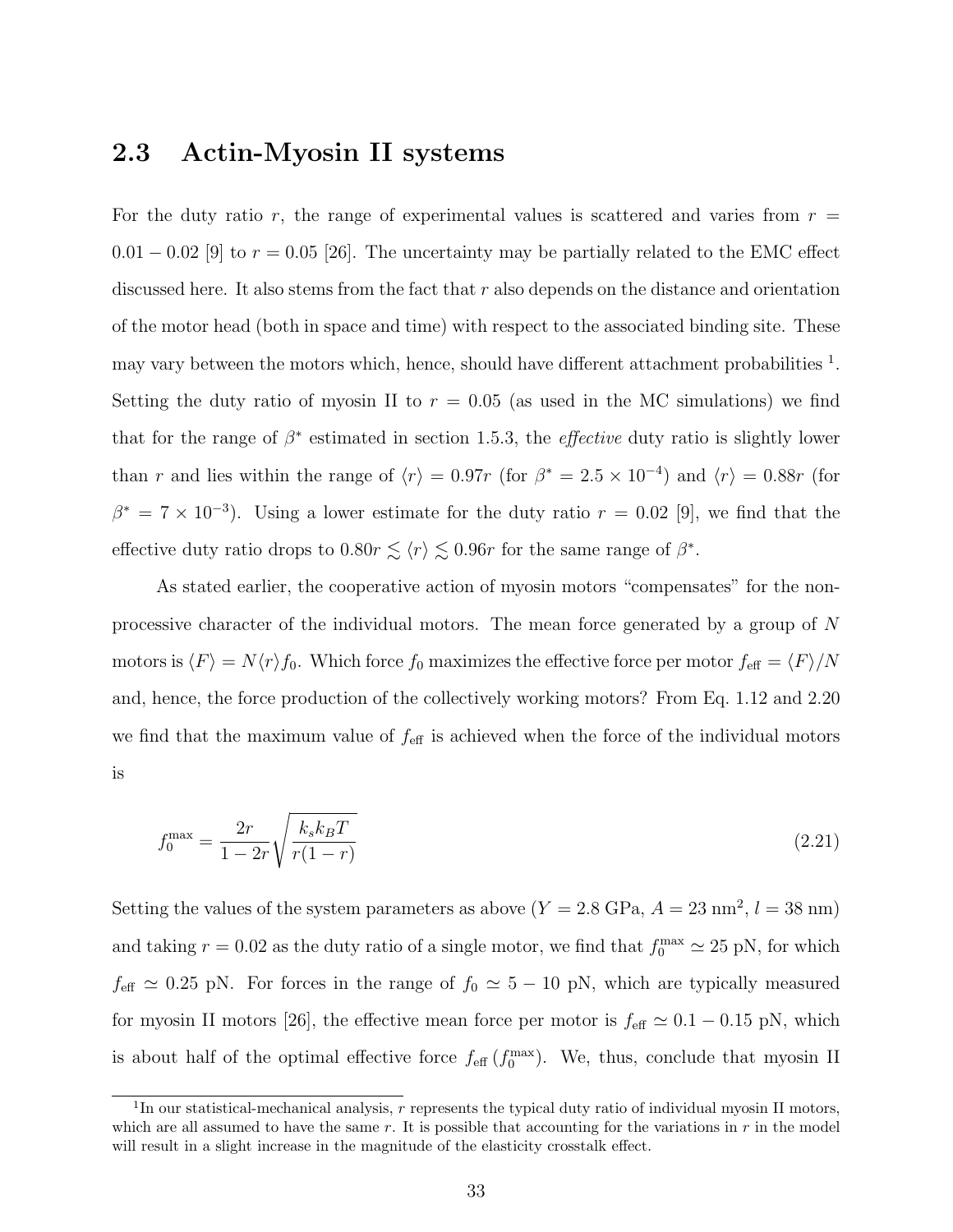motors work quite close to conditions that maximize their cooperative force generation.

#### 2.4 Summary

The growing interest in the collective behavior of molecular motors have led to numerous theoretical studies over the past years, especially in relation to cooperative dynamics of cytoskeletal filaments in motility assays. Most of these studies have focused on the bidirectional motion arising when the filament is driven by two groups of antagonistic motors, or when a single motor party works against an external force. The findings of ref. [18] have demonstrated that the duty ratio of motors (and, hence, the degree of cooperativity between them) is effectively reduced by the elasticity of the actin filament.

In this chapter we have extended our studies and analyzed the role of the EMC effect in gliding motility assays, where similar motors act on a polar filament in the absence of a counter external force. We used a statistical-mechanical calculation to derive an analytical expression for the effective attachment probability  $\langle r \rangle$ . from the partition function associated with the filament elastic energy. The analysis shows that due to the EMC effect,  $\langle r \rangle$  takes a slightly smaller value than the "bare" attachment probability of a motor r. This result is quite different from the previous findings for motility assays of bidirectional motion, where the EMC effect has a much greater impact. Within the range of small values of  $\beta^*$  (which is the case for myosin II motors), the presented model is in a very good agreement with the results from our computer simulations.

In order to single out the EMC effect from other possible collective effects (e.g. those associated with non-equilibrium ATP-assisted processes and the elasticity of the motors themselves [37–39]), we neglect motor to motor variations and use a model in which the motors are characterized by two mean quantities: the bare attachment probability to a nonelastic rigid filament r, and the mean applied force  $f_0$  (see discussion in section 1.5.1). This mean field description is expected to hold when the number of motors N becomes large.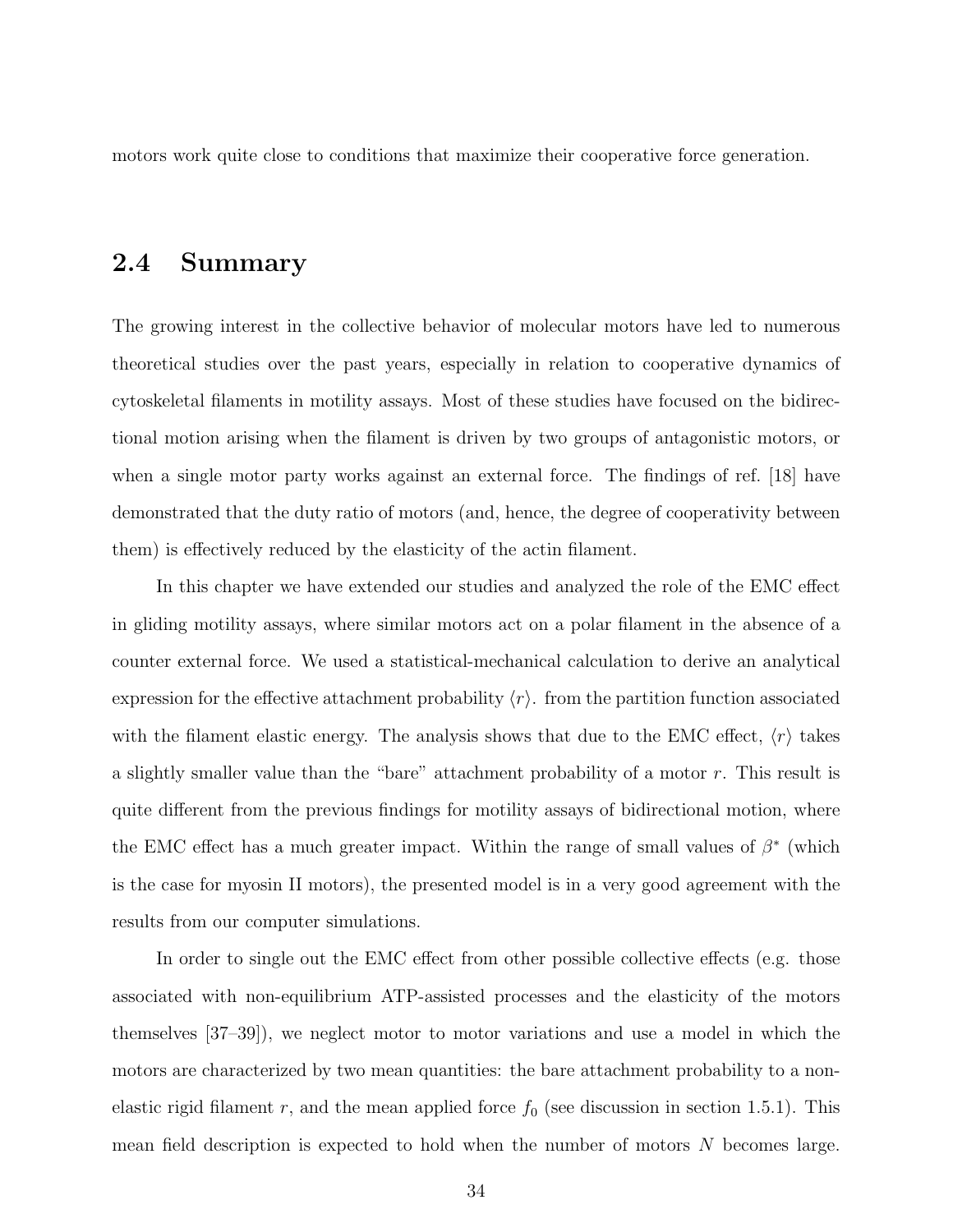However, the characterized mean duty ratio of a motor  $r$  and the motor force  $f_0$  actually do depend on the filament sliding velocity  $v$ . In the next chapter we discuss how this notion is related to the EMC effect and what does it imply on the effective attachment probability of motors  $\langle r \rangle$ , when the filament is subjected to an external force, as in the case of muscle contraction.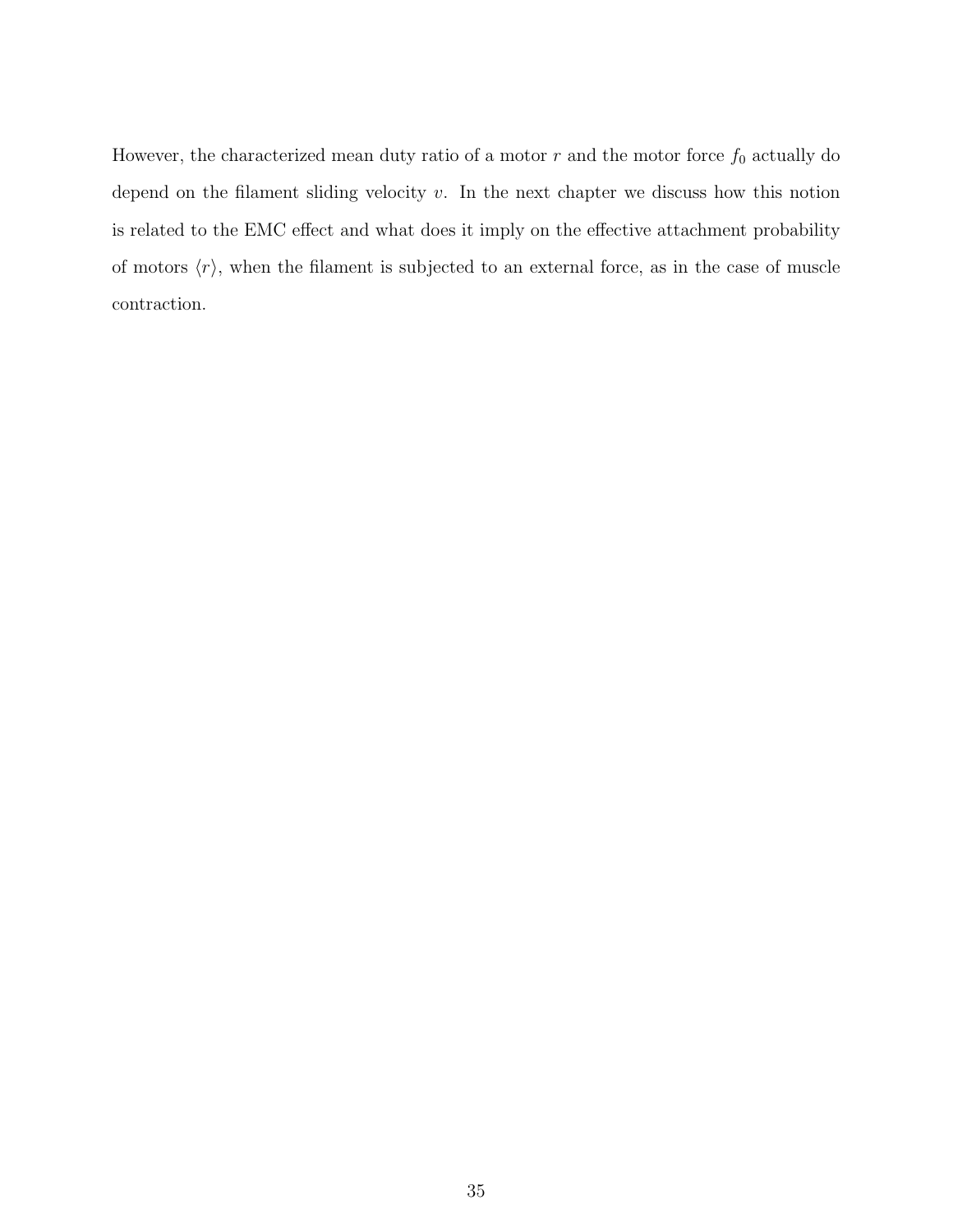# Chapter 3

# The EMC effect in muscle contraction

Skeletal muscle contractility is governed by interactions between thick myosin II filaments and thin actin filament tracks. Over the past century, several important theoretical studies have emerged in the attempt to better understand the underlying mechanisms of myosin II cooperative work in skeletal muscle. Similar to the case of bidirectional motion where antagonistic motor parties exert forces in opposite directions on the elastic actin filament, muscle contraction also displays a tug-of-war contest between a single group of motors and an external force. What effect does the EMC has in this kind of a setup, and what are the consequences regarding muscle contraction? The following chapter aims to address these questions. In section 3.1 we review the key developments in our current understanding of muscle contractility, starting from the early work of Hill and his phenomenological equation for the load-velocity relationship of muscles, and reaching to modern mechano-chemical models. In section 3.2 we return to Hill's equation and rederive it in light of some new experimental findings (which we will investigate in our review section 3.1. Finally, we will investigate the relevance of the EMC to the problem of muscle contraction in sections 3.3 and 3.4. Our results are summarized and discussed in section 3.5.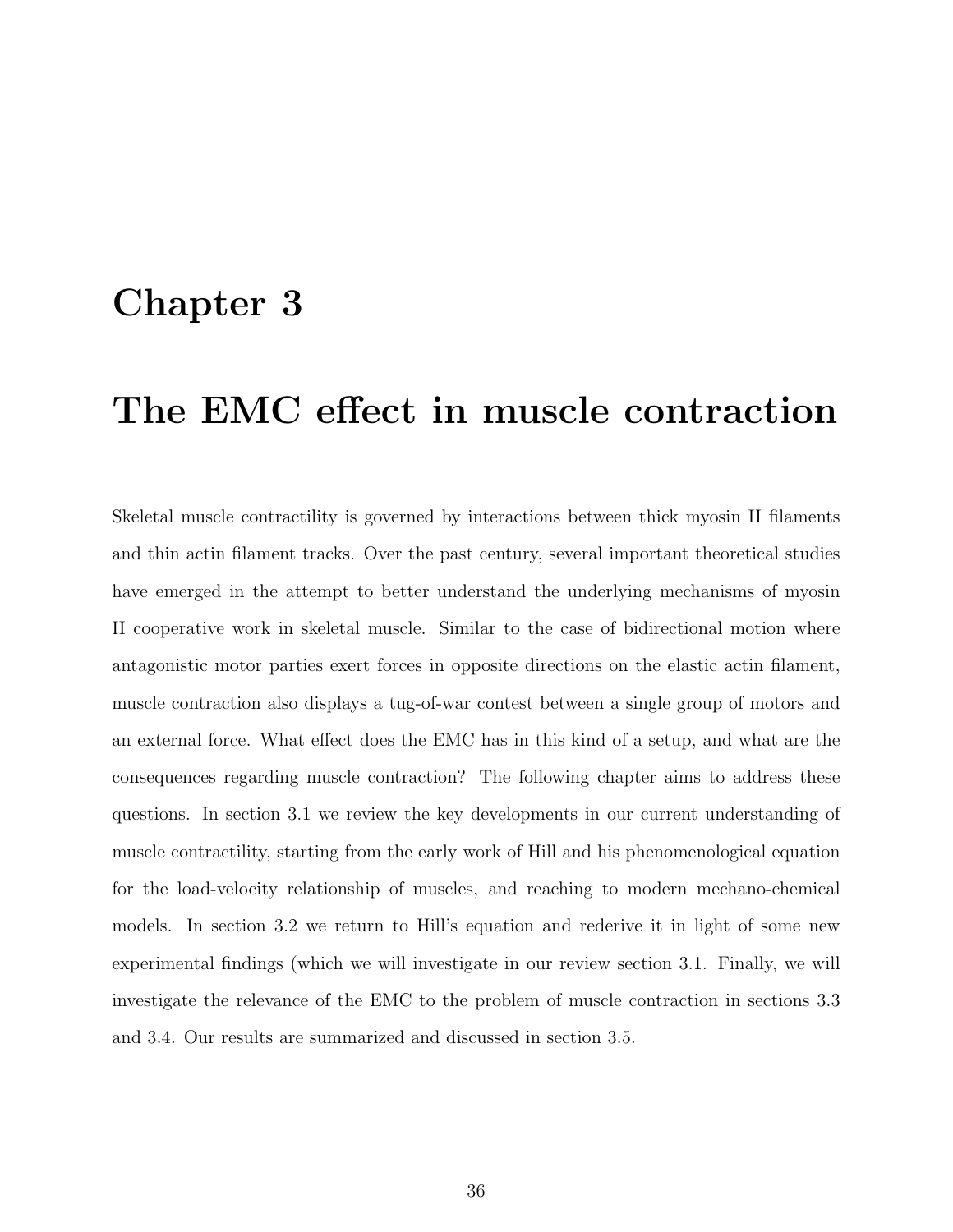#### 3.1 Muscle contraction models

Comparison of skeletal muscle cells in different vertebrates reveals that the lengths of their sarcomeres are almost identical. More specifically, the length of the thick filament is usually found to be close to 1.6  $\mu$ m, while the length of the thin filament is typically in the 0.95 − 1.25 µm range [40]. The fact that the dimensions of the sarcomere have been preserved through the course of evolution is remarkable, considering the different tasks that different muscles perform in different species. As discussed in section 1.3.2, coordinated action of motors is ubiquitous for muscle contractility (as well as other processes described above) due to the low processivity of myosin II.

The structure of the acto-myosin sarcomere was fully resolved by the late 60s' [41]; but our current understanding of the mechanics of muscle contraction is actually very much influenced by two earlier classical works. The first one is A. V. Hill's work (1938) [42], in which the muscle was represented through a combination of elastic, contractile, and resistive (viscous) elements. Hill postulated that in overcoming the viscous resistance, the contracting muscle does work and produces heat. Through a general notion of energy balance and some empirical relations between the rate of heat production during muscle contraction and the contraction velocity, Hill derived his famous equation:

$$
(P + a)(v + b) = (P_0 + a)b,
$$
\n(3.1)

where  $P$  is the load opposing the contraction,  $v$  is the contraction velocity,  $P_0$  is the isometric load (i.e., the load for  $v = 0$ ) and a and b are constants. Eq. 3.1 describes a hyperbolic relation between  $P$  and  $v$ . Although generally considered as a phenomenological forcevelocity relationship rather than a thermo-mechanical expression, Hill's equation has drawn much attention because of its simplicity and the agreement it shows with experimental measurements [43].

The second milestone paper was published in 1957 by Huxley, where he laid out his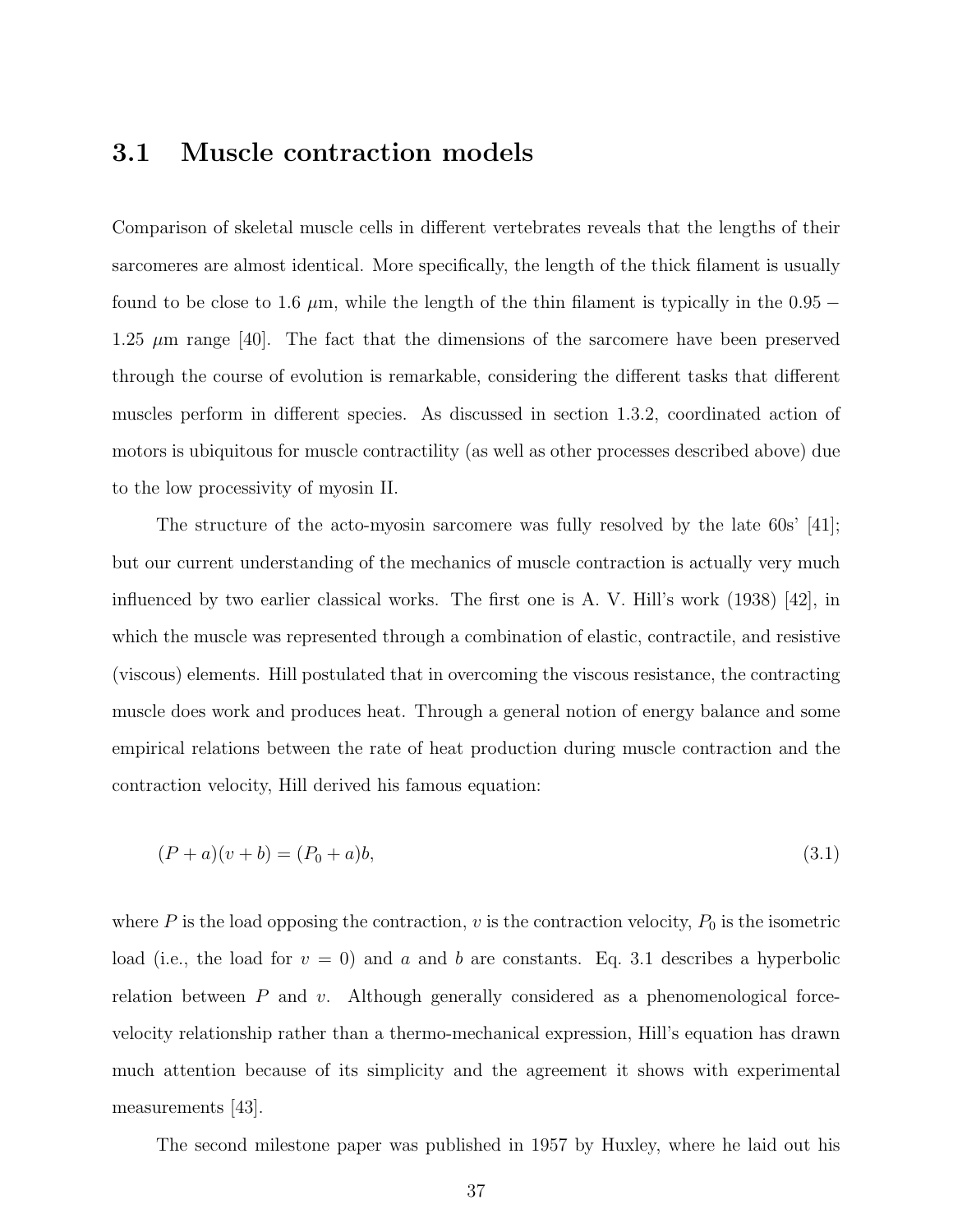crossbridge theory [44]. The crossbridge model provides a molecular-level interpretation for muscle contraction. Within the model, the myosin motor heads interact with specific binding sites along the actin filament to form elastic crossbridges. When a motor is attached to a binding site, the crossbridge stretches and force is applied on the actin filament, resulting in the relative movement of the actin (thin) and myosin (thick) filaments past each other. The attachment and detachment of motor heads to and from the actin filament are governed by "on" and "off" rate functions that regulate the fraction of crossbridges (i.e., attached motors), and which depend on the stretching energy of the crossbridges. The "on" and "off" rates were chosen by Huxley to obtains a good fit with Hill's experimental data for the force-velocity  $(P - v)$  relationship (Eq. 3.1).

Huxley's work, together with the development of improved methods for experimental determination of the sarcomere's micro-structure [45], as well as new biochemical measurements of ATP activity [46], have provided a fruitful field for further investigations. A large body of work has been devoted to expanding Huxley's two-state model into more sophisticated schemes that describe more adequately the working cycle of the myosin motors. The most important chemical states comprising the mechanochemical cycle of myosin II are described by Lymn-Taylor four-state scheme [47]. According to this scheme, which is schematically depicted in Fig. 3.1, a myosin motor captures an ATP molecule and hydrolyzes it into a phosphate unit (Pi) and ADP. It then binds to a proximal binding site of the actin. Release of the Pi triggers a conformational change during which the motor head rotates. This stage is known as the "power stoke" that propels the myosin II motor along the actin filament. At the end of the power stroke, ADP is released, ATP rebinds to the myosin motor that rapidly dissociates from the actin, ready to repeat the cycle. One of the first models that integrated the Lymn-Taylor scheme into Huxley's crossbridge theory was introduced by Duke [36]. Duke's stochastic-elastic model (which inspired several other works) is based on two key principles which already existed in Huxley's theory. The first one is the assumption that the motor heads are elastic elements whose chemical on and off rates are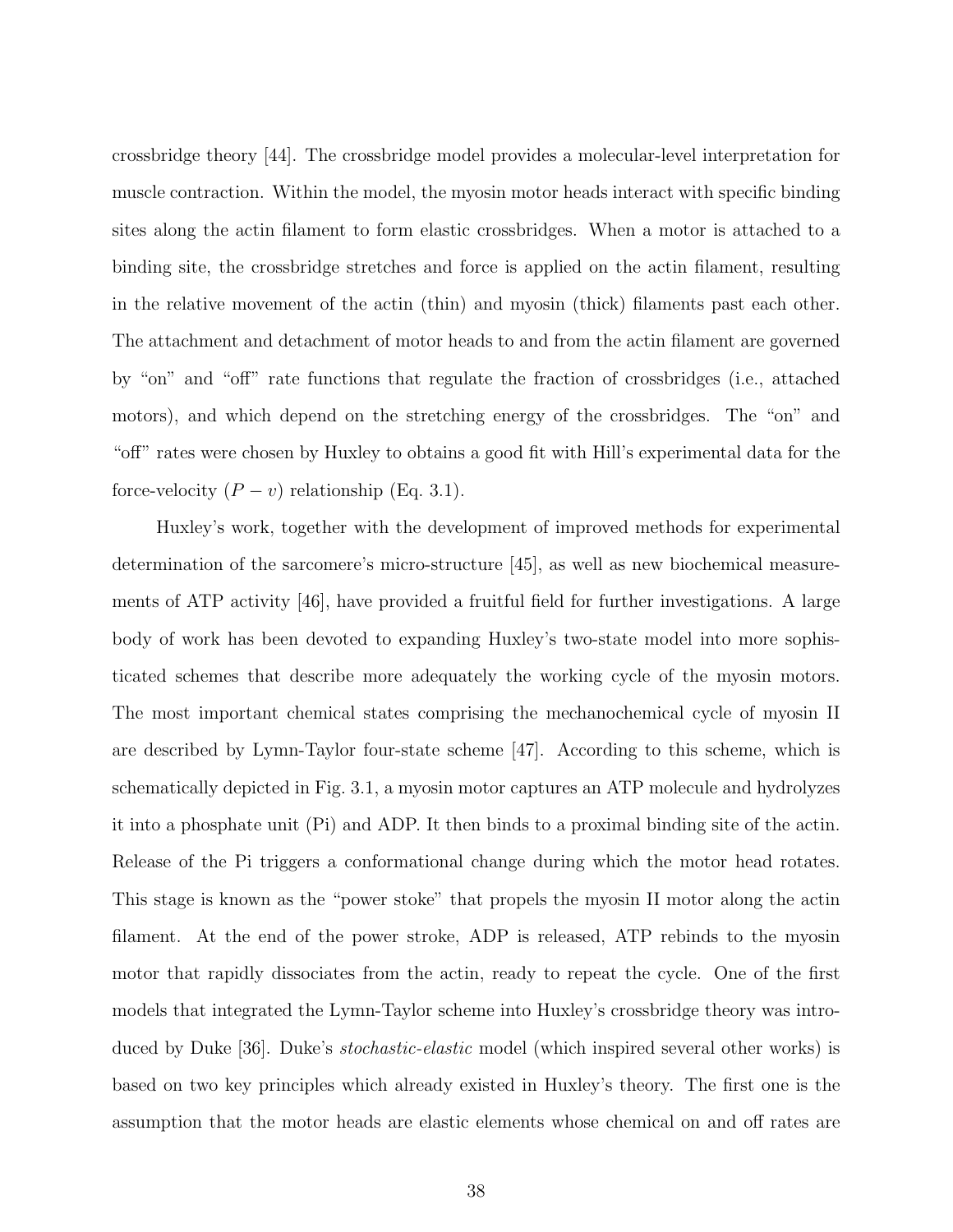

Figure 3.1: The Lymn-Taylor model for the cross bridge cycle. (1) The motor head binds ATP and dissociates from the actin. (2) ATP is hydrolyzed into ADP and Pi. (3) The motor head binds to the actin. (4) Release of the hydrolysis products causes the motor head to rotate and pull the actin filament. At the end of the cycle myosin rebinds ATP and the cycle is ready to repeat.

strain-dependent. The second key assumption is to neglect the viscous friction force in the equation of motion of the contracting muscle. The last assumption can be justified by a simple fluid-mechanics calculation for the motion of a thin rod in a medium with viscosity similar to water [48]. One can easily check that the friction force on a thin rod (with diameter  $\simeq 5.5$  nm and length  $\simeq 1.1 \ \mu \text{m}$ ) is in the fN-range, which is 3-4 order of magnitude smaller than the typical motor forces which are in the pN-range [26]. The last assumption implies that when the muscle contracts at constant velocity, the sum of motor forces exactly balances the external force opposing the contraction. To solve his stochastic model and obtain the force-velocity relationship, Duke used kinetic Monte Carlo (MC) simulations [49,50] in which: (i) the elastic energy and the associated reaction rates are calculated for each motor, (ii) the state of one randomly chosen (with probability proportional to the corresponding reaction rate) motor is changed, which disrupts the balance of forces in the system, and (iii) the actin filament is advanced to a new position where mechanical equilibrium is reestablished.

Following Duke's work, several stochastic-elastic models with increased level of complexity were published [51–56], which succeeded in reproducing Hill's force-velocity relationship. Another major success of this class of models is their ability to show that the fraction of working (force-producing) motors,  $r$ , increases with the load  $P$ . This interesting feature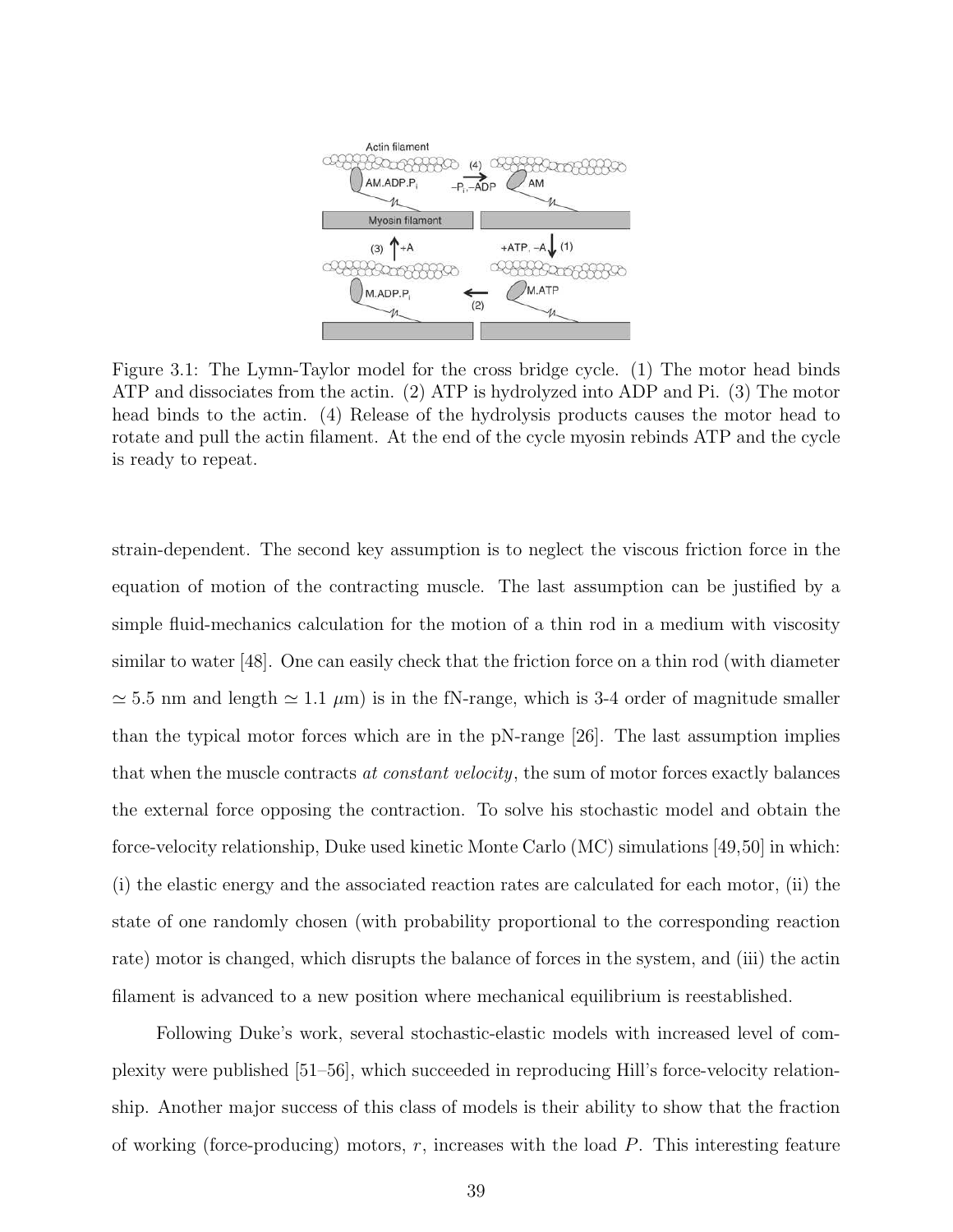of skeletal muscles has been recently observed by Lombardi and co-workers [34]. Using X-ray scattering and mechanical measurements on tibialis anterior muscles of frogs, they showed that r increases from roughly  $r = 0.05$  for  $P = 0$  (which is comparable to the duty ratio measured for myosin II motors in motility gliding assays [57]) to  $r = 0.3$  for the maximal isometric load. However, despite the successes of the stochastic-elastic models, controversy remains concerning the purely elastic nature of these models. How can the sarcomere function as a low Reynolds number system with constant velocity in the absence of significant friction forces? To restate this puzzle, consider the aforementioned kinetic MC simulations of the stochastic-elastic model, where a change in the state of one motor takes the actin filament out of mechanical equilibrium and causes it to move. But if friction forces can be neglected in favor of the motor forces, why should the actin filament stop at the new position of mechanical equilibrium and not continue past this point with inertia? Obviously, one may argue that the motion is erratic only on the microscopic time scales of the motor cycle, but appears smooth on the larger time scales corresponding to sarcomere shortening. However, this explanation is somewhat unsatisfactory considering the fact that the elastic-stochastic models are based on detailed descriptions of the transitions between different mechanochemical states of the motors. Thus, it is not surprising that alternative theories incorporating viscous effects have been also proposed for the contractile process. One of the first such theories is the "impulsive model" of Worthington [58] which, in stark contrast to Huxley's view, assumes that the motors operate by exerting impulsive forces on the actin. According to this theoretical approach, the viscous force for active muscles is comparable to the motor forces, i.e. 3-4 orders of magnitude larger than Huxley's hydrodynamic estimate [59]. Presumably, the relevant viscosity is that of the cytoplasmatic environment, which is indeed much larger than the viscosity of water [60,61]. More recently, Landesberg et al. introduced a four-state model in which the motors are represented as viscoelastic, rather than purely elastic, elements [62]. The transition rates between the different states of the viscoelastic motors depend on the sliding velocity (strain rate) and not on the displacement (strain) of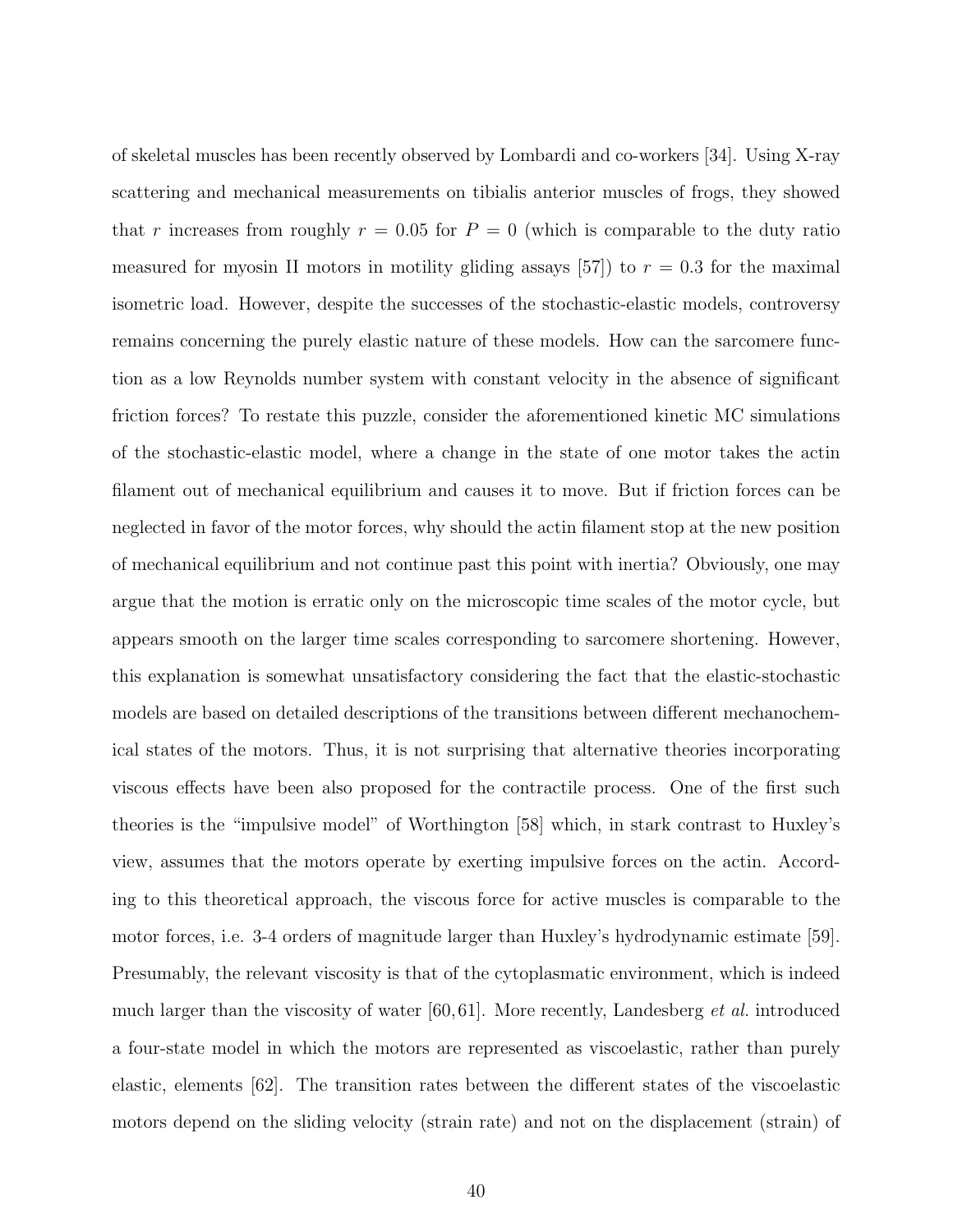the motor heads. This model has been capable of reproducing many features of muscles, including the derivation of Hill's equation, as well as the increase in the number of working motors with the load. The model neglects the viscous friction with the embedding medium (which is taken to be water), and proposes that the friction originates from the crossbridges themselves. Accordingly, the force applied on the filament by the motors decrease linearly with the sliding velocity  $v$ , and vanishes in the absence of an external load. Nevertheless, this feature of the model is not supported by Lombardi's finding that the force per motor depends only weakly on  $v$  (see Fig. 4(B) in ref. [34]).

The increase in the fraction of attached motors with the load can be considered as a reflection of motor cooperativity. A careful inspection of the different existing models reveals that the origin of this effect is the increase in the duration of the power stroke step of the motor cycle with  $P$  or, in other words, the increase in the detachment rate of the motors with v. As discussed in section 1.4, related patterns of collective behavior also emerge in physical ratchet models for motor protein motility assays [20,21]. Specifically, several ratchet models have shown that when motors are engaged in "tug-of-war" competitions, their detachment rates may be considerably varied [35, 63].

One of the factors that significantly contributes to the changes in the detachment rates during tug-of-war is the EMC effect [31]. The opposite forces engaged in a tug-of-war contest can be applied by two groups of antagonistic motors (as in the motility assay described in ref. [18]) but also by a single class of motors that work against the force produced by an optical trap [30]. The latter scenario is obviously very closely related to muscle contractility. In this chapter, we consider the latter scenario which is more relevant to muscle contractility, where the tug-of-war contest takes place between one class of similar motors working against an opposite load pulling at the end of the actin filament. In section 3.2 we discuss in more detail the observed increase in  $r$  with  $P$ , and show that this feature is directly related to Hill's equation for muscle contraction. In sections 3.3 and 3.4 we present our model for sarcomere shortening, based on the system model described in section 1.5.1, and present our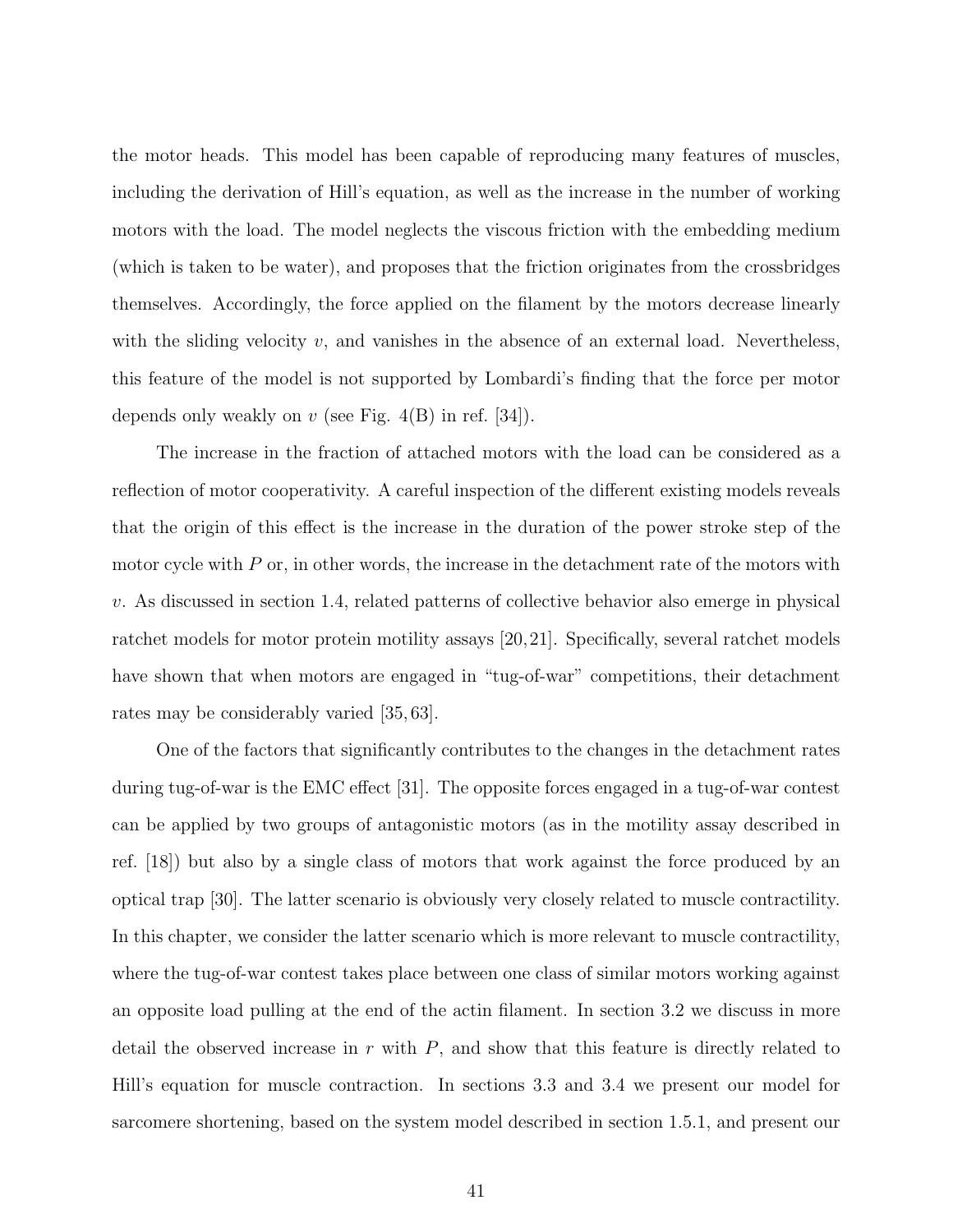computer simulations of muscle contraction. As will be shown, we find that the EMC effect leads to a polarized attachment probability along the actin filament, which might disrupt muscle performance. Interestingly, these feature becomes significant only in system whose size is larger than that of the sarcomere.

#### 3.2 A simple derivation of Hill's equation

In this section we examine more closely the experimental results of ref. [34] regarding the increase in r with  $P$ . To this end, it is useful to define the dimensionless variables  $0 \leq x \equiv P/P_0 \leq 1$ , and  $0 \leq y \equiv v/v_{\text{max}} \leq 1$ , where  $v_{\text{max}}$  is the maximum contraction velocity at  $P = 0$ . When expressed in terms of these variables, Hill's equation (3.1) takes the dimensionless form:

$$
y = \frac{1 - x}{1 + cx},\tag{3.2}
$$

where c is a constant. Notice that Eq. 3.2 satisfies both the relation that  $y = 1$  for  $x = 0$ (load-free contraction) and  $y = 0$  for  $x = 1$  (isometric contraction). The other important notion in relation to muscle contraction is the observed (see, e.g., Fig.  $3(D)$  in ref. [34]) increase in  $r$  with  $P$ , which is well approximated by the linear relationship

$$
r = r_0 + (r_1 - r_0)x,\tag{3.3}
$$

where  $r_0$  and  $r_1$  denote the attachment probability for  $x = 0$  and  $x = 1$ , respectively. To match the experimental data in ref. [34], we set  $r_0 = 0.05$  and  $r_1 \approx 0.3$ . From Newton's first law of motion, the fact that the sarcomere contracts at a constant velocity implies that the forces generated by the motors are balanced by the external load P and the friction forces in system. The latter originate from two sources: the surrounding medium and the attachment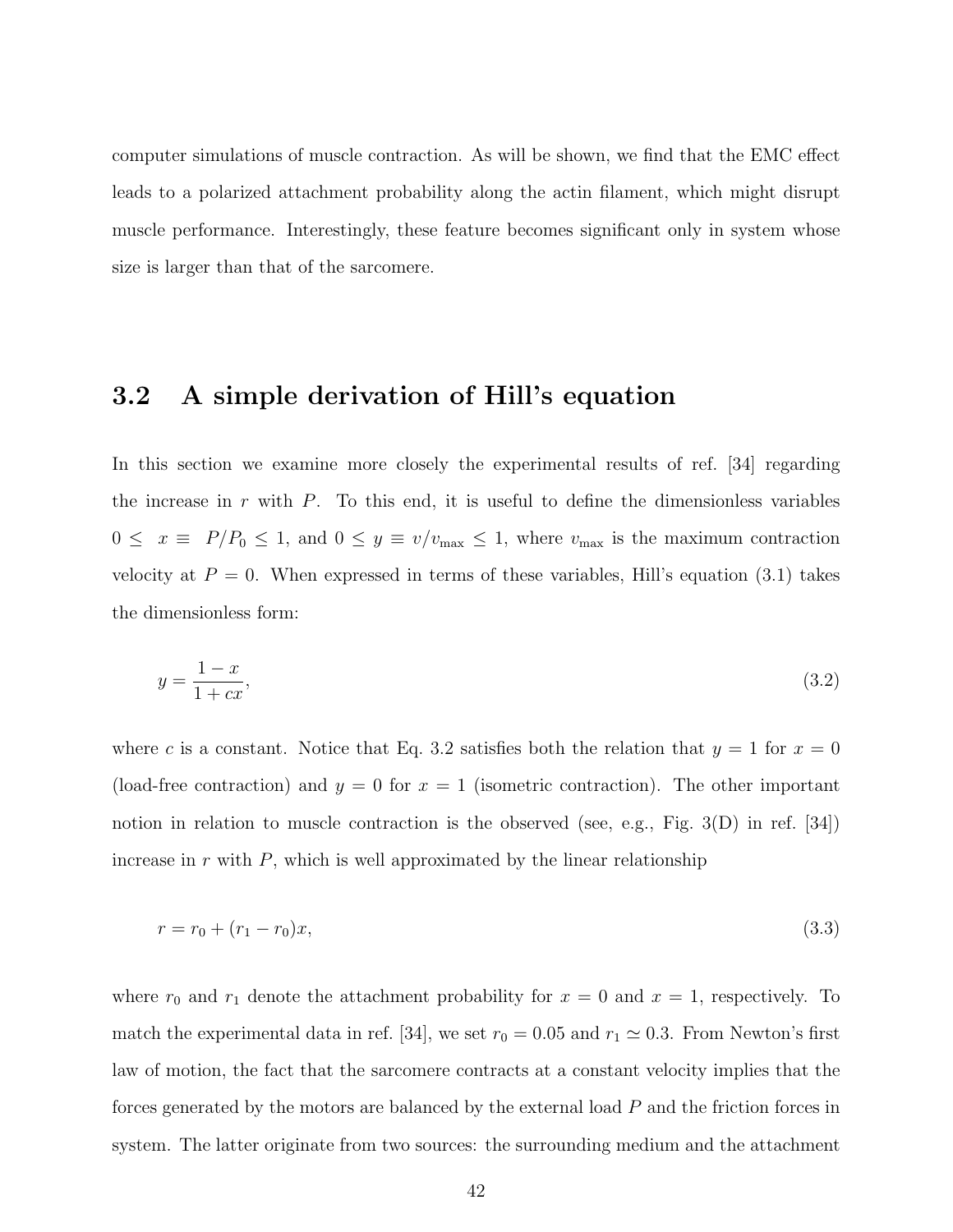of motors. The balance of forces reads

$$
r(f_m - \lambda_m v) = \lambda v + \frac{P}{N}.\tag{3.4}
$$

The expression in brackets on the left hand side of Eq. 3.4 can be identified as the force per motor

$$
f_0(v) = f_m - \lambda_m v. \tag{3.5}
$$

It includes a positive "active force",  $f_m$ , and a negative "motor-friction force" characterized by the motor friction coefficient  $\lambda_m$ . On the right hand side of Eq. 3.4 we have the counter external load per motor  $P/N$ , and the friction force due to the viscous drag,  $\lambda v$  ( $\lambda \neq \lambda_m$ ), normalized per motor.

An interesting point, which to the best of our knowledge has not been recognized before, is the fact that Hill's dimensionless equation (Eq. 3.2) can be derived from Eqs. 3.3 and 3.4 without any further assumptions. Explicitly, upon substitution of Eq. 3.3 in Eq. 3.4 and rearrangement of the resulting equation, one arrives to the following expression for the contraction velocity

$$
v = \frac{f_m r_0 (1 - x)}{\lambda + \lambda_m [r_0 + (r_1 - r_0)x]}.
$$
\n(3.6)

Also, for  $P = 0$ , Eq. 3.4 takes the form

$$
\frac{f_m r_0}{v_{\text{max}}} = \lambda + \lambda_m r_0. \tag{3.7}
$$

Dividing Eq. 3.6 by  $v_{max}$ , and using Eq. 3.7 as well as the relation  $P/N = xP_0/N = xf_m r_1$ ,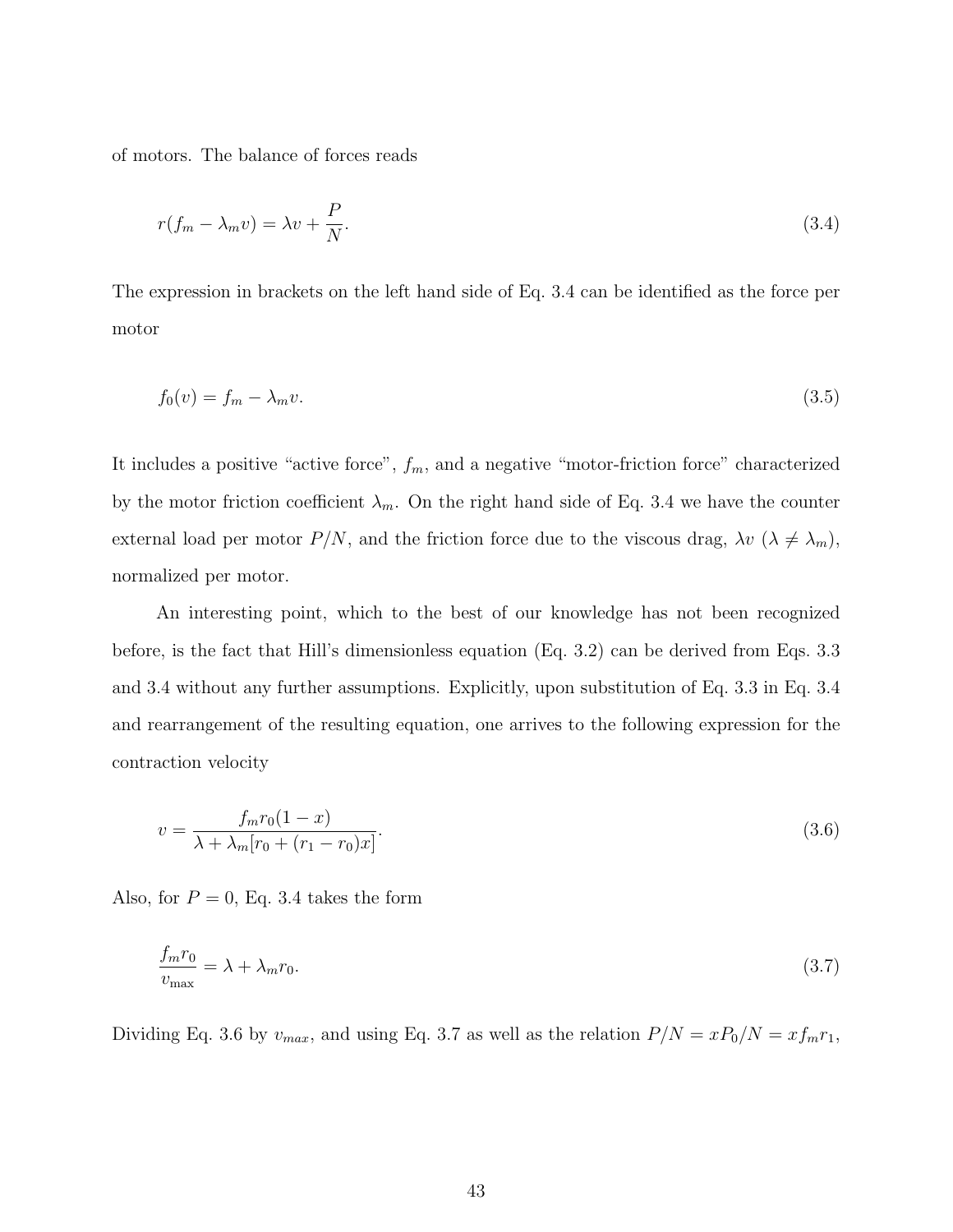one arrives to Eq. 3.2 with

$$
c = \frac{\lambda_m (r_1 - r_0)}{\lambda + \lambda_m r_0}.
$$
\n(3.8)

We further note that for  $y = 1$  ( $v = v_{\text{max}}$ ), the following expression can be derived for  $f_0$  if Eq. 3.7 is used in Eq. 3.5

$$
f_0|_{y=1} = f_m \frac{\lambda}{\lambda + r_0 \lambda_m}.\tag{3.9}
$$

The experimental data [34] gives  $f_m = 6pN$ ,  $f_0|_{y=1} = 4pN$ , and  $r_0 = 0.05$  which, upon substitution in Eq. 3.9, yields  $\lambda_m = 10\lambda$ . When this last result, together with the values for  $r_0$  and  $r_1$  are used in Eq. 3.8, one arrives to  $c = 5/3$ , which is within the range  $1.2 < c < 4$ where the constant c is typically found for skeletal muscles  $[64]$ . Notice that we included viscous damping terms in our derivation which, as discussed earlier, is a matter of controversy. Nevertheless, it is important to recognize that Eq.(3.8) has a well defined limit when both  $\lambda$  and  $\lambda_m$  vanish, provided that  $\lambda/\lambda_m$  converges to a finite limit. The experimental results of ref. [34] seem to support the idea that the viscous forces are non-negligible.

#### 3.3 System model

We now turn to our discussion on the relevance of the EMC effect to skeletal muscle contraction. To model muscle contraction we use the same model described in section 1.5.1 and add an external force  $P$ , that opposes the action of the motors, at the end of the elastic chain (i.e., the load  $P$  is applied on the N-the monomer of the chain). We set the distance between the monomers to  $l \approx 43/3 = 14.3$  nm, where the numerator is set by distance between collinear motor heads along the thick filament and the denominator comes from the fact that each thin filament is surrounded by three thick filaments [64]. As in our motility assay model presented in chapter 2, we use the term "attached" to refer to a motor head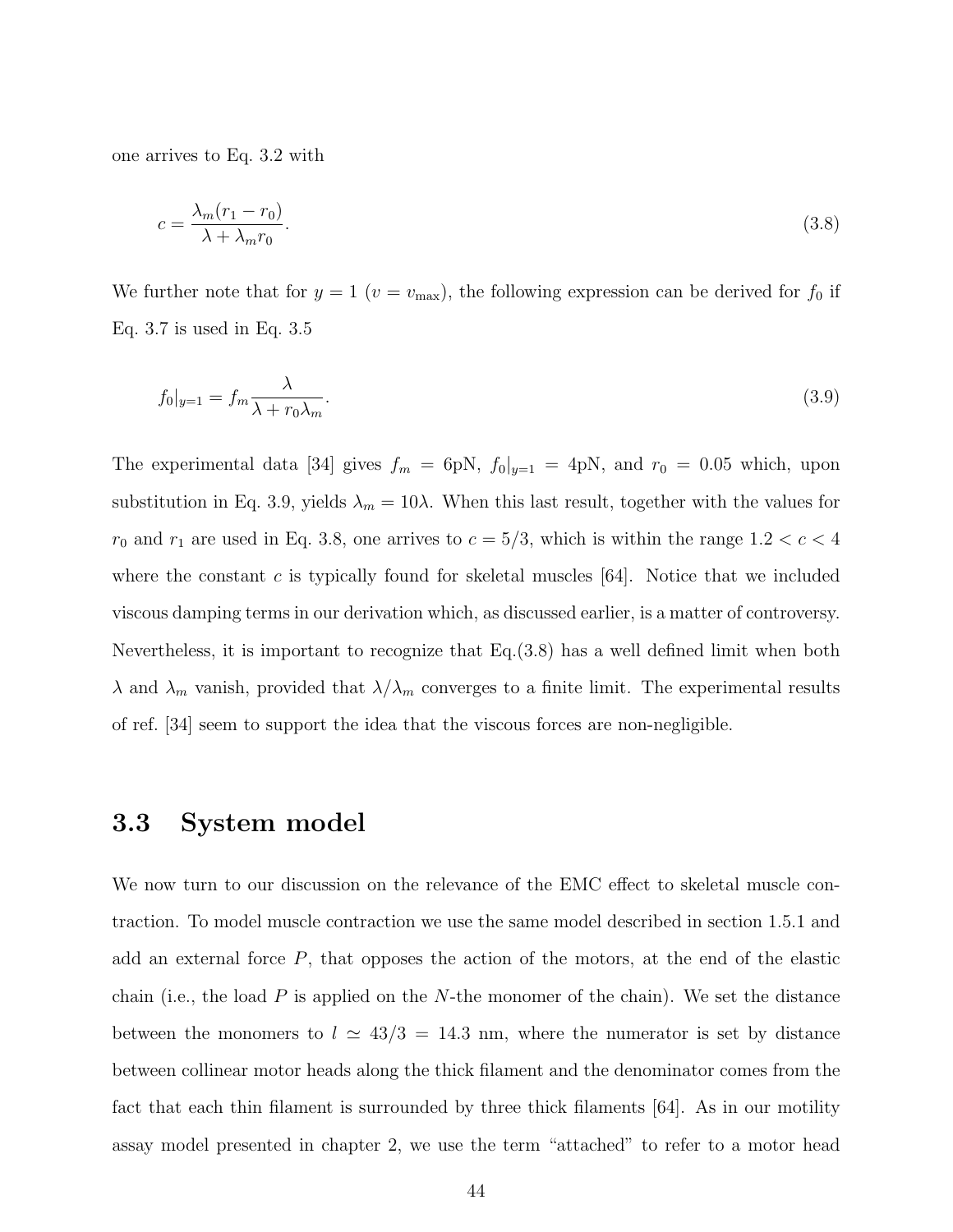that exerts force on the actin filaments at a given instance. In doing so, we adopt Huxley's simple two-state scheme that only distinguishes between force-producing ("attached") and non force-producing ("detached") motors. As discussed above, more recent models expand this scheme by introducing more states (e.g., strongly and weakly attached states), but this expansion is not necessary for our purpose, which is to examine the relevance of the EMC effect to muscle contraction. Thus, we assume that a motor exerts a force of magnitude  $f_0$ on the actin filament in the attached state, and no force in the detached state. The other model parameter is the attachment probability of the motors, r. As discussed above, both  $f_0$ and  $r$  vary with  $v$ . We do not, however, consider the spatial (motor-to-motor) and temporal variations of r and  $f_0$  at a given v. Thus, these two quantities represent the typical attachment probability and motor force, respectively. As we will demonstrate below, it is the EMC effect that leads to spatial variations in the effective (mean) attachment probability of the motors,  $\langle r \rangle$ . Strictly speaking, the bare attachment probability r in Eqs. 3.3 and 3.4 should be replaced with the effective attachment probablity  $\langle r \rangle$ , which is, in fact, the experimentally measured quantity. However, as depicted later on, we find that the difference between the two is quite small in the case of muscle contraction.

## 3.4 Monte Carlo computer simulations

We study the system by using Monte Carlo simulations that include two types of elementary moves (as in the gliding assay simulations): one in which the state (connected or disconnected) of a randomly chosen motor changes, and the other in which two randomly chosen motors with opposite states change their states simultaneously. For each move attempt, the elastic energy  $E<sup>el</sup>$  of the chain is recalculated, and the move is accepted or rejected according to the conventional Metropolis criterion with the statistical weights given by Eq. 1.3.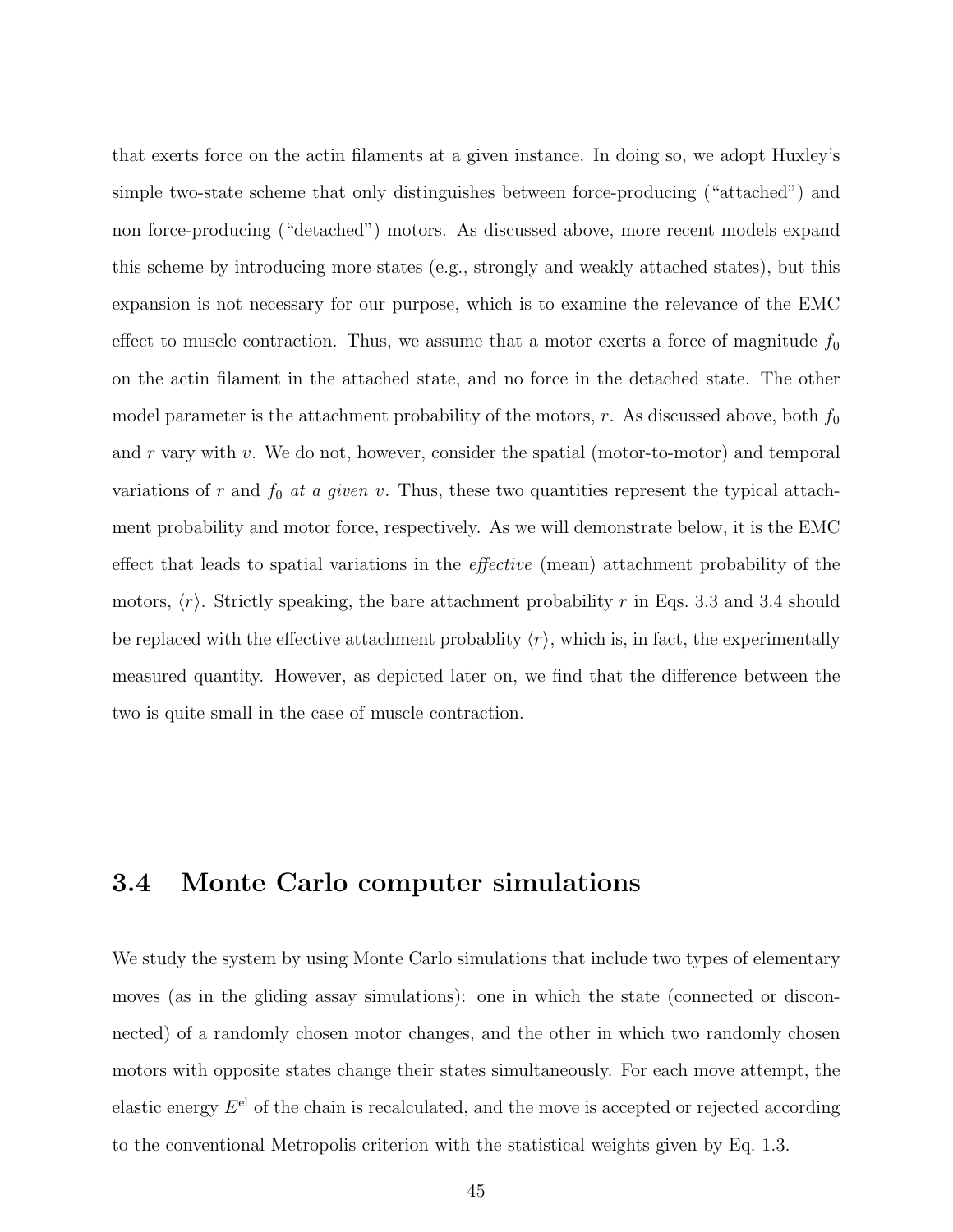#### 3.4.1 A Polarized attachment probability due to the EMC effect

In half sarcomere, each thick filament has about 150 motor heads [1]. To simulate muscles operating under conditions of optimal force generation, we assume that there is a full overlap between the thick and thin filaments [65], and consider a chain with  $N = 150/2 = 75$ monomers (where the factor of 2 in the denominator originating from the 1:2 ratio between thin and thick filaments)<sup>1</sup>. We also simulate larger systems of  $N = 150$  and  $N = 300$  nodes and fix the model parameters to  $r = 0.05$ ,  $f_0 = 6$  pN, and  $k_s \simeq 4.5$  N/m<sup>2</sup>. Our simulation results for the mean attachment probability,  $\langle r(i) \rangle$ , as a function of  $i$  (1  $\leq i \leq N$ ), the position of the monomer along chains, are depicted in Fig. 3.2 for  $N = 75$  (A),  $N = 150$  $(B)$ , and  $N = 300$  (C). The simulations reveal that due to the EMC effect, the attachment probability becomes a monotonically increasing function of  $i$ . The origin of this feature is the fact that the springs are not equally stretched (as can be inferred from the derivation of the elastic energy in section 1.5.2). Generally speaking, attachment of a motor to a certain node i leads to a reduction in the energy of the springs with  $j < i$ . This reduction in the elastic energy makes statistically more favorable the configurations with polarized attachment of motors. For each N, there is a single node  $(i = i^*)$  where the attachment probability,  $\langle r(i^*) \rangle$ , is independent of  $P$  and takes a value which is very close to the bare attachment probability r. The difference between the attachment probabilities at both ends of the chain (i.e., for  $i = 1$  and  $i = N$ ) increases with both N and P. For  $N = 75$ , the variation in  $\langle r(i) \rangle$  is quite small, becoming meaningful only at near-stall forces  $P/(f_0N) \simeq 0.05$ . In contrast, for

<sup>&</sup>lt;sup>1</sup>Due to the incommensurability between the motor heads and the actin binding sites there is, at each instance, a small fraction of motors that are practically unable to bind to the actin. Thus, the number of motors per filament in half sarcomere should be probably set to a somewhat smaller number ( $N \sim 65$ ). We also ignore the fact that the length of the thin filament ( $\sim 1 \mu m$ ) is larger that half the length of the thick filament (∼ 0.8  $\mu$ m), which means that, even at full overlap, the external force is applied a certain distance away from the position of the nearest motor head. Introducing these features into the simulations does not alter significantly our results.

<sup>&</sup>lt;sup>2</sup>The spring constant is given by  $k_s = YA/l$ , where Y is the filament Young's modulus, A the cross sectional area, and  $l$  the distance between motors. The Young's modulus of the thick filament is similar to that of the thin filament,  $Y_{\text{thick}} \sim Y_{\text{thin}}$ . However,  $A_{\text{thick}} \sim 10 A_{\text{thin}}$ , and  $l_{\text{thick}} = 0.5 l_{\text{thin}}$  (due to the 2:1 number ratio between them). Thus,  $k_{s-\text{thick}} \gg k_{s-\text{thin}}$ , which means that to a very good approximation the compliance of the thick filament can be ignored.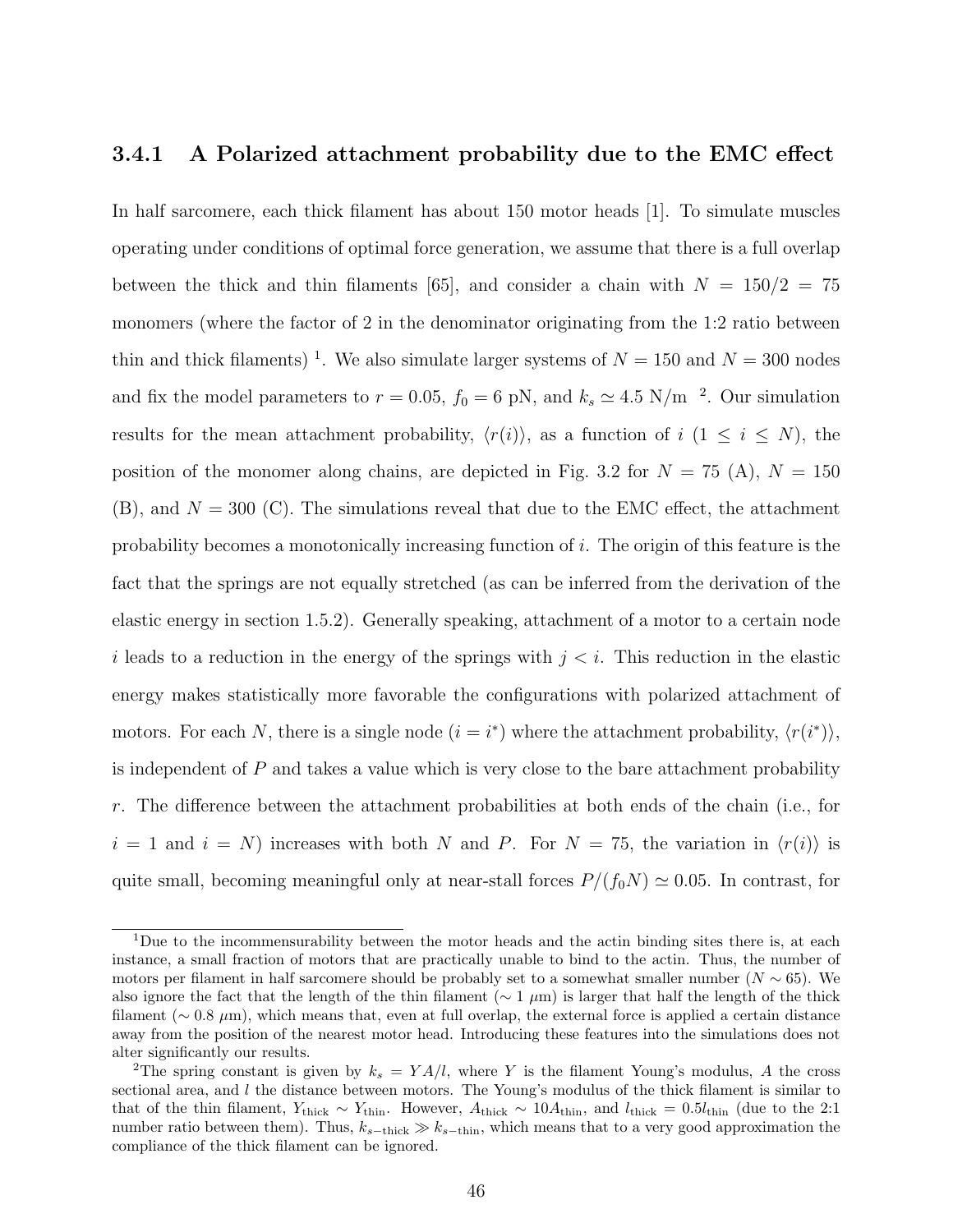$N = 150$ , the variations in  $\langle r(i) \rangle$  are significant and may be as large as  $\langle r(N) \rangle / \langle r(1) \rangle \gtrsim 4$ . The mean attachment probability,  $\langle r \rangle \equiv \left[ \sum_{i=1}^{N} \langle r \rangle(i) \right] / N$ , is plotted in Fig. 3.2(D) as a function of  $P/(f_0N)$ . For both  $N = 75$  and  $N = 150$  and for all values of P, we find that  $\langle r \rangle \simeq r$ , which shows that the decrease in  $\langle r(i) \rangle$  for  $i < i^*$  is almost offset by the increase in  $\langle r(i) \rangle$  for  $i > i^*$ . This is not the case for  $N = 300$ , where  $\langle r \rangle$  exhibits a steady increase with P. The increase in  $\langle r \rangle$  is due to the fact that at large forces (notice that the applied loads are proportional to N), the attachment probability  $\langle r(i) \rangle$  becomes a rapidly increasing function of i. The implication of the rise in  $\langle r \rangle$  is that the stall force per motor increases to  $\simeq 0.1f_0$  (from  $\simeq 0.05f_0$  for  $N = 75$  and  $N = 150$ ), which explains why in Fig. 3.2(D), the range of forces simulated for  $N = 300$  is larger than for  $N = 75$  and  $N = 150$ .

#### 3.4.2 Sarcomere shortening simulations

The above results seem to indicate that for  $N > 75$ , the variations in  $\langle r(i) \rangle$  may be sufficient to disrupt muscle performance. However, one needs to recall that the simulation results depicted in Fig. 3.2 correspond to fixed values of  $r$  and  $f_0$ , while in reality the values of these quantities vary with the shortening velocity  $v$ . To correctly evaluate the significance of the EMC effect in muscle contraction, one needs to run simulations where for each value of  $P$ , the appropriate value of v is chosen and, accordingly, the values of r and  $f_0$  are set. This is done by using Eqs. 3.2, 3.3 and 3.5. Specifically, for a given value of  $y$ , the value of  $x$  is determined from Hill's Eq. 3.2

$$
y = \frac{1 - x}{1 + (5/3)x},\tag{3.10}
$$

while the value of  $f_0$  is set according to Eq. 3.5

$$
f_0 = 6(1 - \frac{y}{3}) \text{ [pN]}.
$$
\n(3.11)

The determination of  $r$  is slightly more complicated. The complication arises due to the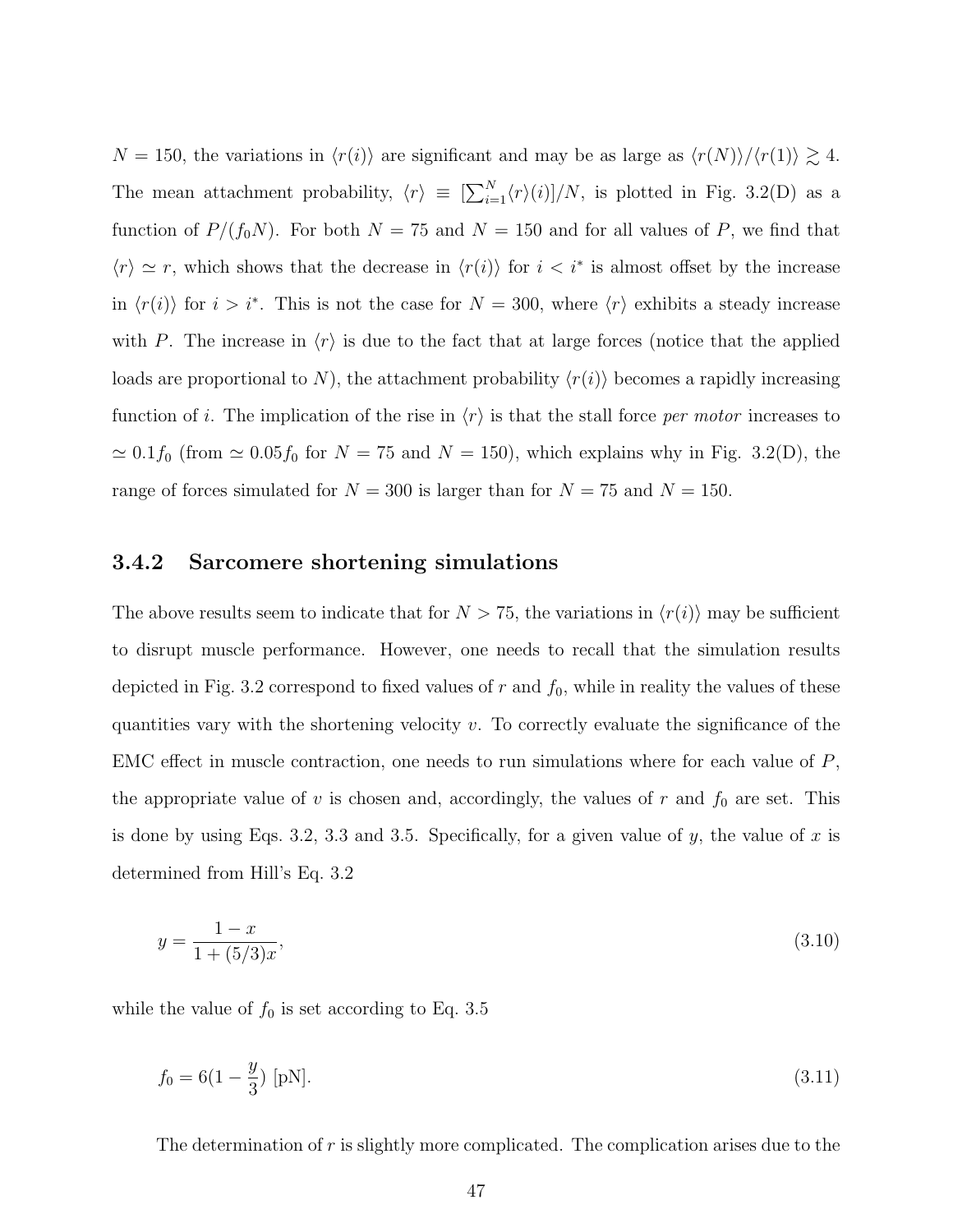

Figure 3.2: The attachment probability  $\langle r(i) \rangle$  to the *i*-th chain node, calculated for chains consisting of (A)  $N = 75$ , (B)  $N = 150$ , and (C)  $N = 300$  nodes. For each N, the attachment probability is plotted for various values of the load P. (D) The effective attachment probability  $\langle r \rangle$  as a function of the dimensionless load per motor  $P/(f_0N)$  for  $N = 75$  (triangles),  $N = 150$  (squares), and  $N = 300$  (circles).

fact that the bare attachment probability r appearing in Eqs. 3.3 and 3.4 should be replaced with the effective attachment probability,  $\langle r \rangle$ , which is the experimentally measured quantity and which is not known a-priori. Therefore, for each value of  $y$  we simulated different values of r and, using linear interpolation, determined the value of r that yields the desired  $\langle r \rangle$ .

Our results for the sarcomere simulations are summarized in Fig. 3.3 which shows the position-dependent attachment probability,  $\langle r(i) \rangle$ , calculated for a chain of size  $N = 75$  and for different loads. It is important to note that in the simulations presented in Fig. 3.2 the motor force is taken as  $f_0 = f_m = 6$  pN, while the spring constant  $k_s = 4.5$  N/m. This means that at physiological temperature of  $T = 310K$ ,  $\beta^* \simeq 10^{-3}$ , which is the value of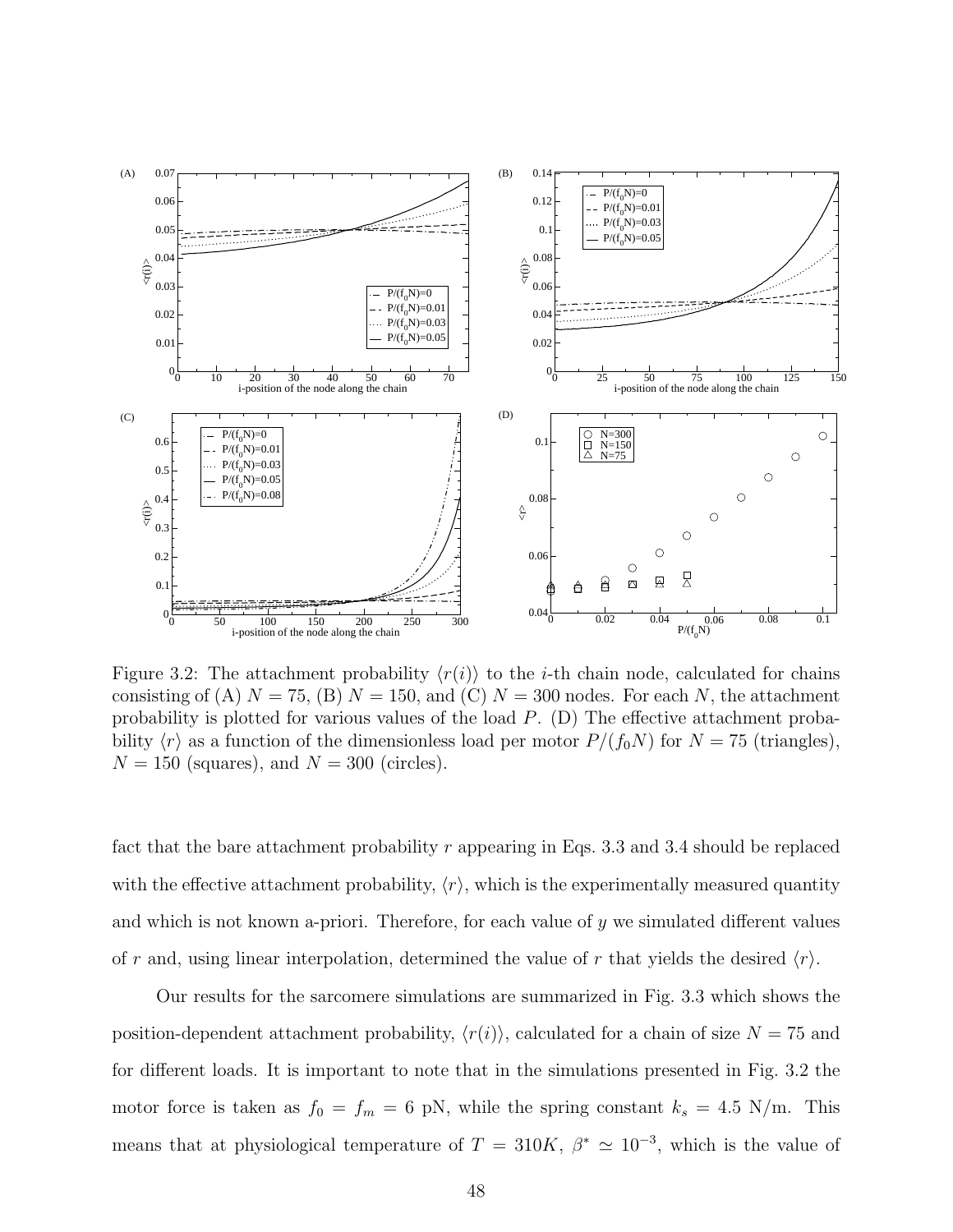

Figure 3.3: The attachment probability  $\langle r(i) \rangle$  to the *i*-th chain node, calculated for different values of the rescaled velocity y.

 $\beta^*$  used in the simulations depicted in Fig. 3.2. In Fig. 3.3, we use the above Eq. 3.11 to evaluate  $f_0$ . This means that for each curve in Fig. 3.3, the dimensionless parameter  $\beta^*$  has been redefined to  $\beta^* = 10^{-3}(1 - y/3)^2$ .

Similarly to the results plotted in the above Fig.  $3.2(A)$ , the results depicted in Fig. 3.3 indicate that for  $1 \leq i \leq N = 75$ ,  $\langle r(i) \rangle$  remains fairly uniform for high and medium velocities and that, consequently, the difference between r and  $\langle r \rangle$  is quite small. This observation is consistent with the idea that at high and medium velocities  $v$ , the detachment of motors occurs after the completion of the power stroke. The associated detachment rate, which can be estimated by  $\tau_{\det}^{-1} \sim v/\delta$ , where  $\delta$  is the step size  $(\delta \sim 6 \text{ nm})$  which is the same for all the motors [34]. This picture is relevant only for high and medium velocities where the motors attach, execute the power stroke, and then unbind. At very low velocities  $(y \simeq 0)$  close to the isometric load  $(x \approx 1)$ , the motors may detach and reattach multiple times before the power stroke is completed [66]. The number of attachments per power stroke need not be the same for all the motors and, therefore, variations in the attachment probabilities [which are indeed observed in Fig.  $3.3(B)$  at small values of y can be tolerated in this limit without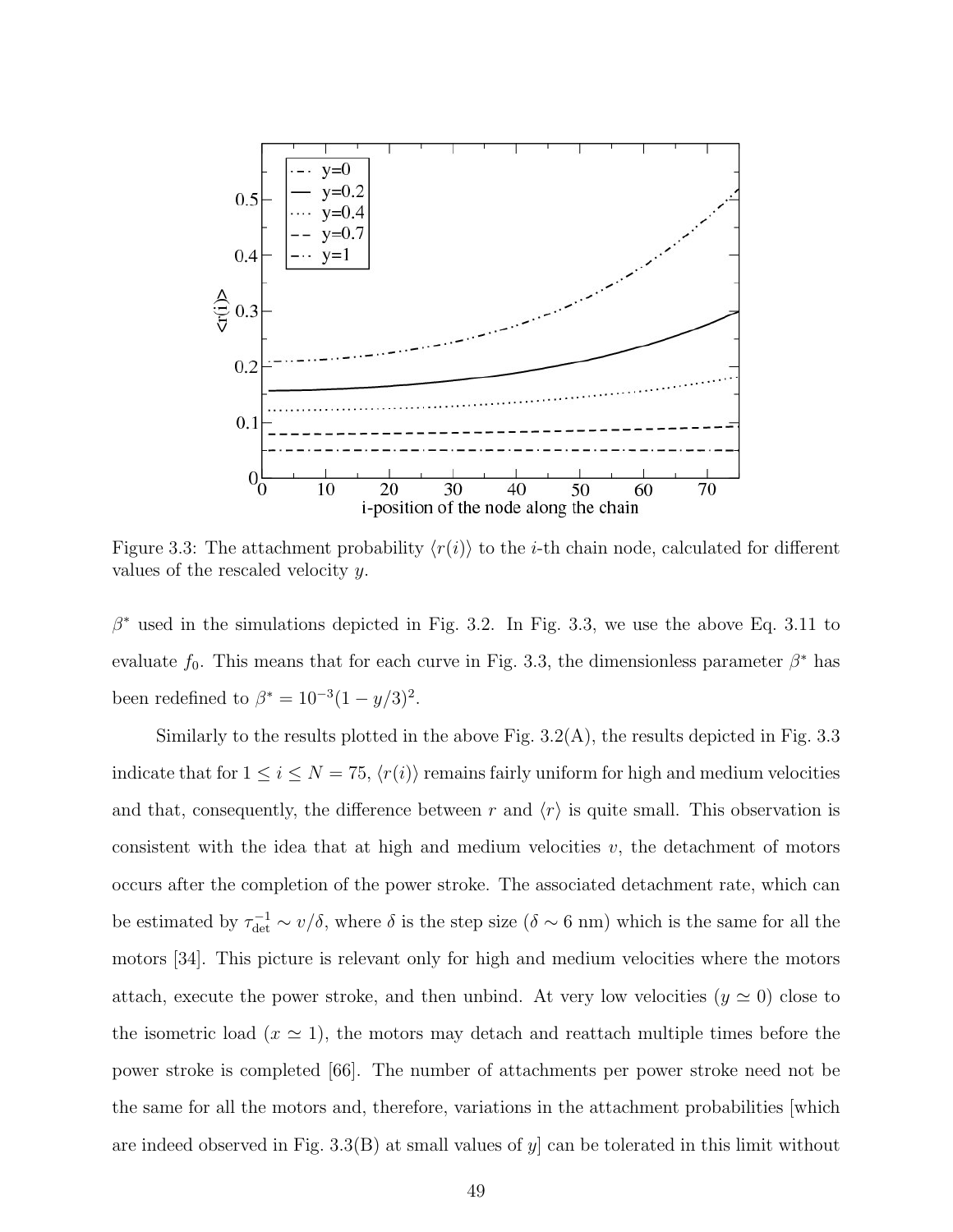negative consequences for muscle contractility.

## 3.5 Summary

In this chapter we examined the thoroughly studied problem of muscle contraction in light of the growing interest in collective dynamics of motor proteins. The basic contractile unit of the muscle is the sarcomere which appears to have almost the same length in different muscle cells of different vertebrates. We argue that the origin of this remarkable feature of muscle cells may be the elasticity-mediated crosstalk (EMC) effect, which is related to the changes in the attachment/detachment rates of the myosin II motors in response to the tensile stress that they (collectively) generate in the F-actin. The associated changes in the duty ratio of the motors can impair their ability to cooperate efficiently during muscle contraction. Specifically, the major problem originating from the EMC effect is that it leads to an increases in the attachment probability of motors located near the Z-line while, simultaneously, decreasing the attachment probability of the motors in the central part of the sarcomere (M-line). The resulting variations in the duty ratios of the motors along the thick filament pose a serious problem in light of the fact that the detachment rate of the motors is primarily a function of the step size and the muscle shortening velocity and, therefore, should be fairly uniform. Using computer simulations of a simple bead-spring model we demonstrated that this undesired effect can be almost neglected for half-sarcomeres consisting of less than approximately  $2N = 150$  motors. Remarkably, this is precisely the "universal" size of half a sarcomere in muscle cells across vertebrates.

Another notable result of our study is the derivation of the celebrated Hill's equation for the muscle force-velocity relationship. The basic assumptions in our derivation are given by Eqs. 3.3 and 3.4. The former describes the experimentally measured linear relationship between the attachment probability and the load, while the latter is simply Newton's first law for an object (the actin filament in this case) moving at constant velocity. As a bonus,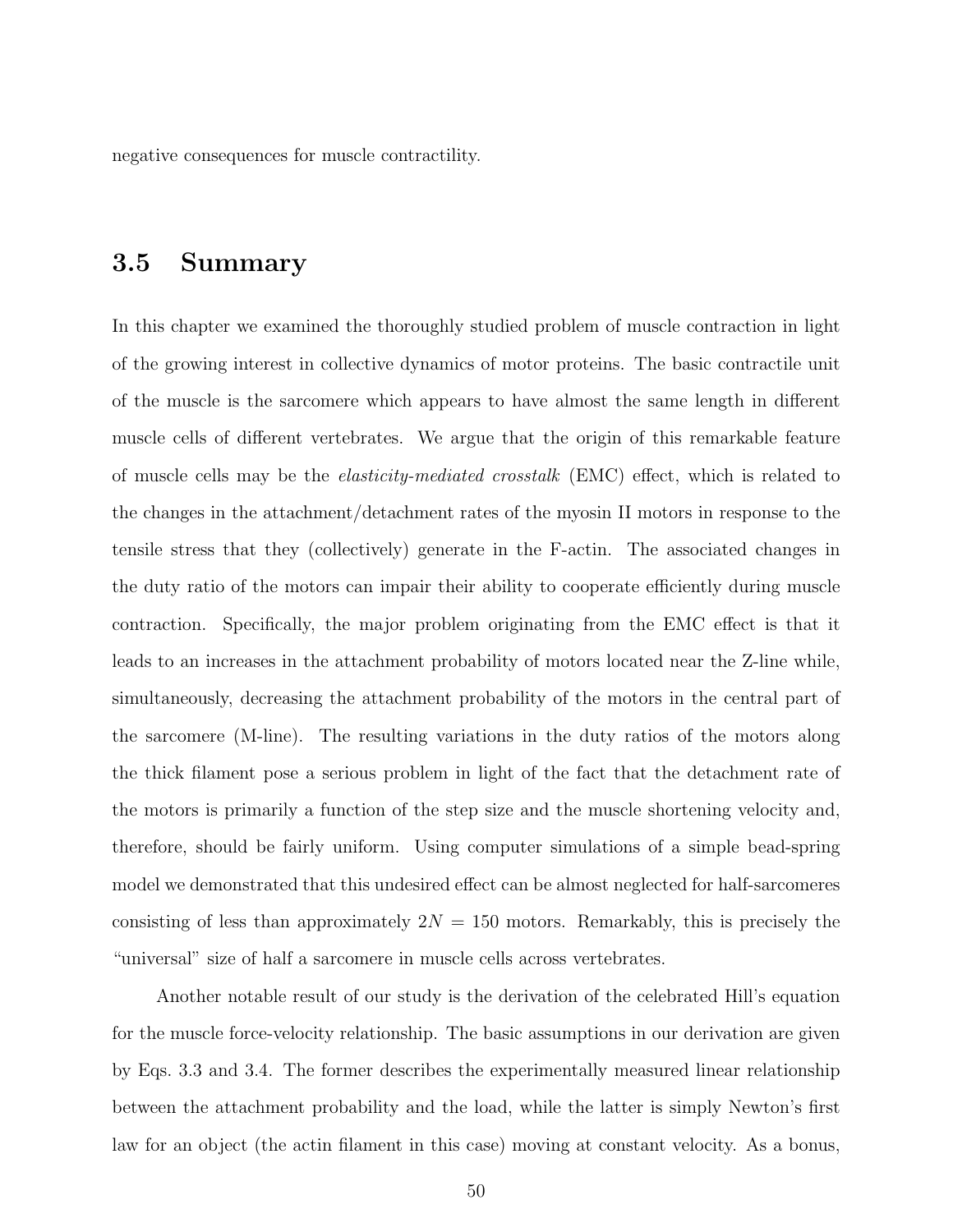we obtain an expression relating the constant  $c$  in the dimensionless form of Hill's equation to some of the system parameters.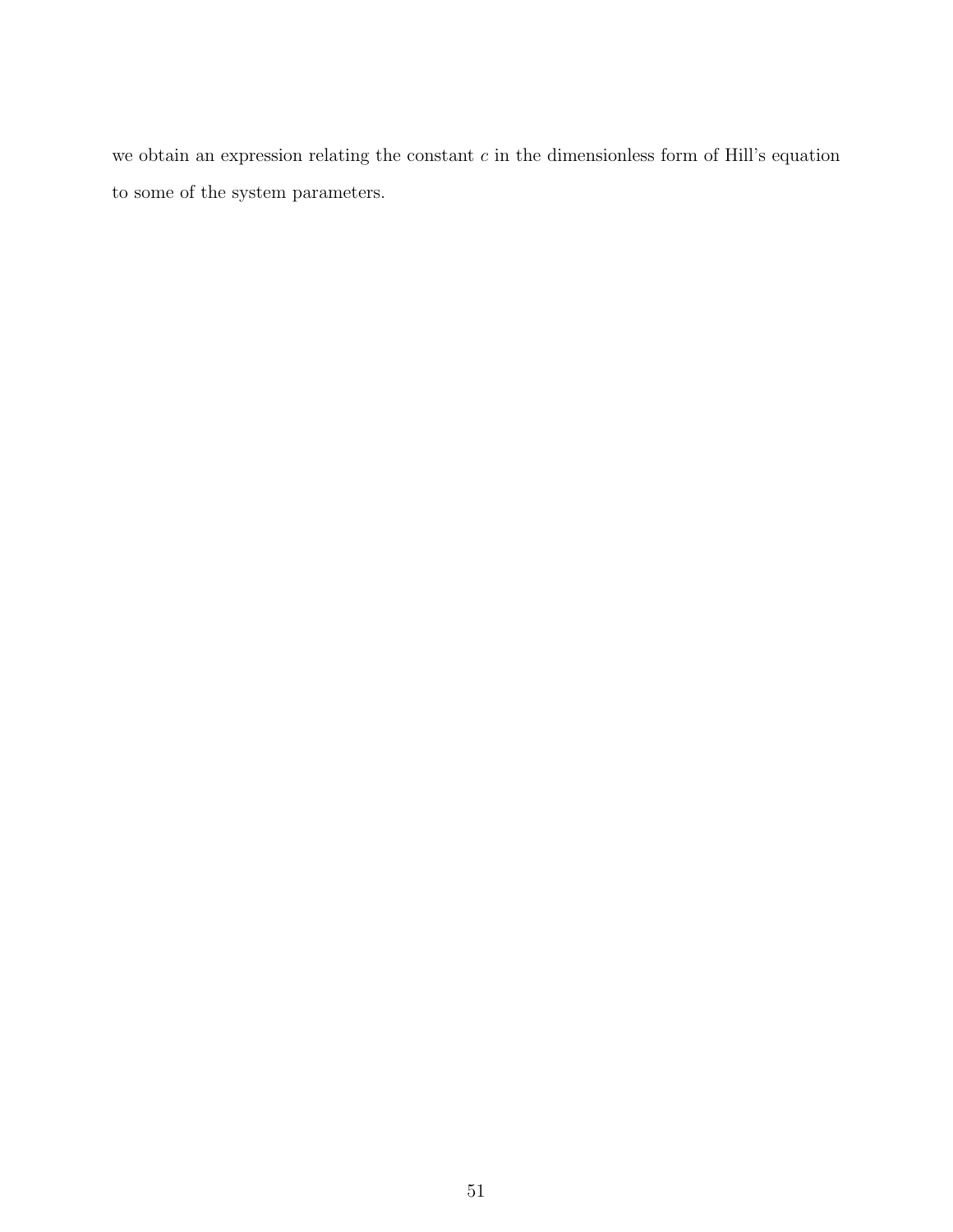# Chapter 4

# **Discussion**

Motor proteins are a key component in virtually all eukaryotic cells. They are involved in various important biological processes such as cell division and muscle contraction. Over the past years, our knowledge concerning how these molecules operate and interact with the cytoskeletal filament has increased dramatically, as a result of theoretical studies and improved experimental techniques. Recently, there has been an increased interest in the collective action of motor proteins, particularly in the way that cooperative effects change their duty ratios. One notable example is the elasticity-mediated crosstalk (EMC) coupling between myosin II motors, whose origin is the tensile stress that they collectively generate in actin filaments. The EMC effect was originally proposed in order to explain the observed distribution of reversal times in motility assays of myosin II motors and actin filaments with alternating polarities [18]. Such filaments exhibit bidirectional motion due to the action of motors exerting opposite forces on actin segments with opposite polarities. The "tug-of-war" between the two antagonistic motor parties leads to large stress fluctuations along the elastic actin track. As a result, the motors change their attachment/detachment statistics in order to relieve the strain energy in the filaments. More specifically, during bidirectional motion, the motors duty ratio decreases and, on average, each one of them becomes effectively less processive. The EMC between motors in bidirectional motion, thus, is a collective effect that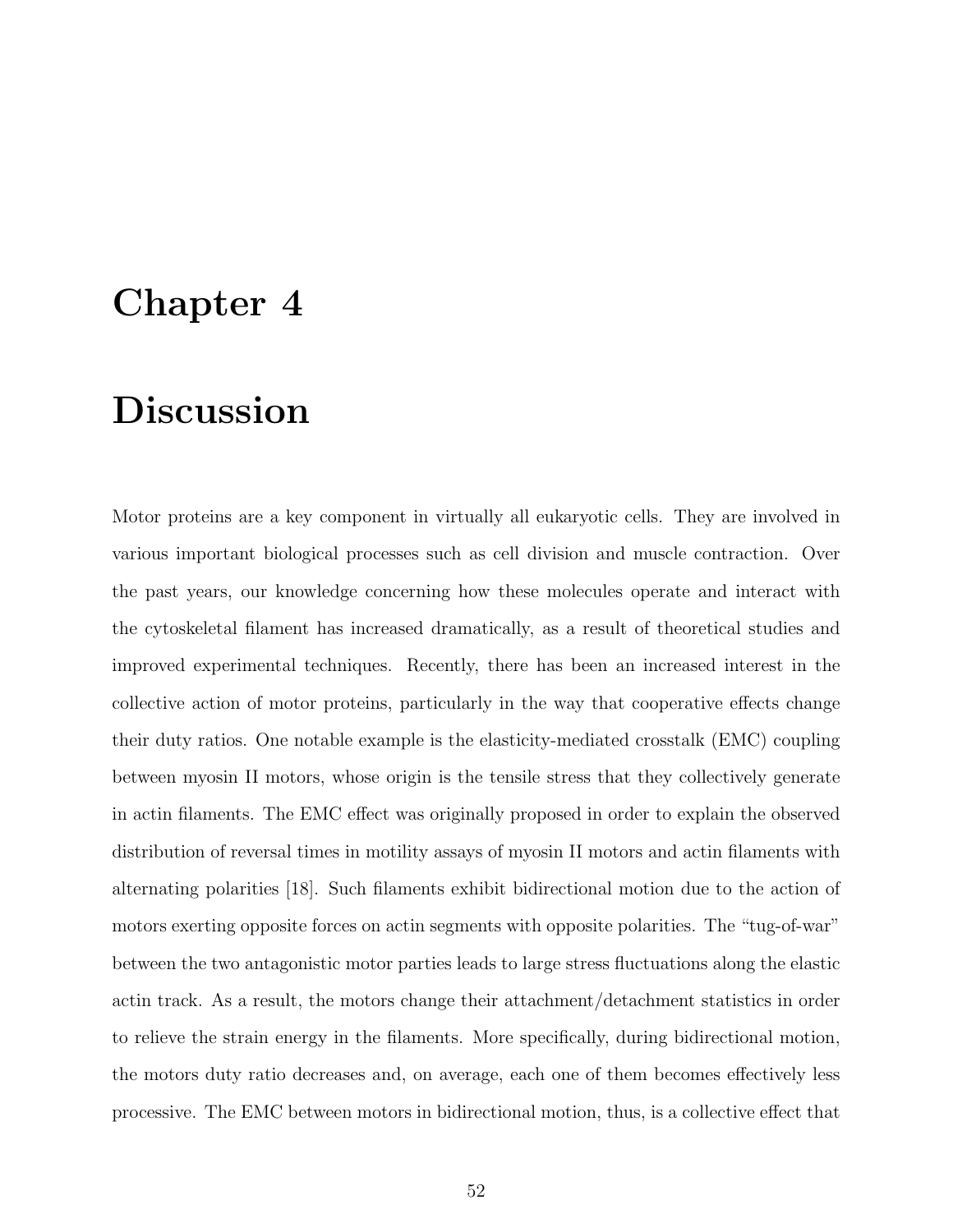decreases their degree of cooperativity.

The aforementioned motility assay for bidirectional motion constitute a rather unusual experimental setup. In this thesis we explored the role of the EMC effect in two more common scenarios. The first one is that of conventional motility gliding assays where myosin II motors work on polar actin filaments. In this case, the filaments move unidirectionally because all the motors exert forces in the same direction. Unlike in the "tug-of-war" case, the force fluctuations along the filament are limited when all the forces are applied in the same direction and, therefore, the EMC effect is expected to be quite small. Our statistical mechanical analysis of this problem, presented in chapter 2, demonstrates this point. The magnitude of the EMC effect is quantified by introducing the dimensionless parameter  $\beta^*$ [see Eq. 1.12] that characterizes the ratio between the typical elastic energy per actin segment and the thermal energy. Our analysis reveals that the *effective* attachment probability  $\langle r \rangle$  of non processive myosin II motors drops linearly with  $\sqrt{\beta^*}$  (see Eq. 2.20) from the value of r, the bare attachment probability, at  $\beta^* = 0$  (i.e., for an infinetly rigid filament that does not exhibit EMC). Our calculation holds for small values of  $\beta^*$ , which is indeed the case for actomyosin motility assays where  $\beta^* \sim 0.002$ . This means that in this conventional actomyosin gliding assays the EMC effect has only a small impact on the attachment probability of the motors, i.e.  $\langle r \rangle \simeq r$ .

The second system under investigation in this thesis is skeletal muscles. As in the case of the motility assays for bidirectional motion, this system features a tug-of-war competition between opposite forces. But while in bidirectional motion two motor parties work against each other, in the case of muscle contraction, the tug-of-war takes place between the motors and an external opposite force that pulls at the end of the sarcomere. This type of tug-of-ear also creates larger stress fluctuations along the actin track, specifically near the end where the external force is applied. Our analysis of this system, presented in chapter 3, reveals that the stress fluctuations can be reduced by inhomogeneous attachment of the motors. Specifically, the motors will tend to attach at a higher (lower) rate close to (away from) the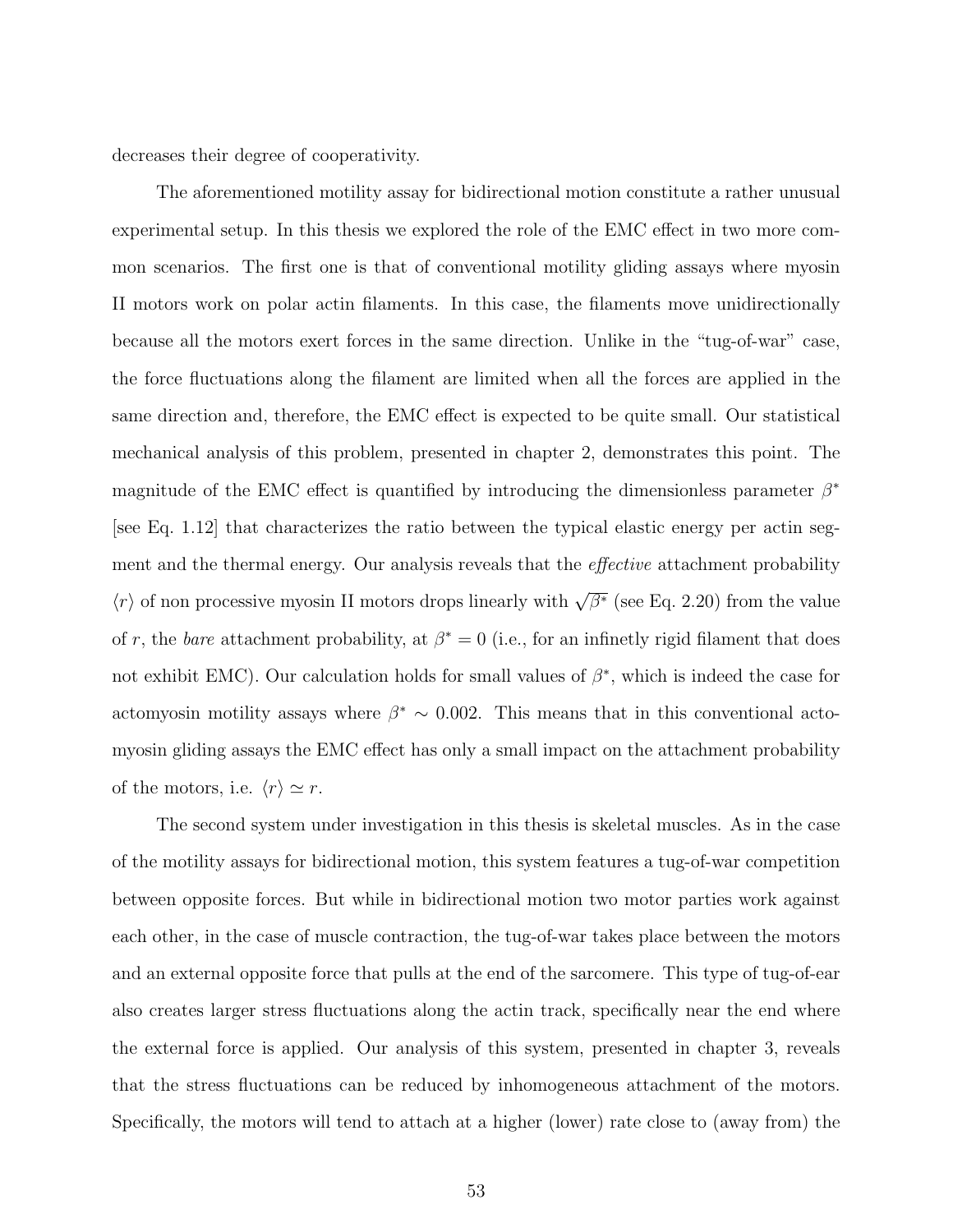end of the sarcomere where the external load is applied. In other words, the EMC leads to a polarized attachment probability, where the motors in proximity to the last monomer attach with higher probability than motors far away from this point. The problem with this observation, however, is that the duty ratio variations between motors may seriously impair their ability to efficiently cooperate with each other (see discussion in chapter 3). Nevertheless, we find that the polarization of the attachment probability becomes significant either when a large external force is applied, or when the system size is larger than the "universal" size of sarcomeres in vertebrates (i.e.,  $N > 75$ ). Thus, our analysis proposes a possible solution for the long standing puzzle concerning the similarity of the sarcomere length in different species in nature. Recent advances in single molecule techniques [67] open the opportunity for testing our theoretical predictions concerning the polarization of the attachment probability. Specifically, optical tweezers provide the mean to apply piconewton forces against the gliding motion of the thin filament, while the duty ratio may be directly measured using high resolution atomic force microscopy (AFM).

Motor proteins are the "engines of biology", converting chemical energy into mechanical work. To gain a better understanding of their action, one needs to develop models that integrate and couple the biochemical cycle of these molecules with their mechanical features and with the elasticity of the associated cytoskeletal filaments. Over the past century, this problem has drawn attention from different scientific disciplines. One of the main issues that has been largely debated within the community is the role of friction forces in the process of muscle contraction. Some theoretical studies support the notion that friction forces play a minor role in muscle contraction, while others argue that friction is a non-negligible force that may emerge from the medium surrounding the filaments and / or the motors themselves. Our simple derivation of Hill's equation (see section 3.2) interprets the experimental findings in ref. [34] as if friction forces are indeed non-negligible (see Eq. 3.4). Nevertheless, it is important to emphasize that our approach does not rely on this notion. What we have presented in this thesis is a unique statistical mechanical approach for investigating the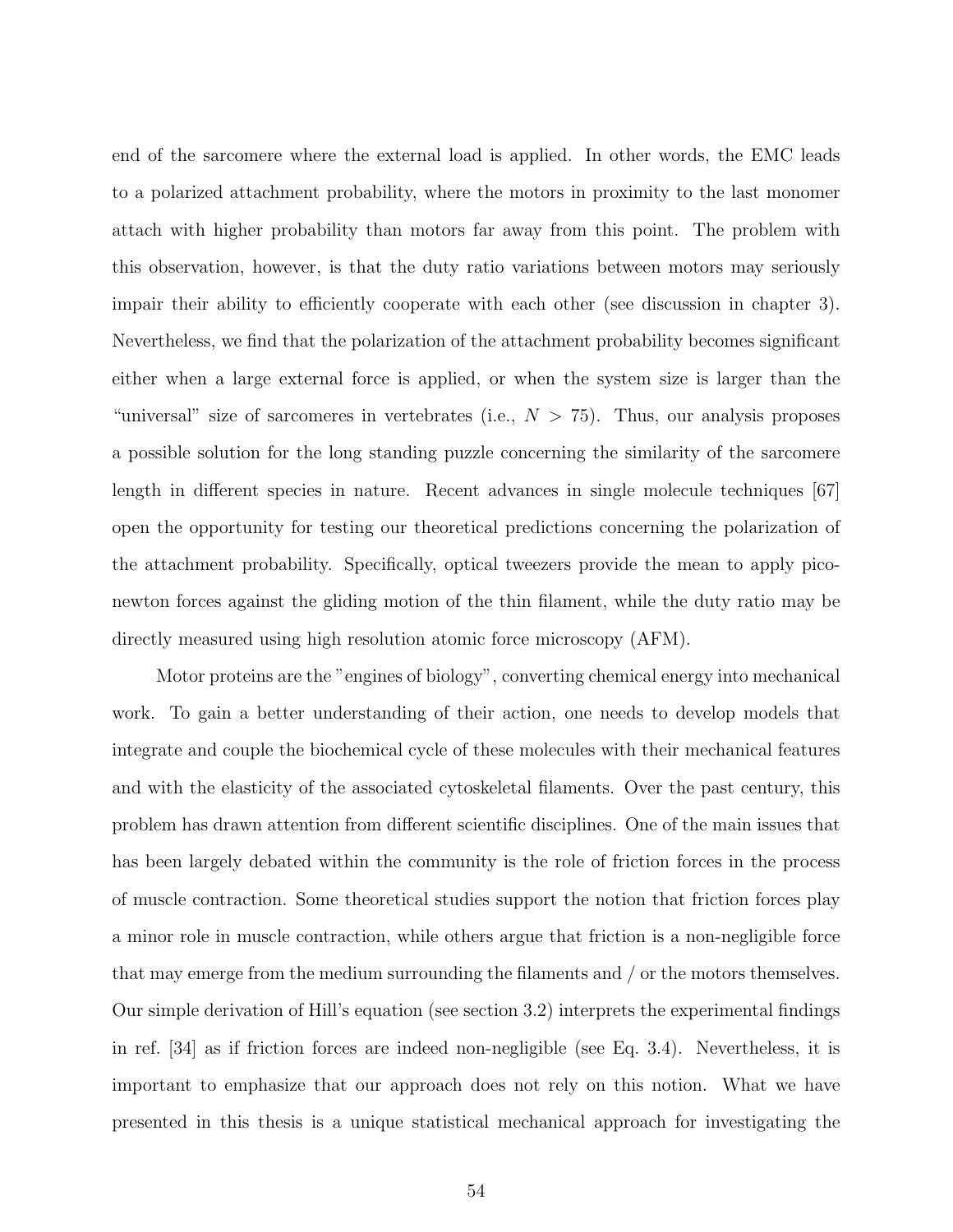collective action of myosin II motors. Our theoretical approach bypasses the aforementioned controversies by introducing only two variables that do not depend on friction at all, namely the duty ratio r and the dimensionless energy  $\beta^*$ . The resulting EMC effect can be easily integrated into other theoretical model. Specifically, with the steady improvement in imaging techniques and computer modeling, more atomistic models for muscles may be "just around the corner".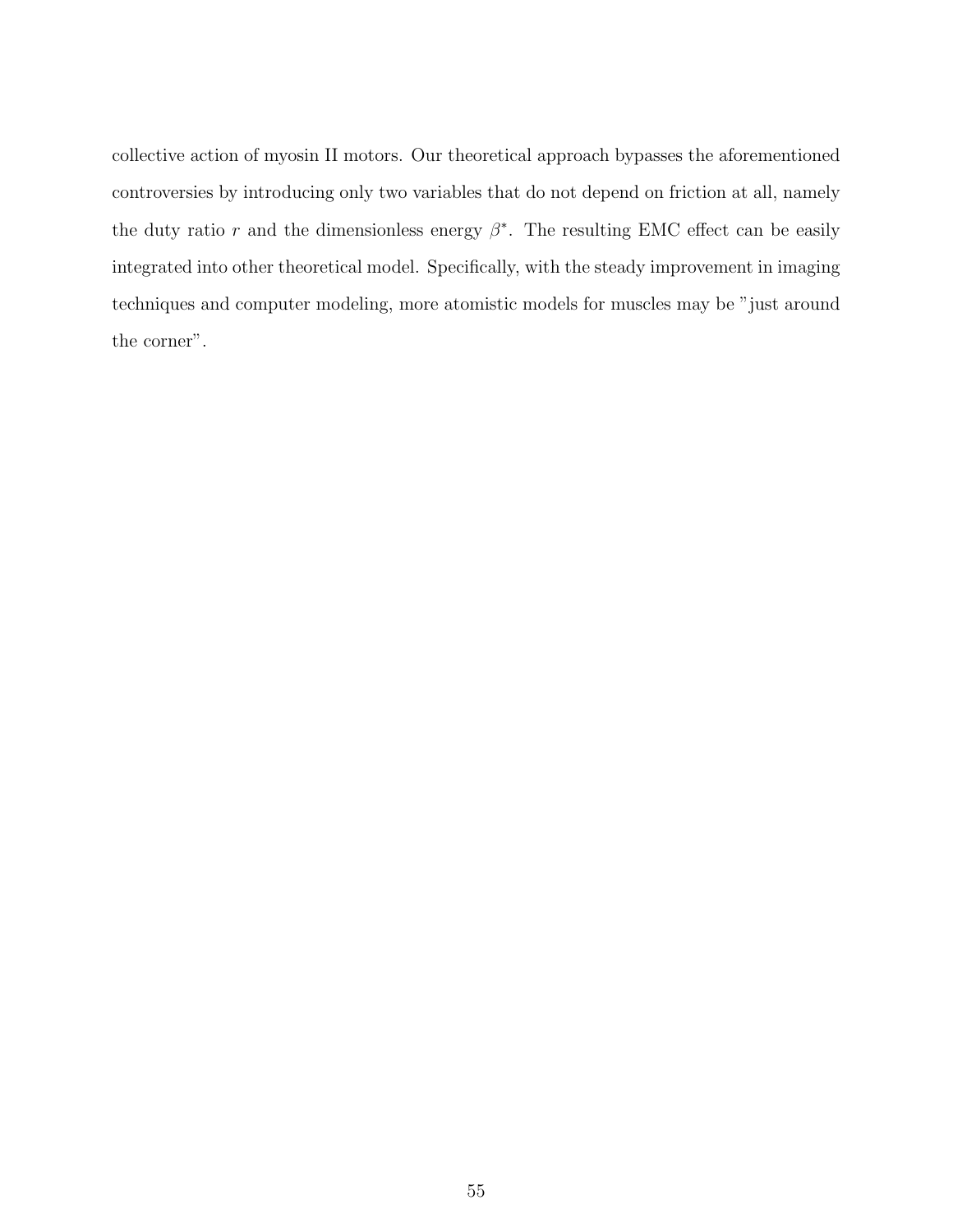# Bibliography

- [1] B. Alberts, D. Bray, J. Lewis, M. Raff, K. Roberts, and J. D. Watson, Molecular Biology of the Cell (Garland, New York, 1994).
- [2] E. Mandelkow and E.M. Mandelkow, Curr. Opin. Struct. Biol. 4, 171 (1994).
- [3] K.J. Palmer, P. Watson and D.J. Stephens, Biochem. Soc. Symp. 72, 1 (2005).
- [4] B. A. Rowning et. al., Proc. Natl. Acad. Sci. 94, 1224 (1997)
- [5] K. Bloom, Curr. Biol. 3, R430 (2003).
- [6] T.P. Stossel, Sci. Am. 271 54 (1994).
- [7] B. Feierbach and F. Chang, Curr. Opin. Microbiol. 4, 713 (2001).
- [8] D.A.D. Parry and P.M. Steinert, Intermediate Filament Structure (Springer-Verlag, New York, 1995).
- [9] J. Howard, Mechanics of Motor Proteins and the Cytoskeleton (Sinauer, Sunderland MA, 2001).
- [10] H. Higuchi and S. A. Endow, Curr. Opin. Cell Biol. 14, 50 (2002).
- [11] H. B. McDonald, R. J. Stewart and L. S. Goldstein, Cell 63, 1159 (1990).
- [12] M. Schliwa, Nature, 401, 431 (1999).
- [13] H. Miki, Y. Okada, and N. Hirokawa, Trends. Cell Biol.15, 467 (2005).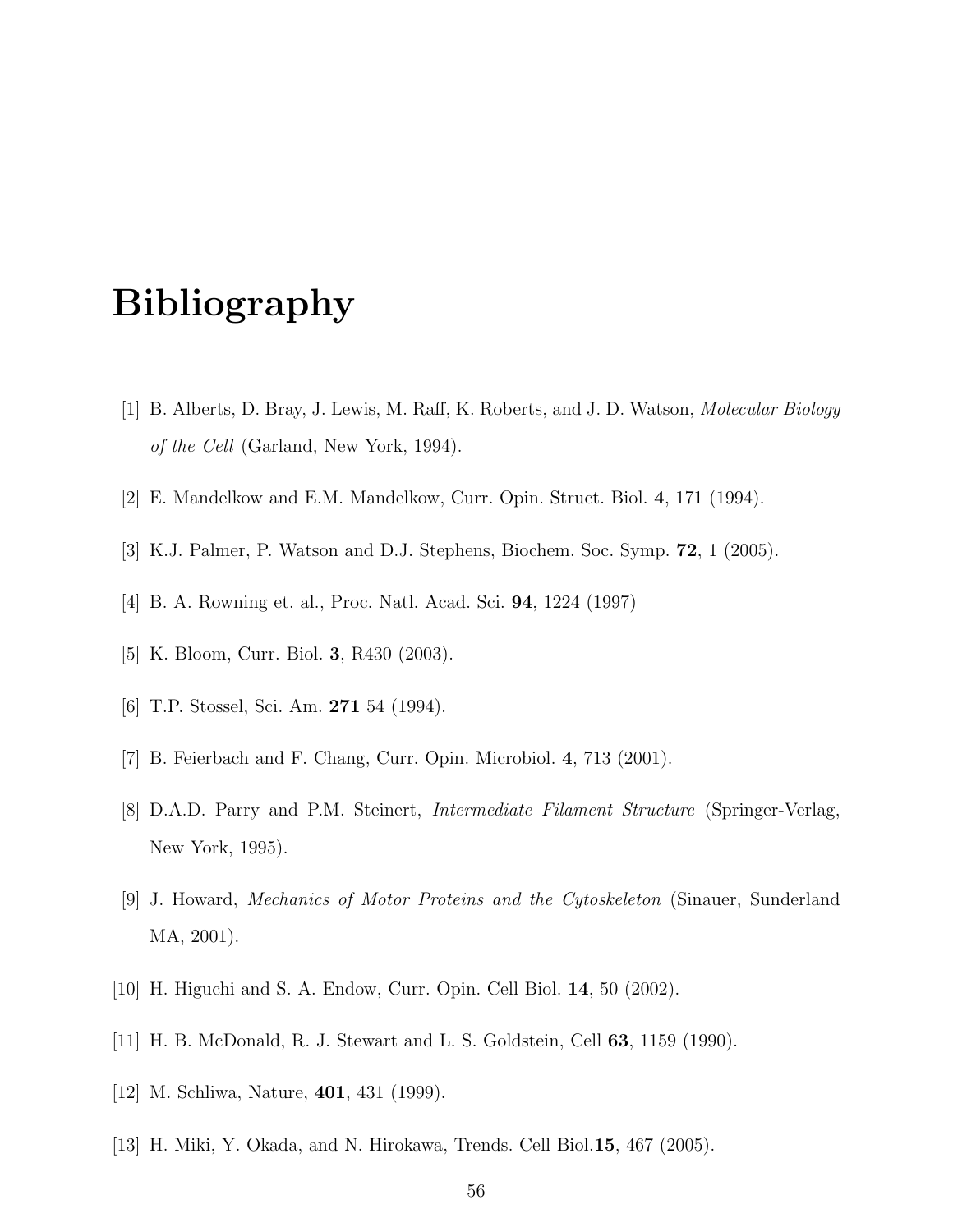- [14] L. M. Coluccia (ed.), Myosins: A Superfamily of Moleculare Motors (Springer, Dordrecht, 2008).
- [15] Cooper G.M. The Cell: A Molecular Approach. 2nd edition (Sinauer Associates, Sunderland, MA, 2000).
- [16] M. LeMasurier and P. G. Gillespie, Neuron 48, 403 (2005).
- [17] H. A. AL-Khayat, L. Hudson, M. K. Reedy, T. C. Irving and J. M. Squire, Biophys. J. 85, 1063 (2003).
- [18] B. Gilboa, D. Gillo, O. Farago, and A. Bernheim-Groswasser, Soft Matter 5, 2223 (2009).
- [19] F. Jülicher and J. Prost, Phys. Rev. Lett. **75**, 2618 (1995).
- [20] F. Jülicher and J. Prost, Phys. Rev. Lett.  $78, 4510$  (1997).
- [21] M. Badoual, F. Jülicher, and J. Prost, Proc. Natl. Acad. Sci. USA  $99, 6696$  (2002).
- [22] M. O. Magnasco, Phys. Rev. Lett. 71, 1477 (1993).
- [23] A. Ajdari, D. Mukamel, L. Peliti and J. Prost, J. Phys. I 4, 1551 (1994).
- [24] R. D. Astumian and M. Bier, Phys. Rev. Lett. 72, 1766 (1994).
- [25] J. E. Molloy, J. E. Burns, J. Kendrick-Jones, R. T. Tregear, and D. C. S. White, Nature 378, 209 (1995).
- [26] J. T. Finer, R. M. Simmons, and J. A. Spudich, Nature 368, 113 (1994).
- [27] H. Higuchi, T. Yanagida, and Y. E. Goldman, Biophys. J. 69, 1000 (1995).
- [28] H. Kojima, A. Ishijima, and T. Yanagida, Proc. Natl. Acad. Sci. USA 91, 12962 (1994).
- [29] K. C. Holmes, D. Popp, W. Gebhard, and W. Kabsch, Nature 347, 44 (1990).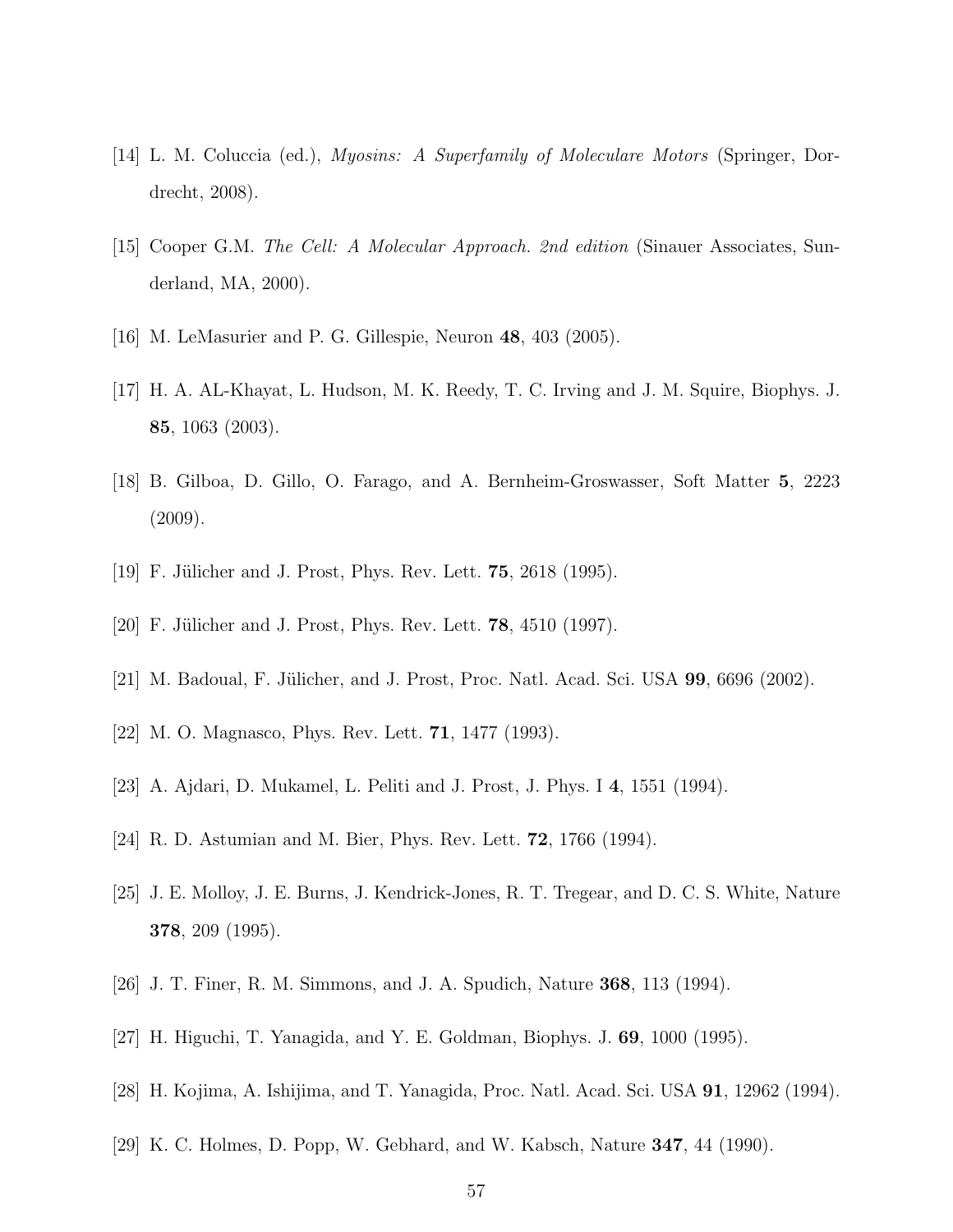- [30] S. L. Hooper, K. H. Hobbs, and J. B. Thuma, Prog. Neurobiol. 86, 72 (2008).
- [31] H. E. Huxley, A. Stewart, H. Sosa, and T. Irving, Biophys. J. 67, 2411 (1994).
- [32] K. Wakabayashi, Y. Sugimoto, H. Tanaka, Y. Ueno, Y. Takezawa, and Y. Amemiya, Biophys. J. 67, 2422 (1994).
- [33] T. L. Daniel, A. C. Trimble, and P. B. Chase, Biophys. J. 74, 1611 (1998).
- [34] G. Piazzesi, et. al., Cell 131, 784 (2007).
- [35] M. J. I. Müller, S. Klumpp, and R. Lipowsky, Proc. Natl. Acad. Sci. USA 105, 4609 (2008).
- [36] T. A. J. Duke, Proc. Nat. Acad. Sci. USA 96, 2770 (1999).
- [37] K. Kruse and D. Riveline, Curr. Top. Dev. Biol. 95, 67 (2011).
- [38] T. Guérin, J. Prost, P. Martin, and. J.-F. Joanny, Curr. Opin. Cell Biol. 22, 14 (2010).
- [39] S. Banerjee, M. C. Marchetti, and K. M¨uller-Nedebock, Phys. Rev. E. 84, 011914 (2011).
- [40] T. J. Burkholder, R. L. Lieber, J. Exp. Biol. 204, 1529 (2001).
- [41] H. E. Huxley, Science 164, 1356 (1969).
- [42] A.V. Hill, Proc. R. Soc. London B Biol. Sci. 126, 136 (1938).
- [43] R. V. Mastrigt, IEEE Trans. Biomed. Eng. 27, 413 (1980).
- [44] A. F. Huxely, Prog. Biophys. Biophys. Chem. 7, 255 (1957).
- [45] H. E. Huxley, J. Mol. Biol. 7, 281 (1963).
- [46] J. Kendrick-Jones, W. Lehman, A. G. Szent-Gyorgyi, J. Mol. Biol. 54, 313 (1970).
- [47] R. W. Lymn, E. W. Taylor, Biochemistry 10, 4617 (1971).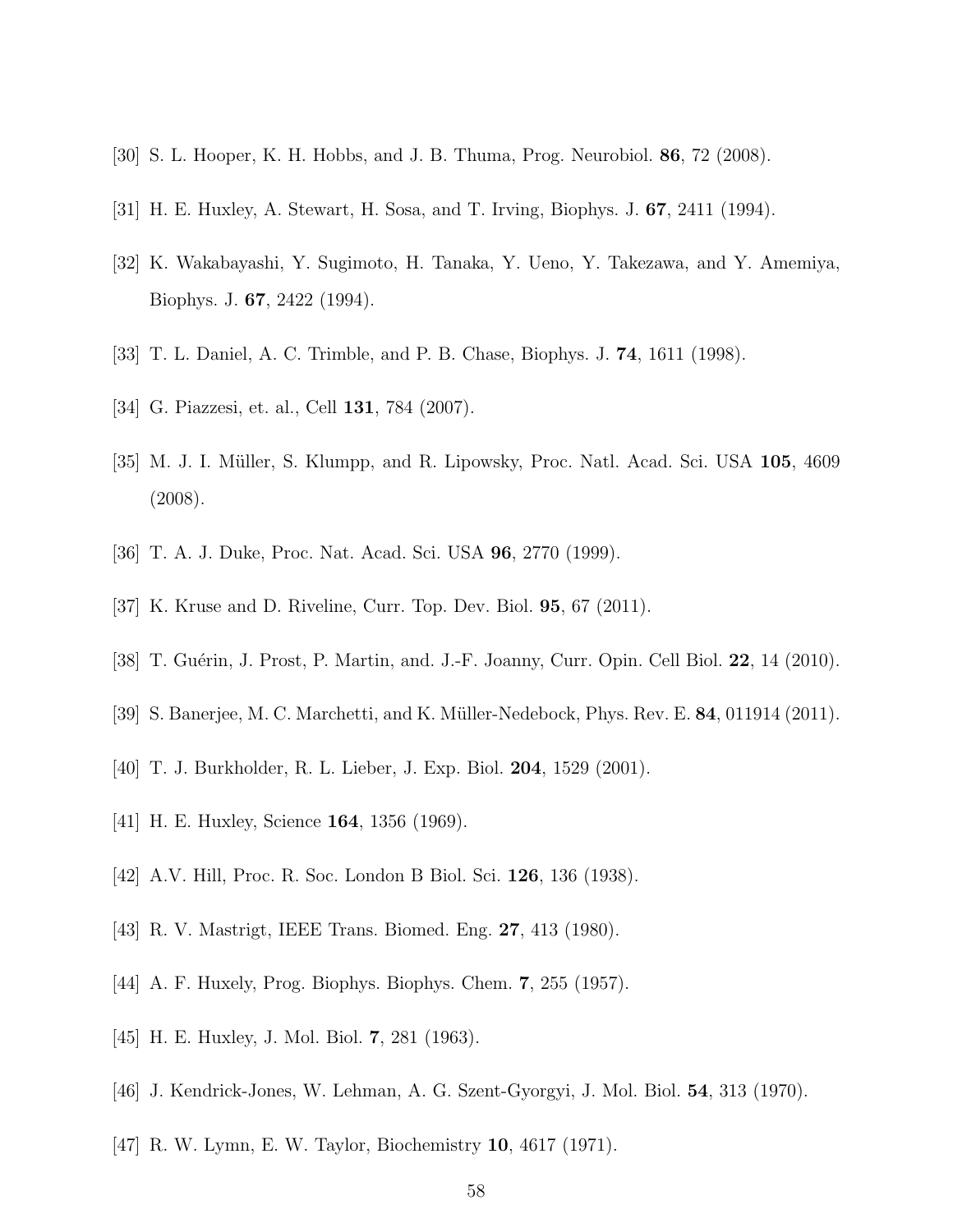- [48] B. R. Munson, D. F. Young, T. Okiishi, W. W. Huebsch Fundamentals of Fluid Mechanics (Wiley, Hoboken NJ, 2010).
- [49] D. Bernstein, Phys. Rev. E. **71**, 041103 (2005).
- [50] A. F. Voter Radiation Effects in Solids (Springer, Dordrecht, 2005).
- [51] G. Lan, X. Sun, Biophys. 88, 1407 (2005).
- [52] K. Kitamura, M. Tokunaga, S. Esaki, A.H. Iwane, T. Yanagida, Biophysics 1, 1 (2005).
- [53] S. Walcott, S. X. Sun, Phys. Chem. Chem. Phys. 11, 4871 (2009).
- [54] A. Mansson, Biophys. J. **98**, 1237 (2010).
- [55] L. Marcucci, L. Truskinovsky, Eur. Phys. J. E. **32**, 411 (2010).
- [56] B. Chen, H. Gao, Biophys. J. **101**, 396 (2011).
- [57] S. J. Kron, J. A. Spudich, Proc. Natl. Acad. Sci. USA 83, 6272 (1986).
- [58] C. R. Worthington, Nature **193**, 1283 (1962).
- [59] G. F. Elliott, C. R. Worthington, Int. J. Biol. Macromol. 29, 213 (2001).
- [60] A. R. Bausch, W. Möller, E. Sackmann, Biophys. J. **76**, 573 (1999).
- [61] K. Keren, P. T. Yam, A. Kinkhabwala, A. Mogilner, J. A. Theriot, Nat. Cell Biol. 11, 1219 (2009).
- [62] A. Landesberg, S. Sideman, Am. J. Physiol. 278, H1274 (2000).
- [63] D. Hexner, Y. Kafri, Phys. Biol. 6, 036016 (2009).
- [64] Y. C. Fung, *Biomechanics: Mechanical Properties of Living Tissues* (Springer-Verlag, New York, 1993).